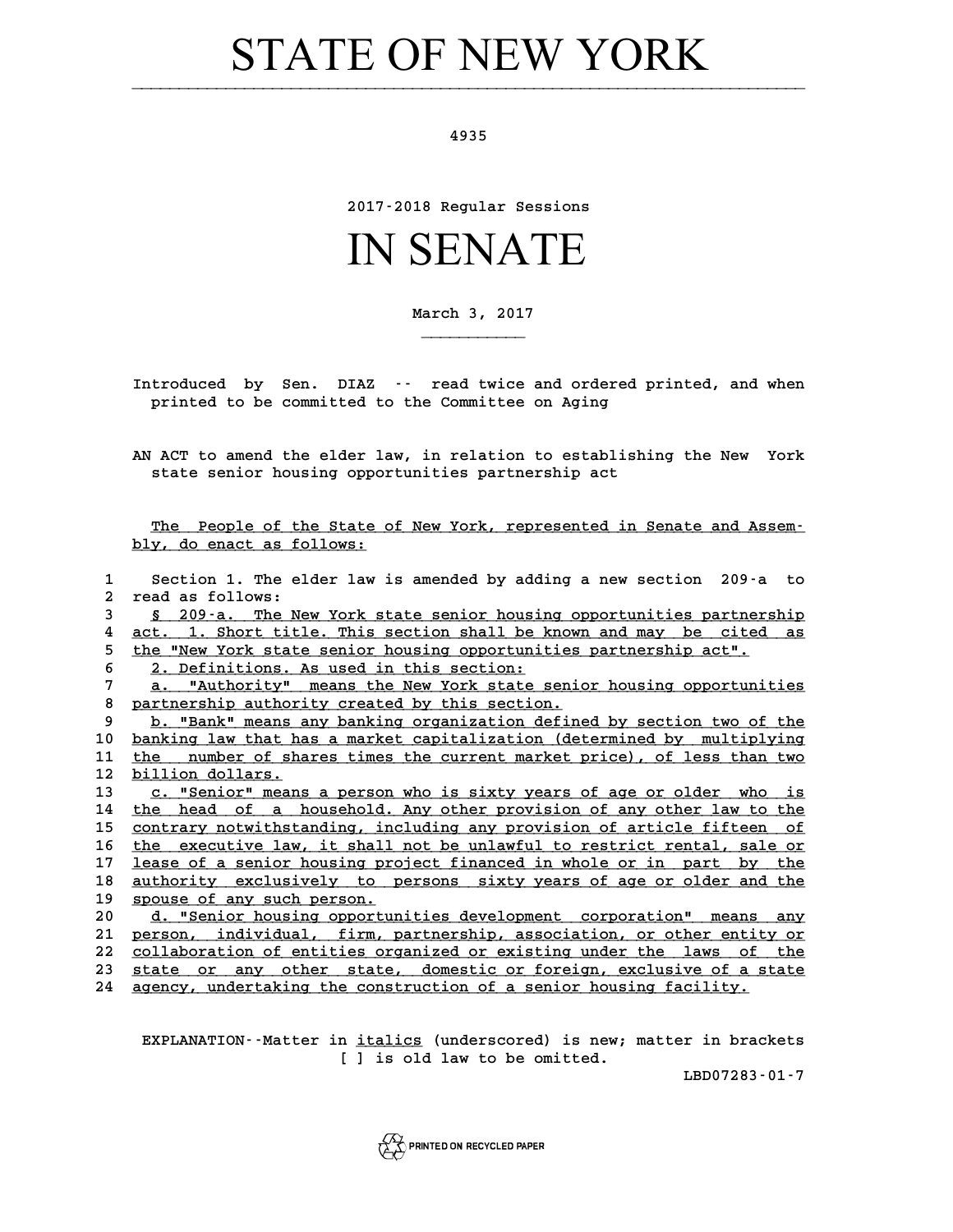**S. 4935 2** 1 e. 4935<br>**1** e. "Senior housing opportunities partnership financing instrument"<br>2 means any financing instrument, including a bank loan, bonds and notes, 2 <u>means any financing instrument, including a bank loan, bonds and notes, 2</u><br>3 or credit enhancement issued or purchased by or on behalf of a senior **3** <u>or credit enhancement issued or purchased by or on behalf of a senior <br>4 housing opportunities development corporation for a senior housing</u> means any financing instrument, including a bank loan, bonds and notes,<br>
or credit enhancement issued or purchased by or on behalf of a senior<br> **housing** opportunities development corporation for a senior housing<br> **E** enha 3 <u>or credit enhancement issu</u><br>
4 <u>housing opportunities de</u><br>
5 <u>opportunities facility.</u> 4 <u>housing opportunities development corporation for a senior housing<br>5 opportunities facility.<br>6 <u>f. "Senior housing opportunities facility" means any structure,</u><br>7 improvement furnishing equipment or other real or person</u> 5 opportunities facility.<br>
5 <u>f. "Senior housing opportunities facility" means any structure,</u><br>
7 <u>improvement, furnishing, equipment or other real or personal property</u><br>
that is an is to be used armod an equipied in riple **8 f. "Senior housing opportunities facility" means any structure,<br>
<b>1** improvement, furnishing, equipment or other real or personal property<br> **8** that is or is to be used, owned or occupied in whole or in excess of<br> **1** f 9 improvement, furnishing, equipment or other real or personal property<br>
8 that is or is to be used, owned or occupied in whole or in excess of<br>
9 fifty percent by housing for seniors, whether as rental or owner-occu-<br>
10 8 <u>that is or is to be used, owned or occupied in whole or in excess of</u><br>9 <u>fifty percent by housing for seniors, whether as rental or owner-occu-</u><br>10 <u>pied housing. Senior housing facility means and includes, but is not</u><br> 9 <u>fifty percent by housing for seniors, whether as rental or owner-occu-</u><br>10 <u>pied housing. Senior housing facility means and includes, but is not</u><br>11 <u>limited to naturally occurring retirement communities (as defined in</u> pied housing. Senior housing facility means and includes, but is not<br>
11 <u>limited to naturally occurring retirement</u> communities (as defined in<br>
12 section two hundred nine of this title, or any successor thereto), mark-<br> 11 limited to naturally occurring retirement communities (as defined in section two hundred nine of this title, or any successor thereto), mark-<br>
13 et-rate independent living, adult home (as defined in section two of the<br> 12 <u>section two hundred nine of this title, or any successor thereto), mark-</u><br>
13 <u>et rate independent living, adult home (as defined in section two of the</u><br>
<u>social services law), as well as any and all recreational, educ</u> 13 <u>et-rate independent living, adult home (as defined in section two of the social services law), as well as any and all recreational, educational, cultural, office, living, rehearsal, parking, restaurant, retail, stor-<br>1</u> 14 <u>social services law), as well as any and all recreational, educational, cultural, office, living, rehearsal, parking, restaurant, retail, stor-<br>16 <u>age and other facilities necessary or desirable in connection with the</u></u> <u>cultural, office, living, rehearsal, parking, restaurant, retail, stor-</u><br>16 <u>age and other facilities necessary or desirable in connection with the</u><br>activities of the senior facility. For purposes of this section, owner-<br> **16** <u>age and other facilities necessary or desirable in connection with the activities of the senior facility. For purposes of this section, owner-<br>18 <u>occupied means and includes any provision or instrument that allows a</u></u> activities of the senior facility. For purposes of this section, owner-<br>
18 <u>occupied means and includes any provision or instrument that allows a</u><br>
19 <u>senior to own or to eventually own their living unit such that it</u><br>
2 occupied means and includes any provision or instrument that allows a<br> **20 <u>becomes an owner-occupied living unit</u>, including through such means as**<br> **21 direct purchase reverse-mortage lease-to-own subsidired mortage or** 19 <u>senior to own or to eventually own their living unit such that it</u><br>20 <u>becomes an owner-occupied living unit, including through such means as</u><br>21 <u>direct purchase, reverse-mortgage, lease-to-own, subsidized mortgage, o</u> 22 <u>any similar provision allowing for transfer of title of the living unit</u><br>23 to a senior; owner-occupied living unit means and includes any unit 23 to a senior; owner-occupied living unit means and includes any unit<br>24 which is or will upon completion or shortly thereafter be occupied by 22 <u>any similar provision allowing for transfer of title of the living unit<br>23 to a senior; owner-occupied living unit means and includes any unit<br>24 which is or will upon completion or shortly thereafter be occupied by<br>25</u> to a senior; owner-occupied living unit means and includes any unit<br>
24 which is or will upon completion or shortly thereafter be occupied by<br>
25 the purchasing senior, including condominium or cooperative units.<br>
26 Notwi **24 Which is or will upon completion or shortly thereafter be occupied by<br>
25 the purchasing senior, including condominium or cooperative units.<br>
26 Notwithstanding any implication of the foregoing, senior housing facili-<br>** 25 <u>the purchasing senior, including condominium or cooperative units.</u><br>26 <u>Notwithstanding any implication of the foregoing, senior housing facili-</u><br>27 <u>ty shall be deemed to mean and include scattered site housing, or ho</u> Xeta and include scattered site housing facili-<br>
27 <u>ty shall be deemed to mean and include scattered site housing, or hous-</u><br>
28 <u>ing units scattered throughout a neighborhood or an area which is broad-</u><br>
11. dofined by t **Ly shall be deemed to mean and include scattered site housing, or hous-**<br> **28** <u>ing units scattered throughout a neighborhood or an area which is broad-<br> **19** defined by traditional neighborhood or community boundaries, a</u> **38 ing units scattered throughout a neighborhood or an area which is broad-** <br> **29 ly defined by traditional neighborhood or community boundaries, and**<br> **30 where appropriate, bounded by major natural or man-made physical 1y defined by traditional neighborhood or community boundaries, and where appropriate, bounded by major natural or man-made physical bounda-** <br>31 <u>ries, such as bodies of water, railroad lines, or limited access high-</u><br><sup>3</sup> 30 <u>where ap</u><br>31 <u>ries, su</u><br>32 <u>ways.</u><br>33 <u>c</u> 31 <u>ries, such as bodies of water, railroad lines, or limited access high-<br>32 ways.<br>33 g. "Senior housing opportunities facility project" means a project to<br>34 construct a senior housing opportunities facility, including a</u> **32 <u>ways.</u><br>33 g. "Senior housing opportunities facility project" means a project to<br>34 construct a senior housing opportunities facility, including all build-<br>35 ings. quaters, facilities, appurtenances, rashinery and equ 33 g.** "Senior housing opportunities facility project" means a project to<br>34 construct a senior housing opportunities facility, including all build-<br>35 ings, systems, facilities, appurtenances, machinery and equipment w **34** construct a senior housing opportunities facility, including all <br> **35** ings, systems, facilities, appurtenances, machinery and equipment<br> **36** the authority deems necessary for the operation of the project.<br> **127** h. ings, systems, facilities, appurtenances, machinery and equipment which<br>36 <u>the authority deems necessary for the operation of the project.</u><br>37 h. "Project" means and includes the site or sites for a senior housing<br>28 conn 36 <u>the authority deems necessary for the operation of the project.</u><br>37 <u>h. "Project" means and includes the site or sites for a senior housing</u><br>38 <u>opportunities facility project, which may be composed of non-contiguous</u><br> 37 **h. "Project" means and includes the site or sites for a senior housing<br>38 opportunities facility project, which may be composed of non-contiguous<br>39 parcels, together with all property, rights, easements and interests,** 38 opportunities facility project, which may be composed of non-contiguous<br>39 parcels, together with all property, rights, easements and interests, on<br>40 <u>or off such site or sites, which may be required for the operation </u> 40 <u>or off such site or sites, which may be required for the operation of the project.<br>41 <u>the project.</u><br>42 **i.** "Activities in a project which may be financed by the authority"</u> or off such site or sites, which may be required for the operation of<br> **41** <u>the project.</u><br> **42** <u>i. "Activities in a project which may be financed by the authority"</u><br> **13** means all activities pecessary to the successful **41** <u>the project.</u><br> **42** <u>i. "Activities in a project which may be financed by the authority"<br> **43** means all activities necessary to the successful development and placing<br> *44* in eperation of the project including but </u> **42** <u>i. "Activities in a project which may be financed by the authority"</u><br>43 <u>means all activities necessary to the successful development and placing</u><br><u>15</u> (1) construction of the project: 43 means all activities necessary to the<br>44 <u>in operation of the project, includine</u><br>45 (1) construction of the project;<br>46 (2) consistion of proporty both **44** <u>in operation of the project, including but not limited to the costs of:</u><br> **45** (1) construction of the project;<br> **46** (2) acquisition of property, both real and personal and improved and<br> **47** unimproved: 15 (1) construction of the project;<br> **46** (2) acquisition of property, both real and personal and improved and<br> **47** unimproved;<br> **48** (3) demolishing, removing or relocating buildings or structures on **48 (2) acquisition of property, both real and personal and improved and<br>47 <u>unimproved:</u><br>48 (3) demolishing, removing or relocating buildings or structures on<br>19 lands acquired including acquisition of any lands to which 47** <u>unimproved;</u><br> **48** (3) demolishing, removing or relocating buildings or structures on<br> **19** lands acquired, including acquisition of any lands to which such build-<br> **1920** ings or structures may be meved or releasted 48 (3) demolishing, removing or relocating build<br>49 <u>lands acquired, including acquisition of any la</u><br>50 <u>ings or structures may be moved or relocated;</u><br>51 (4) systems facilities mashinery and equipment 1 ands acquired, including acquisition of any lands to which such build<br>
50 <u>ings or structures may be moved or relocated;</u><br>
51 (4) systems, facilities, machinery and equipment;<br>
52 (5) financing charges, interest prior to **52** (5) financing charges, interest prior to and during construction;<br>53 (6) professional services, including engineering and architec **53** (6) professional services, including engineering and architectural<br>54 services, plans and s<u>pecifications, consultants' and legal services,</u> **52** (5) financing charges, interest prior to and during construction;<br> **53** (6) professional services, including engineering and architectural<br> **54** services, plans and specifications, consultants' and legal services,<br> **5 53** (6) professional services, including engineering and architectural<br>54 services, plans and specifications, consultants' and legal services,<br><u>lease guarantee or bond insurance, fiscal and economic investigations,</u><br>56 st 54 <u>services, plans and specifications, consultants' and legal services,</u><br>55 <u>lease-guarantee or bond insurance, fiscal and economic investigations,</u><br>56 <u>studies, surveys, designs, plans, drawings, specifications, procedur</u>

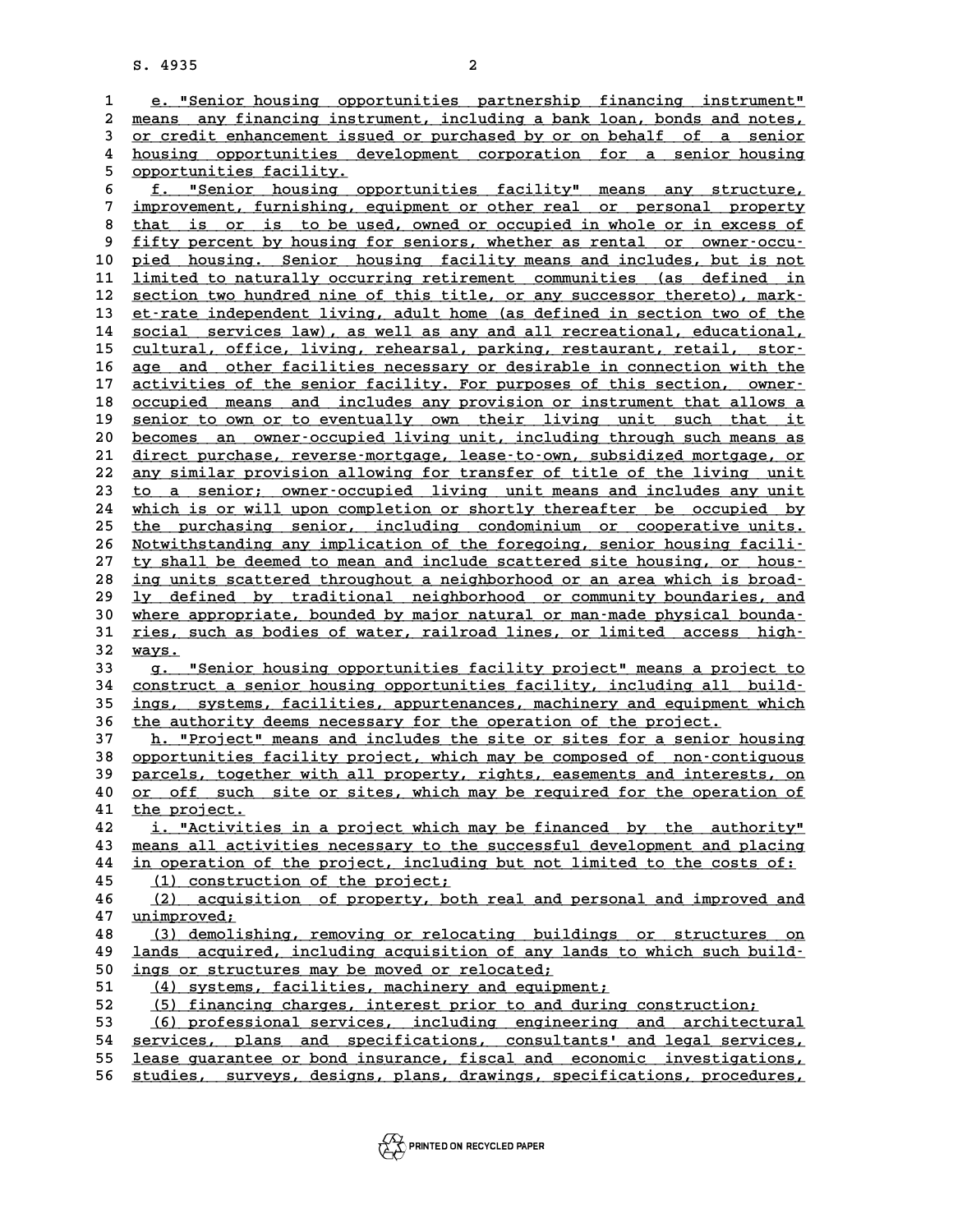|                         | S. 4935                                                               | 3                                                                                                                                                     |  |  |
|-------------------------|-----------------------------------------------------------------------|-------------------------------------------------------------------------------------------------------------------------------------------------------|--|--|
|                         |                                                                       |                                                                                                                                                       |  |  |
| 1                       |                                                                       | and other such similar activities related thereto, regardless of when                                                                                 |  |  |
| $\bf{2}$<br>3           | completed, as well as the costs of a project manager or clerk-of-the- |                                                                                                                                                       |  |  |
| $\overline{\mathbf{4}}$ | works or other such similar personnel;                                |                                                                                                                                                       |  |  |
| 5                       |                                                                       | (7) all or part of the initial operational expenses, provided these do<br>not exceed two years duration;                                              |  |  |
| 6                       |                                                                       | (8) development, contingency, and other financial plan costs; and                                                                                     |  |  |
| 7                       | (9)                                                                   | any other expenses necessary or incidental to the construction of                                                                                     |  |  |
| 8                       |                                                                       | such project and the financing of its construction.                                                                                                   |  |  |
| 9                       |                                                                       | j. "Real property" means and includes lands, structures, franchises                                                                                   |  |  |
| 10                      |                                                                       | and interests in land, waters, lands under water, riparian rights and                                                                                 |  |  |
| 11                      |                                                                       | air-rights and any and all things and rights included within said term                                                                                |  |  |
| 12                      |                                                                       | and includes not only fees simple absolute but also any and all lesser                                                                                |  |  |
| 13                      |                                                                       | interests including but not limited to easements, rights of way, uses,                                                                                |  |  |
| 14                      |                                                                       | leases, licenses and all other incorporeal hereditaments and every                                                                                    |  |  |
| 15                      |                                                                       | estate, interest or right, legal or equitable, including terms for years                                                                              |  |  |
| 16                      |                                                                       | and liens thereon by way of judgments, mortgages or otherwise.                                                                                        |  |  |
| 17                      |                                                                       | k. "State agency" means any officer, authority, corporation, depart-                                                                                  |  |  |
| 18                      |                                                                       | ment, board, commission, bureau, division, public benefit corporation,                                                                                |  |  |
| 19                      |                                                                       | council, agency or instrumentality of the state.                                                                                                      |  |  |
| 20                      |                                                                       | 3. New York state senior housing opportunities partnership authority.                                                                                 |  |  |
| 21                      | а. —                                                                  | The New York state senior housing opportunities partnership authori-                                                                                  |  |  |
| 22<br>23                |                                                                       | ty is hereby created as a body corporate and politic constituting a<br>public benefit authority. Its purpose shall be to finance or collaborate       |  |  |
| 24                      |                                                                       | in the financing of senior housing opportunities facility projects for                                                                                |  |  |
| 25                      |                                                                       | or on behalf of senior housing opportunities development corporations,                                                                                |  |  |
| 26                      |                                                                       | as provided in this section. The authority may make loans or provide                                                                                  |  |  |
| 27                      |                                                                       | credit for loans which may be secured by mortgage, contracts, or provide                                                                              |  |  |
| 28                      |                                                                       | other financing instruments to senior housing opportunities development                                                                               |  |  |
| 29                      |                                                                       | corporations in accordance with the provisions of this article. It is                                                                                 |  |  |
| 30                      |                                                                       | hereby found and declared that such purposes are in all respects for the                                                                              |  |  |
| 31                      |                                                                       | benefit of the people of the state of New York and the authority shall                                                                                |  |  |
| 32                      |                                                                       | be regarded as performing an essential governmental function in carrying                                                                              |  |  |
| 33                      |                                                                       | out its purposes and in exercising the powers granted by this section.                                                                                |  |  |
| 34                      |                                                                       | b. Membership of the authority shall consist of seven directors, of                                                                                   |  |  |
| 35                      |                                                                       | whom six shall be appointed by the governor by and with the advice and                                                                                |  |  |
| 36                      |                                                                       | consent of the senate, two of whom shall be so appointed on recommenda-                                                                               |  |  |
| 37                      |                                                                       | tion of the temporary president of the senate, and two on recommendation                                                                              |  |  |
| 38<br>39                |                                                                       | <u>of the speaker of the assembly. Each director shall at the time of</u><br>appointment have had at least five years experience in finance, as<br>an |  |  |
| 40                      |                                                                       | officer in an entity in which he or she served as a banker or investment                                                                              |  |  |
| 41                      |                                                                       | banker, and/or as a developer of senior housing or other projects for                                                                                 |  |  |
| 42                      |                                                                       | seniors with a development cost in excess of five million dollars.                                                                                    |  |  |
| 43                      |                                                                       | Directors shall serve for terms of six years each, provided, however,                                                                                 |  |  |
| 44                      |                                                                       | that of the directors first appointed, two shall serve for terms of two                                                                               |  |  |
| 45                      |                                                                       | years, two for terms of four years and two for terms of six years,                                                                                    |  |  |
| 46                      |                                                                       | respectively, from January first next succeeding their appointment. Any                                                                               |  |  |
| 47                      |                                                                       | vacancy occurring otherwise than by expiration of term shall be filled                                                                                |  |  |
| 48                      |                                                                       | in the same manner as the original appointment for the balance of the                                                                                 |  |  |
| 49                      |                                                                       | unexpired term. The director of the office for the aging shall serve as                                                                               |  |  |
| 50                      |                                                                       | ex officio member with the same rights and duties as other members, and                                                                               |  |  |
| 51                      |                                                                       | shall also be the chair of the authority and chief executive officer of                                                                               |  |  |
| 52<br>53                |                                                                       | the authority, and shall appoint such vice-chairman as he or she deems<br>appropriate. Directors of the authority shall continue in office until      |  |  |
| 54                      |                                                                       | their successors are appointed and shall have qualified. A director, on                                                                               |  |  |
| 55                      |                                                                       | his or her initiative, may acquire by loaned employee from the office                                                                                 |  |  |
| 56                      |                                                                       | for the aging, through the powers provided him or her, no more than two                                                                               |  |  |
|                         |                                                                       |                                                                                                                                                       |  |  |

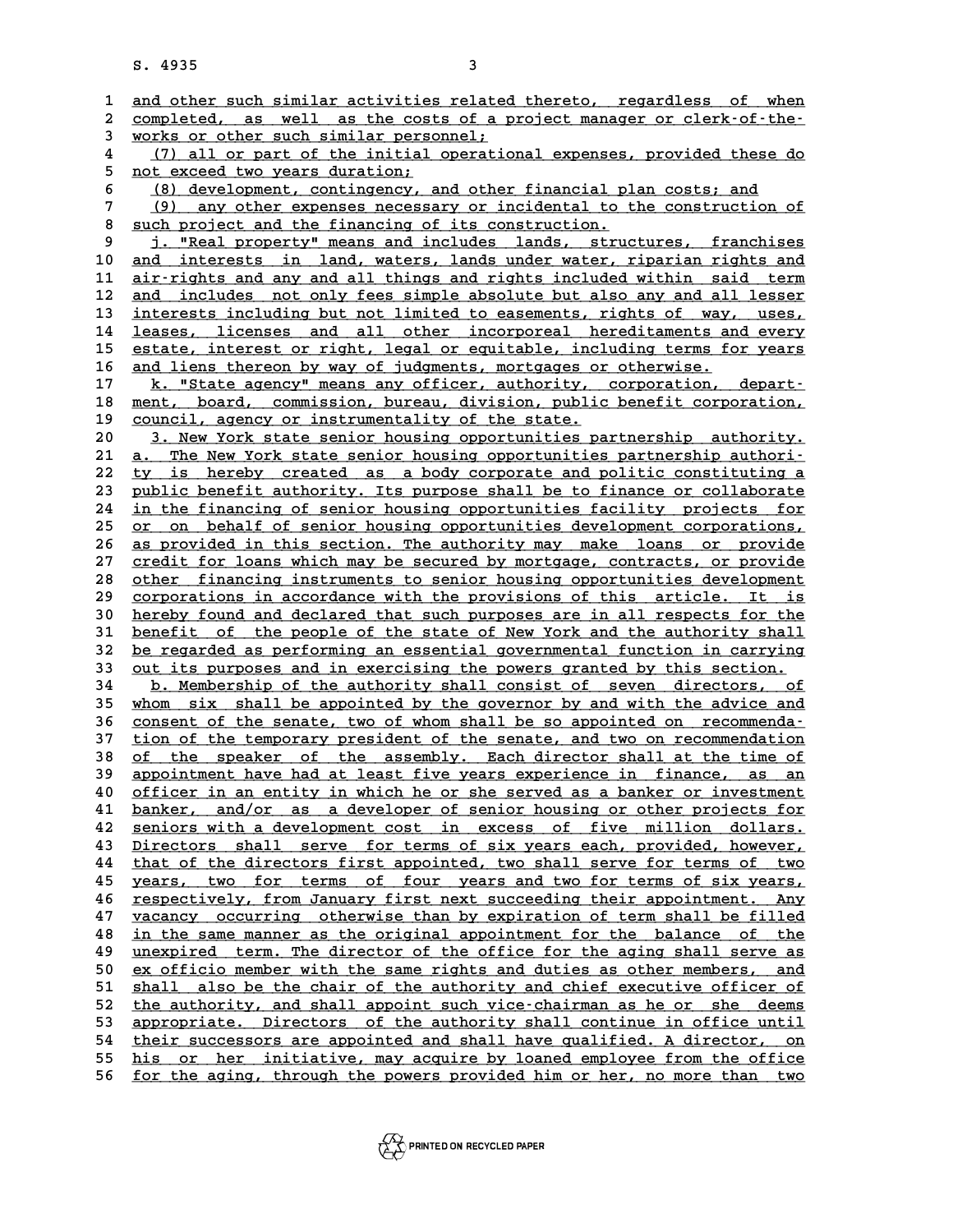8. 4935<br>1 <u>officers and employees, plus administrative-secretarial support staff as</u><br>2 required the duties and werk of whem are bereby dealared to be an 2 <u>officers and employees, plus administrative-secretarial support staff as</u><br>2 <u>required, the duties and work of whom are hereby declared to be an</u><br>3 essential state purpose, and who shall suffer no diminution of their 3 <u>required, the duties and work of whom are hereby declared to be an</u><br>2 <u>required, the duties and work of whom are hereby declared to be an</u><br>3 <u>essential state purpose, and who shall suffer no diminution of their</u><br>4 compo required, the duties and work of whom are hereby declared to be an<br>assential state purpose, and who shall suffer no diminution of their<br><u>compensation</u> or benefits as result of such assignment, provided that no<br>such transfo **5** such transfer be made except with the approval of the director of their<br> **5** such transfer be made except with the approval of the director of the<br>
budget and in compliance with the welco and requisions of the sixil 6 <u>such transfer be made except with the approval of the director of the budget, and in compliance with the rules and regulations of the civil<br>
7 service commission of the state: and may retain or employ counsel, audi-</u> 5 <u>such transfer be made except with the approval of the director of the budget, and in compliance with the rules and regulations of the civil<br>7 service commission of the state; and may retain or employ counsel, audi-<br>8 to</u> 8 budget, and in compliance with the rules and regulations of the civil<br>
7 service commission of the state; and may retain or employ counsel, audi-<br>
8 tors, engineers and private consultants on a contract basis or otherwis 9 **service commission of the state; and may retain or employ couns**<br>
8 <u>tors, engineers and private consultants on a contract basis or</u><br>
9 <u>for rendering professional or technical services and advice.</u><br>
9 **a** Directors sha

9 <u>for rendering professional or technical services and advice.</u><br>10 c. Directors shall receive no salary or other compensation, but shall<br>11 be entitled to reimbursement for their actual and necessary expenses **10** <u>c. Directors shall receive no salary or other compensation, but shall be entitled to reimbursement for their actual and necessary expenses<br> **11** be entitled to reimbursement for their actual and necessary expenses<br>
i</u> c. Directors shall receive no salary or other compensation, but shall<br>
11 be entitled to reimbursement for their actual and necessary expenses<br>
12 incurred in the performance of official duties. Any other provision of<br>
13 11 <u>be entitled to reimbursement for their actual and necessary expenses</u><br>12 <u>incurred in the performance of official duties. Any other provision of</u><br>13 <u>law to the contrary notwithstanding, no officer or employee of the</u><br> incurred in the performance of official duties. Any other provision of<br>
13 <u>law to the contrary notwithstanding</u>, no officer or employee of the<br>
14 state, or of any civil division thereof, shall be deemed to have<br>
forfoite **13 Law to the contrary notwithstanding, no officer or employee of the state, or of any civil division thereof, shall be deemed to have forfeited or shall forfeit his or her office or employment or any bene-**<br> **15** fits pr 14 state, or of any civil division thereof, shall be deemed to have<br>15 <u>forfeited or shall forfeit his or her office or employment or any bene</u>-<br>16 <u>fits provided under the retirement and social security law by reason of</u><br> **15** <u>forfeited or shall forfeit his or her office or employment or any bene-</u><br>16 <u>fits provided under the retirement and social security law by reason of</u><br>217 <u>acceptance of membership on the authority, provided, however,</u> **16 fits provided under the retirement and social security law by reason of acceptance of membership on the authority, provided, however, that a director who holds such other public office or employment shall receive**  $\frac{$ 17 acceptance of membership on the authority, provided, however, that a<br>18 director who holds such other public office or employment shall receive<br>19 <u>no additional compensation for services rendered pursuant to this arti-</u> director who holds such other public office or employment shall receive<br>
<u>no additional compensation for services rendered pursuant to this arti-</u><br>
<u>cle, but shall be entitled to reimbursement for actual and necessary</u><br>
ar <u>no additional compensation for services rendered pursuant to this arti-</u><br>
20 <u>cle, but shall be entitled to reimbursement</u> for actual and necessary<br>
21 expenses incurred in the performance of such services. Directors may<br> 20 cle, but shall be entitled to reimbursement for actual and necessary<br>21 expenses incurred in the performance of such services. Directors may<br>22 engage in private employment, or in a profession or business, subject to<br>23 21 expenses incurred in the performance of such services. Directors may<br>22 engage in private employment, or in a profession or business, subject to<br>23 the limitations contained in sections seventy-three and seventy-four of 22 <u>engage in private employment, or in a profession or business, subject to</u><br>23 the limitations contained in sections seventy-three and seventy-four of<br>24 the public officers law. The authority shall, for the purposes of<br> 23 the limitations contained in sections seventy-three and seventy-four of<br>
24 the public officers law, The authority shall, for the purposes of<br>
25 sections seventy-three and seventy-four of the public officers law, be a<br> 24 the public officers law. The authority shall, for the purposes of sections seventy-three and seventy-four of the public officers law, be a state agency, and its directors shall be officers of the authority for the nurre 25 <u>sections seventy-three and seventy-four of the public officers law, be a</u><br>26 <u>state agency, and its directors shall be officers of the authority for</u><br>27 <u>the purposes of said sections.</u><br>28 d. Four directors of the auth

28 d. Four directors of the authority shall constitute a quorum for tran-<br>29 saction of business or the exercise of any power of the authority. For <sup>27</sup> the purposes of said sections.<br>
<sup>28</sup> <u>d. Four directors of the authority shall constitute a quorum for transaction of business or the exercise of any power of the authority. For<br>
<sup>20</sup> the transaction of business or th</u> **30 d. Four directors of the authority shall constitute a quorum for transaction of business or the exercise of any power of the authority. For the transaction of business or the exercise of any power of the authority the** 39 <u>saction of business or the exercise of any power of the authority. For</u><br>30 <u>the transaction of business or the exercise of any power of the authori-</u><br>31 ty, the authority shall have power to act by majority of the dire 30 the transaction of business or the exercise of any power of the authori-<br>31 ty, the authority shall have power to act by majority of the directors<br>32 present at any meeting at which a quorum is in attendance. The author **51 ty, the authority shall have power to act by majority of the directors**<br> **32 present at any meeting at which a quorum is in attendance. The authority**<br> **33 may delegate to one or more of its directors, or its officers,** 32 <u>present at any meeting at which a quorum is in attendance. The authority</u><br>33 <u>may delegate to one or more of its directors, or its officers, agents</u><br>34 <u>and employees, such powers and duties as it may deem proper. Noth</u> 33 may delegate to one or more of its directors, or its officers, agents<br>34 and employees, such powers and duties as it may deem proper. Nothing<br>35 <u>contained in this paragraph shall prevent the directors from conducting</u><br> 34 and employees, such powers and duties as it may deem proper. Nothing<br>35 <u>contained in this paragraph shall prevent the directors from conducting</u><br>36 <u>their meetings by televideo or teleconference, or by telephone confer</u> 35 contained in this paragraph shall prevent the directors from conducting<br>36 <u>their meetings by televideo or teleconference</u>, or by telephone confer-<br>37 ence, provided that at least three directors of the authority shall 36 <u>their meetings by tele</u><br>37 <u>ence, provided that</u><br>38 physically present. 37 ence, provided that at least three directors of the authority shall be<br>38 physically present.<br><u>29 e. The governor may remove any director for inefficiency</u>, neglect of<br>39 e. The governor may remove any director for inef

**40 duty or misconduct in office after the inefficiency, neglect of duty or misconduct in office after giving him or her a copy of the<br>
40 <u>duty or misconduct in office after giving him or her a copy of the</u><br>
41 charges ag 40** <u>e. The governor may remove any director for inefficiency, neglect of duty or misconduct in office after giving him or her a copy of the charges against him or her and an opportunity to be heard, in person or  $\frac{1}{2}$ **40 duty or misconduct in office after giving him or her a copy of the charges against him or her and an opportunity to be heard, in person or by counsel in his or her defense, upon not less than ten days' notice.**<br>**42** by detail the solution of the solution of the solution of the solution of the governor shall file in the<br>43 If any director shall be so removed, the governor shall file in the<br>44 of tiss of the department of state a semulate **by counsel in his or her defense, upon not less than ten days' notice.**<br> **44** <u>office of the department of state a complete statement of charges made</u><br> **25** against such director and his or bor findings thereor together w **15 43 If any director shall be so removed, the governor shall file in the office of the department of state a complete statement of charges made against such director, and his or her findings thereon, together with a serm 44** office of the department of state a<br>45 against such director, and his or her<br>46 complete record of the proceedings.<br>47 f mbo authority shall continue **45** against such director, and his or her findings thereon, together with a<br>46 <u>complete record of the proceedings.</u><br>47 <u>f. The authority shall continue so long as it shall have bonds or</u><br>above abitations outstanding and

**46** <u>complete record of the proceedings.</u><br> **47** <u>f. The authority shall continue so long as it shall have bonds or<br>
<u>the obligations outstanding and until its existence shall be termi-</u><br> **particularly solutions** the termi</u> 47 <u>f. The authority shall continue so long as it shall have bonds or</u><br>48 <u>other obligations outstanding and until its existence shall be termi-</u><br><u>nated by law. Upon the termination of the existence of the authority,</u><br>50 a other obligations outstanding and until its existence shall be terminated by law. Upon the termination of the existence of the authority,<br>
50 <u>all its rights and properties shall pass to and be vested in the state.</u><br>
4 Bow ated by law. Upon the termination of the existence of the authority,<br>
50 all its rights and properties shall pass to and be vested in the state.<br>
51 4. Powers of the authority. Except as otherwise limited by this<br>
52 secti 50 all its rights and properties shall pass to<br>51 4. Powers of the authority. Except as<br>52 <u>section, the authority shall have power:</u><br>53 3 <sup>m</sup>o sue and be sued: 51 <u>4. Powers of the authority. Except as otherwise limited by this<br>
52 <u>section, the authority shall have power:</u><br>
53 a. To sue and be sued;<br>
54 b. To have a seal and alter the same at pleasure;</u>

- 
- 

```
b. To have a seal and alter the same at pleasure;
```
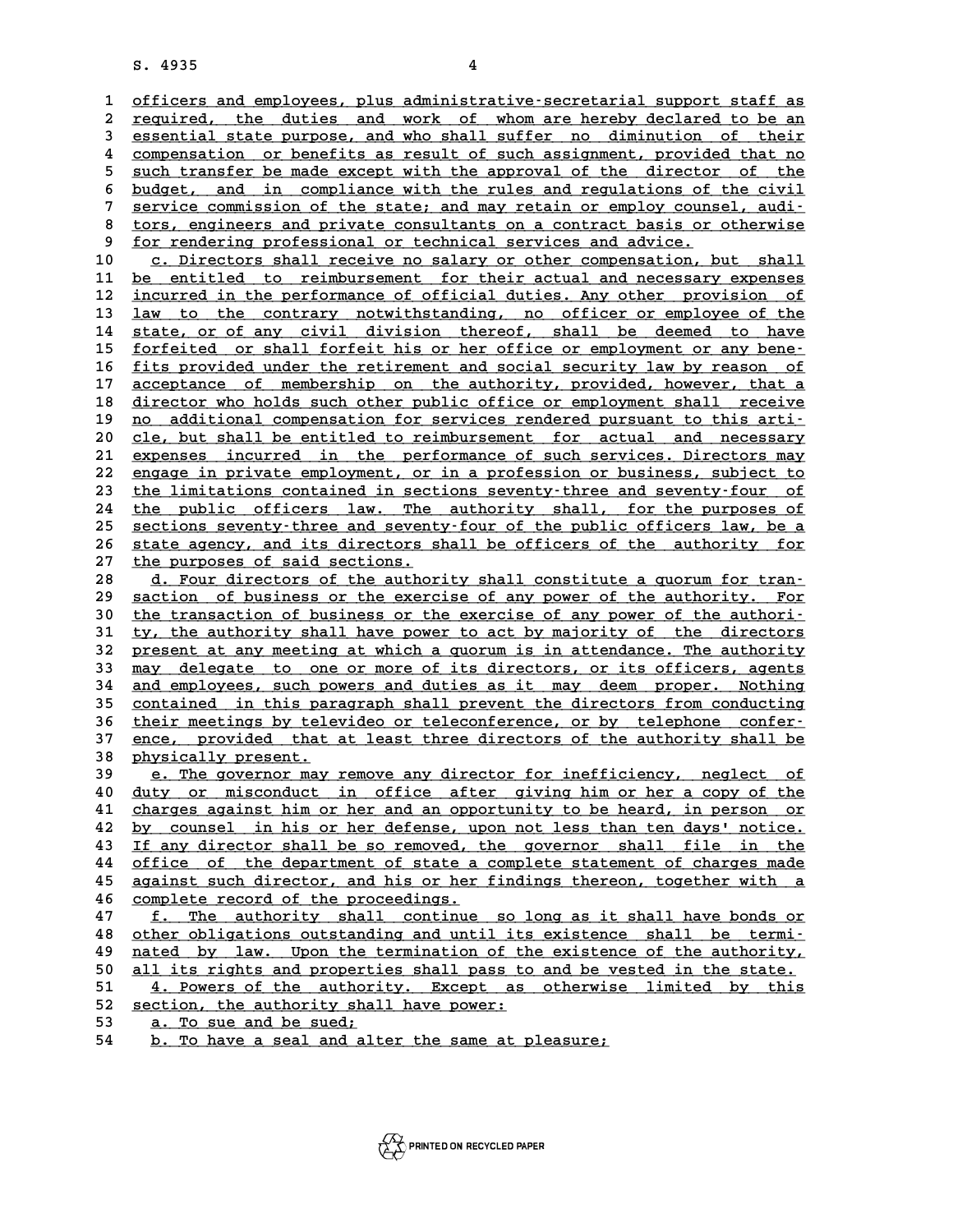8. 4935<br>1 <u>c. To borrow money and issue negotiable or non-negotiable notes, bonds</u><br>2 or other ebligations, to the limits and for the purposes described in 2 <u>c. To borrow money and issue negotiable or non-negotiable notes, bonds</u><br>2 <u>or other obligations, to the limits and for the purposes described in</u><br>3 this sestion, and to provide for the rights of the bolders thereof. 2 <u>c. To borrow money and issue negotiable or non-negotiable notes, bon</u><br>2 <u>or other obligations, to the limits and for the purposes described</u><br>3 this section, and to provide for the rights of the holders thereof;<br><sup>4</sup> d<sup>m</sup> or other obligations, to the limits and for the purposes described in<br>
this section, and to provide for the rights of the holders thereof;<br>
4 d. To invest any funds held in reserve or sinking funds, or any monies<br>
and requ this section, and to provide for the rights of the holders thereof;<br>
4 d. To invest any funds held in reserve or sinking funds, or any monies<br>
<u>not required for immediate use or disbursement, at the discretion of the</u><br>
sut d. To invest any funds held in reserve or sinking funds, or any monies<br>
s <u>not required for immediate use or disbursement</u>, at the discretion of the<br>
<u>authority, in obligations of the state or the United States of America,</u> 5 <u>not required for immediate use or disbursement, at the discretion of the authority, in obligations of the state or the United States of America, in obligations the principal and interest of which are quaranteed by the s</u> 8 <u>authority, in obligations of the state or the United States of America, in obligations the principal and interest of which are guaranteed by the state or the United States of America, or in deposits with such banks or  $$ In obligations the principal and interest of which are guaranteed by the state or the United States of America, or in deposits with such banks or trust companies as may be designated by the authority. Each such bank or tru 8 state or the United States of America, or in deposits with such banks or<br>9 trust companies as may be designated by the authority. Each such bank or<br>10 trust company deposit shall be continuously and fully secured by dire 9 trust companies as may be designated by the authority. Each such bank or<br>10 trust company deposit shall be continuously and fully secured by direct<br>11 <u>obligations of the state or the United States of America, or by obli</u> 10 <u>trust company deposit shall be continuously and fully secured by direct</u><br>11 <u>obligations of the state or the United States of America, or by obli-</u><br>12 gations the principal and interest of which are guaranteed by the s obligations of the state or the United States of America, or by obli-<br>12 gations the principal and interest of which are guaranteed by the state<br>13 <u>or the United States of America, and additionally, any funds managed by</u><br> 12 gations the principal and interest of which are guaranteed by the state<br>13 <u>or the United States of America, and additionally, any funds managed by</u><br>14 <u>the authority for any senior housing opportunities corporation may</u> 14 <u>the authority for any senior housing opportunities corporation may be</u><br>15 <u>continuously and fully secured by obligations of any senior housing</u><br>16 opportunities corporation of a market value equal at all times to the 16 <u>opportunities corporation of a market value equal at all times to the</u><br>17 amount of the deposit, and all banks and trust companies are hereby continuously and fully secured by obligations of any senior housing<br>16 opportunities corporation of a market value equal at all times to the<br>17 amount of the deposit, and all banks and trust companies are hereby<br>31 authori 16 <u>opportunities corporation of a marke</u><br>17 <u>amount of the deposit, and all</u><br>18 <u>authorized to give such security;</u><br>19 0 To make and alter by-laws for i amount of the deposit, and all banks and trust companies are hereby<br> **18** <u>authorized to give such security;</u><br> **19** e. To make and alter by-laws for its organization and internal manage-<br> **20** mont and rules and requisions **20 authorized to give such security;<br>
20 e. To make and alter by–laws for its organization and internal manage–<br>
20 ment, and rules and regulations governing the exercise of its powers and<br>
21 the fulfillment of its purpo** 20 e. To make and alter by-laws for its organization an<br>
20 <u>ment, and rules and regulations governing the exercise</u><br>
21 the fulfillment of its purposes under this section;<br>
<sup>22</sup> f mo onter into contracts and logoes and to 20 <u>ment, and rules and regulations governing the exercise of its powers and the fulfillment of its purposes under this section;<br>
22 <u>f. To enter into contracts and leases and to execute all instruments</u><br>
23 necessary to t</u> 21 the fulfillment of its purposes under this section;<br>
22 f. To enter into contracts and leases and to execute all instruments<br>
23 necessary to the purposes of the authority or to carry out any powers<br>
24 expressive sites 21 the fulfillment of its purposes under this section;<br>
<u>22 f. To enter into contracts and leases and to execute all instruments</u><br>
23 necessary to the purposes of the authority or to carry out any powers<br>
24 <u>expressly giv</u> 23 <u>necessary to the purposes of the authority or to carry out any powers<br>24 expressly given it;<br>25 g. To acquire, purchase, hold, lease as lessee, dispose of and use any<br>26 you be proposed proporty or purishes therein or </u> 24 expressly given it;<br>25 g. To acquire, purchase, hold, lease as lessee, dispose of and use any<br>26 <u>real or personal property or any interest therein, or to sell, lease as</u><br>27 legger graph exempts or rights on transfor an **25 g. To acquire, purchase, hold, lease as lessee, dispose of and use any real or personal property or any interest therein, or to sell, lease as lessor, grant easements or rights on, transfer and dispose of any prop-<br> 26** <u>real or personal property or any interest therein, or to sell, lease as</u><br>27 <u>lessor, grant easements or rights on, transfer and dispose of any prop-</u><br>28 <u>erty or interest therein at any time as it may deem necessary,</u> **29 ient or desirable to effectuate the purposes of this section; \_\_\_\_\_\_\_\_\_\_\_\_\_\_\_\_\_\_\_\_\_\_\_\_\_\_\_\_\_\_\_\_\_\_\_\_\_\_\_\_\_\_\_\_\_\_\_\_\_\_\_\_\_\_\_\_\_\_\_\_\_ 38 erty or interest therein at any time as it may deem necessary, conven-**<br> **29 ient or desirable to effectuate the purposes of this section;**<br> **10. To make plans, surveys and studies necessary, convenient or desira-**<br> **1** <u>29 ient or desirable to effectuate the purposes of this section;<br>
30 h. To make plans, surveys and studies necessary, convenient or desira-<br>
31 <u>ble to effectuate its purposes and powers;</u><br>
32 i. To enter upon such lands,</u> 10 **b**. To make plans, surveys and studies necessary, convenient or desira-<br>
21 <u>ble to effectuate its purposes and powers;</u><br>
32 <u>i. To enter upon such lands, waters or premises as in the judgment of</u><br>
33 the authority may 31 <u>ble to effectuate its purposes and powers;</u><br>32 <u>i. To enter upon such lands, waters or premises as in the judgment of</u><br>33 <u>the authority may be necessary, convenient or desirable for the purpose</u><br>34 of making surveys, **32 i. To enter upon such lands, waters or premises as in the judgment of**<br> **33** the authority may be necessary, convenient or desirable for the purpose<br>
<u>of making surveys, soundings, borings and examinations to accomplis</u> 33 the authority may be necessary, convenient or desirable for the purpose<br>34 of making surveys, soundings, borings and examinations to accomplish any<br>35 purpose authorized by this article, the authority being liable for a 34 of making surveys, soundings, borings and examinations to accomplish any<br>35 <u>purpose authorized by this article, the authority being liable for actu-</u><br>36 <u>al damage done;</u><br>37 i. To conduct investigations and hearings in purpose authorized by this article, the authority being liable for actu-<br>
36 <u>al damage done;</u><br>
37 <u>j. To conduct investigations and hearings in the furtherance of its</u><br>
38 concept purposes and in aid thereof to have asses **36 al damage done;<br>
37 i. To conduct investigations and hearings in the furtherance of its<br>
38 general purposes, and in aid thereof to have access to any books,<br>
<b>proposed are proposed and proposed in the set of the set o 37 j.** To conduct investigations and hearings in the furtherance of its<br> **38** general purposes, and in aid thereof to have access to any books,<br>
<u>records or papers relevant thereto; and if any person whose testimony<br>  $\$ **40 shall purposes, and in aid thereof to have access to any books,**<br> **40 shall be required for the proper performance of the duties of the**<br> **41 authority shall fail or refuse to aid or assist the authority in the Figure 139**<br>**40** <u>shall be required for the proper performance of the duties of the</u><br>41 <u>authority shall fail or refuse to aid or assist the authority in the</u><br>22 conduct of any investigation or boaring or to produce any r 40 shall be required for the proper performance of the duties of the authority shall fail or refuse to aid or assist the authority in the conduct of any investigation or hearing, or to produce any relevant books records or 41 <u>authority shall fail or refuse to aid or assist the authority in the</u><br>42 <u>conduct of any investigation or hearing, or to produce any relevant</u><br>43 <u>books, records or other papers, the authority is authorized to apply fo</u> 42 conduct of any investigation or hearing, or to produce any relevant<br>43 <u>books, records or other papers, the authority is authorized to apply for</u><br>44 <u>process of subpoena, to issue out of any court of general original</u><br>i **43** <u>books, records or other papers, the authority is authorized to apply for process of subpoena, to issue out of any court of general original jurisdiction whose process can reach such person, upon due cause shown;<br>45 j</u> process of subpoena, to issue out of any court of general original<br>45 <u>jurisdiction whose process can reach such person, upon due cause shown;<br><u>k. To acquire senior housing opportunity corporation bonds and notes,</u><br>47 and </u> **45** <u>iurisdiction whose process can reach such person, upon due cause shown;<br> **46** k. To acquire senior housing opportunity corporation bonds and notes,<br> **47** and to make loan commitments and loans to senior housing oppor</u> **46 k. To acquire senior housing opportunity corporation bonds and notes,**<br>47 <u>and to make loan commitments and loans to senior housing opportunity</u><br>48 <u>corporations, and to enter into option arrangements with senior housi</u> 47 <u>and to make loan commitments and loans to senior housing opportunity</u><br>48 <u>corporations, and to enter into option arrangements with senior housing</u><br>9 <u>opportunity</u> corporations honds and pictor. 48 <u>corporations, and to enter into</u><br>49 <u>opportunity corporations for the corporations bonds and notes;</u><br>51 1 To sell any senior bousing **50** <u>corportunity</u> corporations for the purchase of senior housing opportunity<br>50 <u>corporations bonds and notes;</u><br>51 <u>1. To sell any senior housing opportunity corporations bonds or notes,</u><br>52 other sequrities or other pe 50 <u>corporations bonds and notes;</u><br>
51 1. To sell any senior housing opportunity corporations bonds or notes,<br>
52 <u>other securities, or other personal property acquired by the authority</u><br>
53 whenever it is determined by th 53 <u>whenever it is determined by the authority that the sale of such proper-</u><br>54 ty is desirable, such bonds and notes to be sold by the authority only 52 other securities, or other personal property acquired by the authority<br>53 whenever it is determined by the authority that the sale of such proper-<br>54 ty is desirable, such bonds and notes to be sold by the authority onl whenever it is determined by the authority that the sale of such proper-<br>
<u>ty is desirable, such bonds</u> and notes to be sold by the authority only<br>
st public sale at such price or prices as the authority shall determine,<br> 55 <u>at public sale at such price or prices as the authority shall determine,</u><br>56 <u>provided that a notice of such sale shall be published at least once not</u>

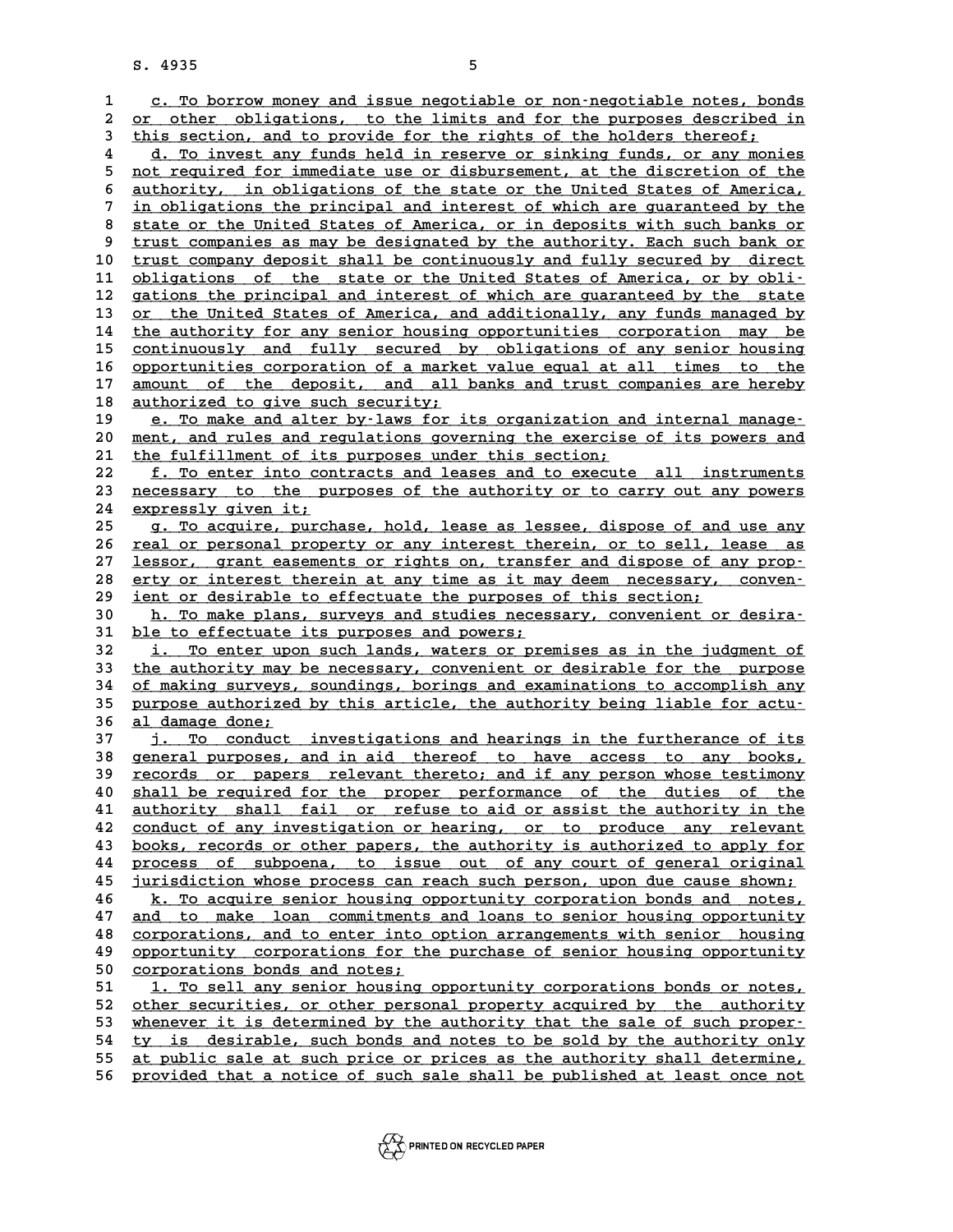|                  | 6<br>S. 4935                                                                                                                                               |  |  |  |  |
|------------------|------------------------------------------------------------------------------------------------------------------------------------------------------------|--|--|--|--|
|                  |                                                                                                                                                            |  |  |  |  |
| $\mathbf{1}$     | less than five days prior to the date of such sale in a financial news-                                                                                    |  |  |  |  |
| $\boldsymbol{2}$ | paper or journal published in the city of New York. The proceeds of such                                                                                   |  |  |  |  |
| 3                | sale shall be subject to such agreements with bondholders or noteholders                                                                                   |  |  |  |  |
| 4                | as may then exist;                                                                                                                                         |  |  |  |  |
| 5                | To apply for and receive, in its own name or in the name of the<br>m.                                                                                      |  |  |  |  |
| 6<br>7           | state, gifts or grants or loans of funds or property from the federal<br>government or from the state or from any other federal or state public            |  |  |  |  |
| 8                | body or political subdivision or any other person or entity, which it                                                                                      |  |  |  |  |
| 9                | may use to meet capital or operating expenses and for any other use                                                                                        |  |  |  |  |
| 10               | within the scope of its powers, and to negotiate for the same upon such                                                                                    |  |  |  |  |
| 11               | terms and conditions as the authority may determine to be necessary,                                                                                       |  |  |  |  |
| 12               | convenient or desirable, and to comply, subject to the provisions of                                                                                       |  |  |  |  |
| 13               | this section, with the terms and conditions thereof; and                                                                                                   |  |  |  |  |
| 14               | n. To appoint such advisory committees as may be necessary, convenient                                                                                     |  |  |  |  |
| 15               | or desirable to effectuate the purposes and powers of the authority.                                                                                       |  |  |  |  |
| 16               | 5. Special powers of the authority. In order to carry out the purposes                                                                                     |  |  |  |  |
| 17               | of this section, the authority shall have and exercise the following                                                                                       |  |  |  |  |
| 18               | special powers:                                                                                                                                            |  |  |  |  |
| 19               | a. Commitments for senior housing opportunities partnership financing                                                                                      |  |  |  |  |
| 20               | instruments:                                                                                                                                               |  |  |  |  |
| 21               | (1) The authority shall enter into a contract or contracts with a bank                                                                                     |  |  |  |  |
| 22               | or consortium of banks to make senior housing opportunities partnership                                                                                    |  |  |  |  |
| 23               | financing instruments available to senior housing opportunity corpo-                                                                                       |  |  |  |  |
| 24<br>25         | rations for the development of projects in an amount or amounts not to<br>exceed the cost of such project. In connection with making available             |  |  |  |  |
| 26               | such senior housing opportunities partnership financing instruments, the                                                                                   |  |  |  |  |
| 27               | authority may fix and collect such fees and charges, including but not                                                                                     |  |  |  |  |
| 28               | limited to reimbursement of all costs of financing by the authority, as                                                                                    |  |  |  |  |
| 29               | the authority shall determine to be reasonable.                                                                                                            |  |  |  |  |
| 30               | (2)<br>In no event shall the authority approve such financing prior to                                                                                     |  |  |  |  |
| 31               | the formal approval of financing or of a financial pro forma by such                                                                                       |  |  |  |  |
| 32               | bank or banks in whatever means are traditionally and customarily used                                                                                     |  |  |  |  |
| 33               | to approve such commitments, through the credit committees of such                                                                                         |  |  |  |  |
| 34               | banks, or through their boards of directors, as appropriate, provided                                                                                      |  |  |  |  |
| 35               | that such formal approval may be contingent on participation by the                                                                                        |  |  |  |  |
| 36               | authority in the financing.                                                                                                                                |  |  |  |  |
| 37               | The authority may sell a credit enhancement, letter of credit or<br>(3)                                                                                    |  |  |  |  |
| 38<br>39         | <u>other similar credit device for purposes of the development of a senior</u><br>housing opportunities facility project to a bank, consortium of banks or |  |  |  |  |
| 40               | a senior housing opportunities development corporation, upon application                                                                                   |  |  |  |  |
| 41               | by such bank or consortium, or by the senior housing opportunities                                                                                         |  |  |  |  |
| 42               | development corporation at an appropriate and competitive market rate,                                                                                     |  |  |  |  |
| 43               | or in the absence of such appropriate and competitive market rate, upon                                                                                    |  |  |  |  |
| 44               | such security as the authority shall deem appropriate. In the case of a                                                                                    |  |  |  |  |
| 45               | mixed-use project, or a project that encompasses more than a senior                                                                                        |  |  |  |  |
| 46               | housing opportunities facility, such credit device shall be limited to                                                                                     |  |  |  |  |
| 47               | the senior housing opportunities facility portion of the project. Such                                                                                     |  |  |  |  |
| 48               | credit device shall not exceed one hundred percent of the appraised                                                                                        |  |  |  |  |
| 49               | value of the project as built and fully occupied, after discounting for                                                                                    |  |  |  |  |
| 50               | other security pledges.                                                                                                                                    |  |  |  |  |
| 51               | The authority may deny an application for a financing instrument<br>(4)                                                                                    |  |  |  |  |
| 52               | for any reason it deems appropriate in the public interest. The exten-                                                                                     |  |  |  |  |
| 53               | sion of any such credit or loan is subject to the ability of the author-                                                                                   |  |  |  |  |
| 54               | ity to secure the necessary financing.                                                                                                                     |  |  |  |  |
| 55<br>$\epsilon$ | b. Construction, operation and maintenance of senior housing opportu-<br>nitiad faailitu prajaata                                                          |  |  |  |  |

56 nities facility projects.

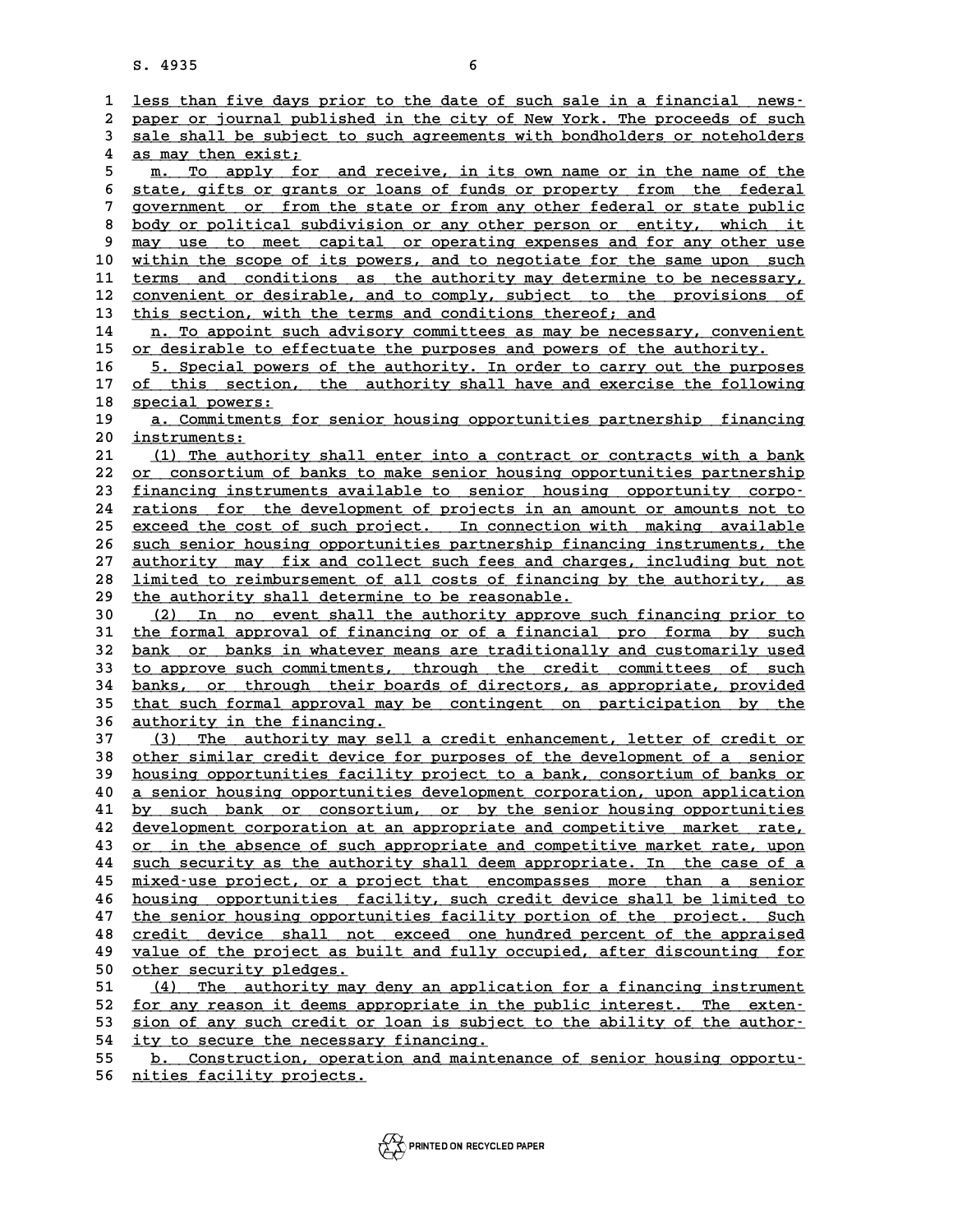**1**<br> **1** (1) The authority and a senior housing opportunity corporation may<br> **2** opter inte a contract for the operation and maintenance of a conjor 2 <u>(1) The authority and a senior housing opportunity corporation may</u><br>2 <u>enter into a contract for the operation and maintenance of a senior</u><br>3 bousing opportunities facility oyned by the authority, by such senior 1 (1) The authority and a senior housing opportunity corporation may<br>
2 enter into a contract for the operation and maintenance of a senior<br>
3 housing opportunities facility owned by the authority by such senior<br>
4 housing 2 enter into a contract for the operation and maintenance of a senior<br> **housing opportunities facility owned by the authority** by such senior<br> **housing opportunity corporation or by a person approved by the authority**<br>
and **5** housing opportunities facility owned by the authority by such senior<br> **4** housing opportunity corporation or by a person approved by the authority<br> **3** and such senior housing opportunity corporation. Such contract may 4 housing opportunity corporation or by a person approved by the authority<br>
5 and such senior housing opportunity corporation. Such contract may<br>
<u>include provision for all or part of the amounts necessary to provide</u><br>  $\frac$ 5 and such senior housing opportunity corporation. Such contract may<br>6 include provision for all or part of the amounts necessary to provide<br>7 for (A) the expense of operation and maintenance of such senior housing<br>8 oppor 6 <u>include provision for all or part of the amounts necessary to provide<br>
7 for (A) the expense of operation and maintenance of such senior housing<br>
8 opportunities facility including, without limitation, insurance, exten-</u> **9 for (A) the expense of operation and maintenance of such senior housing<br>
8 opportunities facility including, without limitation, insurance, exten-<br>
9 sions, betterments and replacements and the principal of and interest** 8 opportunities facility including, without limitation, insurance, exten-<br>9 sions, betterments and replacements and the principal of and interest on<br>10 <u>any bonds or notes of the authority</u>, (B) deficits resulting from fai 9 sions, betterments and replacements and the principal of and interest on<br>
10 any bonds or notes of the authority, (B) deficits resulting from failure<br>
11 to secure sums payable to the authority by such senior housing opp any bonds or notes of the authority, (B) deficits resulting from failure<br>
11 to secure sums payable to the authority by such senior housing opportu-<br>
12 nity corporation, (C) reserves or sinking funds for any of the forego 11 to secure sums payable to the authority by such senior housing opportu-<br>
12 <u>nity corporation, (C)</u> reserves or sinking funds for any of the forego-<br>
13 <u>ing, and (D)</u> the payment to the authority of expenses incurred b 12 <u>nity corporation, (C) reserves or sinking funds for any of the forego-</u><br>13 <u>ing, and (D) the payment to the authority of expenses incurred by the</u><br>14 <u>authority related to placing the project in operation. Subject to a</u> ing, and (D) the payment to the authority of expenses incurred by the<br>
14 authority related to placing the project in operation. Subject to any<br>
15 <u>contracts with the holders of its bonds or notes, the authority is here</u>authority related to placing the project in operation. Subject to any contracts with the holders of its bonds or notes, the authority is here-<br>
16 <u>by authorized to do and perform any and all acts or things necessary,</u><br>
20 contracts with the holders of its bonds or notes, the authority is here-<br>
<u>by authorized to do and perform any and all acts or things necessary,</u><br>
<u>convenient or desirable to carry out and perform its obligations under</u><br>
c by authorized to do and perform any and all acts or things necessary,<br>
17 <u>convenient or desirable to carry out and perform its obligations under<br>
20 every such contract and, in accordance with any such contract to waive,<br></u> 17 convenient or desirable to carry out and perform its obligations under<br>18 <u>every such contract and, in accordance with any such contract to waive,</u><br>19 <u>modify, suspend or reduce charges which would otherwise be charged </u> every such contract and, in accordance with any such contract to waive,<br>
20 <u>modify, suspend or reduce charges which would otherwise be charged and</u><br>
20 <u>collected</u> by the authority from the senior housing opportunity corp modify, suspend or reduce charges which would otherwise be charged and<br>20 <u>collected by the authority from the senior housing opportunity corporation. A senior housing opportunity corporation shall not be liable for<br>22 apu</u> collected by the authority from the senior housing opportunity corpo-<br>21 <u>ration. A senior housing opportunity corporation shall not be liable for</u><br>22 <u>any act or omission of the authority, its officers, agents, servants o</u> 21 <u>ration. A senior housing opportunity corporation shall not be liable for</u><br>22 <u>any act or omission of the authority, its officers, agents, servants or</u><br>23 <u>contractors in the performance of any such contract by the auth</u> 22 any act or omission of the authority, its officers, agents, servants or<br>23 contractors in the performance of any such contract by the authority.<br>24 (2) A contract entered into by the authority and a senior housing<br>25 co 23 contractors in the performance of any such contract by the authority.<br>
24 (2) A contract entered into by the authority and a senior housing<br>
25 opportunity corporation pursuant to this subdivision may provide that at<br>
2 24 (2) A contract entered into by the authority and a senior housing<br>25 opportunity corporation pursuant to this subdivision may provide that at<br>26 <u>its termination the title to the senior housing opportunities facility</u><br>2 25 <u>opportunity corporation pursuant to this subdivision may provide that at</u><br>26 <u>its termination the title to the senior housing opportunities facility</u><br>27 shall vest in the senior housing opportunity corporation or its s its termination the title to the senior housing opportunities facility<br>
27 shall vest in the senior housing opportunity corporation or its succes-<br>
28 sor in interest, if any, free and clear of any indebtedness contracted<br> **27** shall vest in the senior housing opportunity corporation or its success-<br>
28 sor in interest, if any, free and clear of any indebtedness contracted<br>
29 by the authority. Any such contract entered into by the authority **30 sor in interest, if any, free and clear of any indebtedness contracted**<br> **by the authority.** Any such contract entered into by the authority and<br> **any senior housing opportunity corporation which provides that title**<br>

by the authority. Any such contract entered into by the authority and<br>
30 any senior housing opportunity corporation which provides that title<br>
31 shall so vest in the senior housing opportunity corporation or its<br>
32 sugg 30 <u>any senior housing opportunity corporation which provides that title</u><br>31 <u>shall so vest in the senior housing opportunity corporation or its</u><br>32 <u>successor in interest shall be subject at a minimum to the following</u><br>33 31 <u>shall so vest in the senior housing opportunity corporation or its</u><br>32 <u>successor in interest shall be subject at a minimum to the following</u><br>33 <u>provisions: (A) the senior housing opportunity corporation shall pledge</u> 32 <u>successor in interest shall be subject at a minimum to the following<br>33 provisions: (A) the senior housing opportunity corporation shall pledge<br>34 security for the payment of annual payments including interest on debt;</u> **33** provisions: (A) the senior housing opportunity corporation shall pledge<br>34 security for the payment of annual payments including interest on debt;<br>35 (B) the total unpaid payments in relation to the principal of the<br>i **34** security for the payment of annual payments including interest on debt;<br>
<u>(B) the total unpaid payments in relation to the principal of the</u><br> **indebtedness shall be deemed to be indebtedness of the senior housing**<br> **i** 35 (B) the total unpaid payments in relation to the principal of the indebtedness shall be deemed to be indebtedness of the senior housing opportunity corporation; and (C) the senior housing opportunity corpo-<br>
22 option s 36 indebtedness shall be deemed to be indebtedness of the senior housing<br>37 <u>opportunity corporation;</u> and (C) the senior housing opportunity corpo-<br>38 <u>ration shall not be liable for a default on the obligations of the</u><br>3 37 opportunity corporation; and (C) the senior housing opportunity corpo-<br>38 <u>ration shall not be liable for a default on the obligations of the</u><br>39 <u>authority with respect to the facility if it is not in default on its</u><br>2 38 <u>ration shall not be liable for a default on the obligations of the authority with respect to the facility if it is not in default on its payment pursuant to the contract.<br>40 payment pursuant to the contract.<br>41 6. Misc</u>

**41** 6. Miscellaneous provisions. a. The authority may acquire, hold, own,<br>**42** lease, establish, construct, effectuate, operate, maintain, renovate, **42** <u>lease, establish, construct, effectuate, operate, maintain, renovate, <br>43 improve, extend or repair any of its facilities through, and cause any</u> **43** <u>improve, extend or repair any of its facilities through, and cause any <br>44 one or more of its powers, duties, functions or activities to be exer-</u> **42 <u>lease, establish, construct</u>, effectuate, operate, maintain, renovate, improve, extend or repair any of its facilities through, and cause any one or more of its powers, duties, functions or activities to be exer-**<br>44 **43** improve, extend or repair any of its facilities through, and cause any<br>
<u>one or more of its powers, duties, functions or activities to be exer-</u><br>
<u>cised or performed by, one or more wholly owned subsidiary corporation</u> one or more of its powers, duties, functions or activities to be exercised or performed by, one or more wholly owned subsidiary corporations<br>  $\frac{1}{2}$  of the authority and may transfer to or from any such corporation any<br> 45 cised or performed by, one or more wholly owned subsidiary corporations<br>46 of the authority and may transfer to or from any such corporation any<br>47 moneys, real property or other property for any of the purposes of this of the authority and may transfer to or from any such corporation any<br>  $\frac{1}{4}$  moneys, real property or other property for any of the purposes of this<br>  $\frac{1}{4}$ <br>  $\frac{1}{4}$ <br>  $\frac{1}{4}$ <br>  $\frac{1}{4}$ <br>  $\frac{1}{4}$ <br>  $\frac{1}{4}$ <br>  $\$ **47** <u>moneys, real property or other property for any of the purposes of this</u><br>48 <u>section. The directors or members of each subsidiary corporation shall</u><br>29 be the same persons holding the offices of members of the author **50 <u>Each subsidiary corporation and any of its property, functions and**<br> **50 <u>Each subsidiary corporation and any of its property, functions and**<br> **51 activities shall have all of the privileges, immunities, tax exemption**</u></u> be the same persons holding the offices of members of the authority.<br>
50 <u>Each subsidiary corporation and any of its property, functions and activities shall have all of the privileges, immunities, tax exemptions<br>
52 and o</u> Each subsidiary corporation and any of its property, functions and activities shall have all of the privileges, immunities, tax exemptions and other exemptions of the authority and of the authority's property, functions an 51 <u>activities shall have all of the privileges, immunities, tax exemptions</u><br>52 <u>and other exemptions of the authority</u> and of the authority's property,<br>53 <u>functions and activities, and shall be subject to the restriction</u> 52 <u>and other exemptions of the authority and of the authority's property,</u><br>53 <u>functions and activities, and shall be subject to the restrictions and<br>54 <u>limitations to which the authority may be subject. The employees of</u></u> <u>functions and activities, and shall be subject to the restrictions and<br>54 limitations to which the authority may be subject. The employees of any<br><u>such subsidiary corporation, except those who are also employees of the</u><br>t</u> 54 <u>limitations to which the authority may be subject. The employees of any<br>55 <u>such subsidiary corporation, except those who are also employees of the</u><br>56 <u>authority, shall not be deemed employees of the authority. If the</u></u>

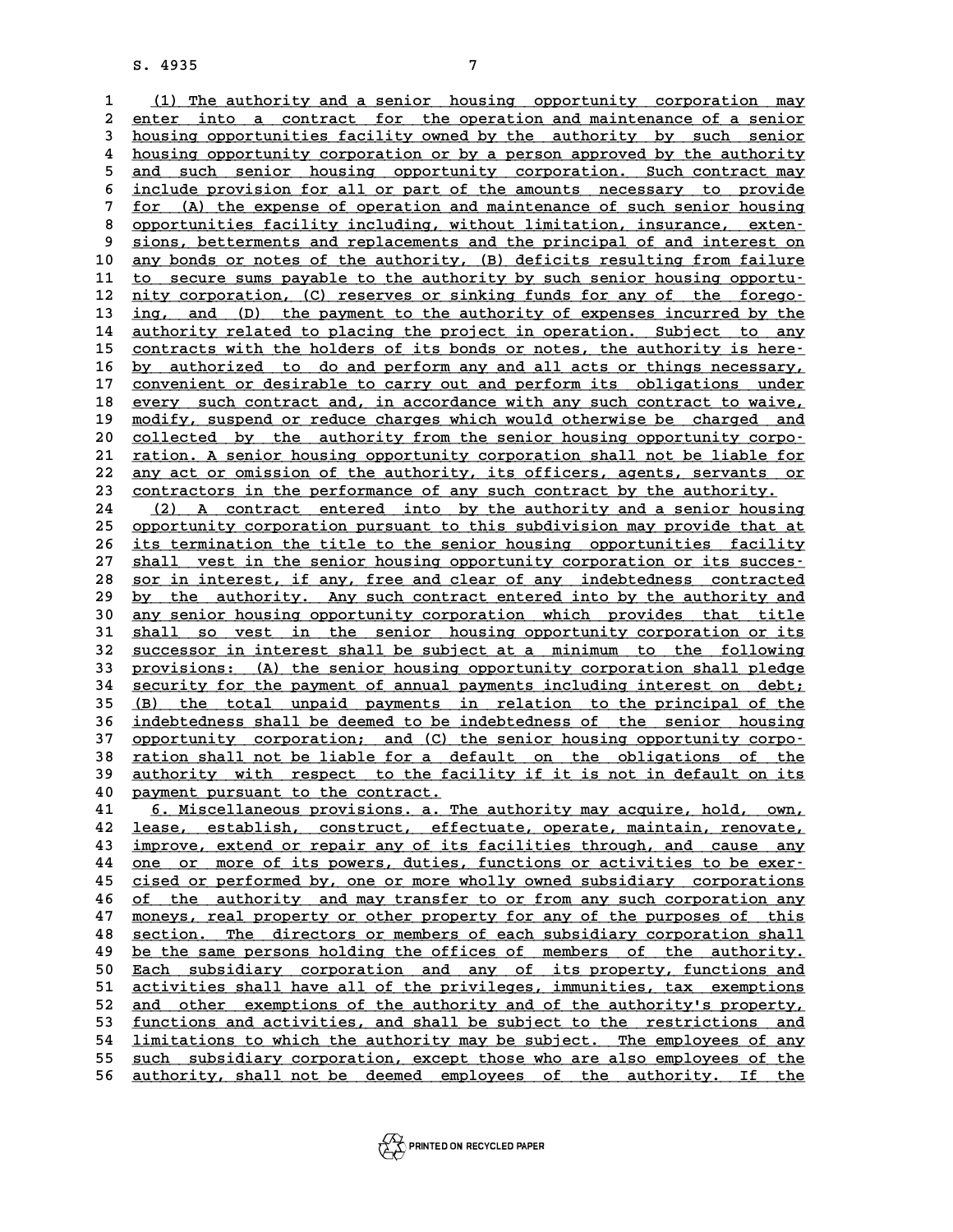8. 4935<br>1 <u>authority shall determine that one or more of its subsidiary corpo-</u><br>2 rations should be in the form of a publis bonefit corporation it, shall 2 <u>authority shall determine that one or more of its subsidiary corpo-</u><br>2 <u>rations should be in the form of a public benefit corporation, it shall</u><br>3 create each such public benefit corporation by executing and filing with 3 <u>create each such determine that one or more of its subsidiary corporations should be in the form of a public benefit corporation, it shall<br>3 create each such public benefit corporation by executing and filing with<br>4 the</u> 2 <u>rations should be in the form of a public benefit corporation, it shall</u><br>3 <u>create each such public benefit corporation by executing and filing with</u><br>4 <u>the secretary of state a certificate of incorporation, which may b</u> Freate each such public benefit corporation by executing and filing with<br>
the secretary of state a certificate of incorporation, which may be<br>
<u>amended from time to time by filing, which shall set forth the name of</u><br>
guch the secretary of state a certificate of incorporation, which may be<br>
<u>amended from time to time by filing, which shall set forth the name of<br>
such public benefit subsidiary corporation, its duration, the location<br>
of its p</u> 5 <u>amended from time to time by filing, which shall set forth the name of</u><br>6 <u>such public benefit subsidiary corporation, its duration, the location</u><br>7 <u>of its principal office, and any or all of the purposes of acquiring,</u> 8 <u>such public benefit subsidiary corporation, its duration, the location</u><br>
2 <u>of its principal office, and any or all of the purposes of acquiring,<br>
8 owning, leasing, establishing, constructing, effectuating, operating,<br></u> 9 <u>of its principal office, and any or all of the purposes of acquiring,  $\frac{1}{2}$  owning, leasing, establishing, constructing, effectuating, operating,  $\frac{1}{2}$  maintaining, renovating, improving, extending or repairing </u> 8 <u>owning, leasing, establishing, constructing, effectuating, operating, maintaining, renovating, improving, extending or repairing one or more<br>10 <u>facilities of the authority. Each such public benefit subsidiary corpo-</u><br>1</u> 9 <u>maintaining, renovating, improving, extending or repairing one or more</u><br>
10 <u>facilities of the authority. Each such public benefit subsidiary corporation shall be a body politic and corporate and shall have all those<br>
1</u> 10 <u>facilities of the authority. Each such public benefit subsidiary corporations hall be a body politic and corporate and shall have all those powers vested in the authority by the provisions of this section which the aut</u> 12 <u>powers vested in the authority by the provisions of this section which</u><br>13 <u>the authority shall determine to include in its certificate of incorpo-</u><br>14 ration except the power to contract indebtedness. Whenever any sta 14 ration except the power to contract indebtedness. Whenever any state,<br>15 political subdivision, senior housing opportunity corporation, commis-15 <u>political subdivision, senior housing opportunity corporation, commis-</u><br>16 sion, agency, officer, department, board, division or person shall enter 14 <u>ration except the power to contract indebtedness. Whenever any state,</u><br>15 <u>political subdivision, senior housing opportunity corporation, commis-</u><br>16 <u>sion, agency, officer, department, board, division or person shall </u> political subdivision, senior housing opportunity corporation, commis-<br>16 <u>sion, agency, officer, department, board, division or person shall enter</u><br>17 <u>into agreements with the authority it shall have the same authorizati</u> **16** sion, agency, officer, department, board, division or person shall enter<br> **17** into agreements with the authority it shall have the same authorization<br> **and power for any of such purposes to cooperate and enter into a** 17 into agreements with the authority it shall have the same authorization<br>
18 and power for any of such purposes to cooperate and enter into agree-<br>
19 ments with a subsidiary corporation of the authority.<br>
20 b. For purp and power for any of such purposes to cooperate and enter into agree-<br>
<u>20 b. For purposes of the federal internal revenue service revenue</u><br>
21 rulings or revenue procedure, including revenue ruling 63-20 and revenue

21 <u>rulings or revenue procedure, including revenue ruling 63-20 and revenue<br>22 procedure 82-26 and successors and amendments thereto, the authority</u> **20 b.** For purposes of the federal internal revenue service revenue<br> **21** <u>rulings or revenue procedure, including revenue ruling 63-20 and revenue</u><br> **22** <u>procedure 82-26</u> and successors and amendments thereto, the au 21 <u>rulings or revenue procedure, including revenue ruling 63-20 and revenue<br>22 procedure 82-26 and successors and amendments thereto, the authority<br>23 shall be and is hereby declared to be a political subdivision, or in t</u> 22 procedure 82-26 and successors and amendments thereto, the authority<br>
23 shall be and is hereby declared to be a political subdivision, or in the<br>
24 alternative an agent for the state for purposes of acquiring a benefi 23 shall be and is hereby declared to be a political subdivision, or in the alternative an agent for the state for purposes of acquiring a benefitions cial interest in a senior housing project and approving the obligations 24 <u>alternative an agent for the state for purposes of acq</u><br>25 <u>cial interest in a senior housing project and approving</u><br>26 <u>issued by the senior housing development corporation.</u><br>27 **.** Poveluing fund a There is bereby es 25 cial interest in a senior housing project and approving the obligations<br>26 <u>issued by the senior housing development corporation.</u><br>27 7. Revolving fund. a. There is hereby established in the custody of<br>28 the authority

28 the authority a special fund to be known as the senior housing opportu-<br>29 nities facilities revolving fund. Moneys in the fund shall be segregated 29 <u>nities facilities revolving fund. Moneys in the fund shall be segregated</u><br>30 from all other funds of or in the custody of the authority subject to 30 <u>from all other funds of or in the custody of the authority subject to</u><br>31 any rights of holders of authority bonds or notes issued for the at the fund shall be segregated<br> **30** <u>from all other funds of or in the custody of the authority subject to<br> **31** any rights of holders of authority bonds or notes issued for the<br>
purposes of this section Menous in the re</u> **30** from all other funds of or in the custody of the authority subject to any rights of holders of authority bonds or notes issued for the purposes of this section. Moneys in the revolving fund shall be applied to or paid 31 any rights of holders of authority bonds or notes issued for the<br>32 purposes of this section. Moneys in the revolving fund shall be applied<br>33 to or paid out for authorized purposes of the fund on the direction of<br><sup>34</sup> 32 <u>purposes of this section. Moneys in the revolving fund shall be applied</u><br>33 <u>to or paid out for authorized purposes of the fund on the direction of</u><br>34 <u>the chair of the authority in accordance with this section, or su</u> 35 <u>other person as the authority shall authorize to make such direction. In 36</u> consultation with the director of the division of the budget, the 34 the chair of the authority in accordance with this section, or such<br>35 other person as the authority shall authorize to make such direction. In<br>36 <u>consultation with the director of the division of the budget, the</u><br>37 s 35 other person as the authority shall authorize to make such direction. In<br>36 <u>consultation with the director of the division of the budget, the</u><br>37 <u>authority may establish within the revolving fund additional accounts o</u> 36 <u>consultation with the director of the division of the budget, the</u><br>37 <u>authority may establish within the revolving fund additional accounts or</u><br>38 <u>subaccounts and specify any conditions applicable to the transfer of</u> 37 <u>authority may establish within the revolving fund additional accounts or subaccounts and specify any conditions applicable to the transfer of moneys between such accounts or subaccounts. With respect to each senior hou</u> **40 housing opportunities facilities project, the authority shall establish \_\_\_\_\_\_\_\_\_\_\_\_\_\_\_\_\_\_\_\_\_\_\_\_\_\_\_\_\_\_\_\_\_\_\_\_\_\_\_\_\_\_\_\_\_\_\_\_\_\_\_\_\_\_\_\_\_\_\_\_\_\_\_\_\_\_\_\_\_\_\_\_** moneys between such accounts or subaccounts. With respect to each senior<br>40 <u>housing opportunities facilities project</u>, the authority shall establish<br>41 and maintain a record of the corpus allocation for such project and a A posing opportunities facilities project, the authority shall establish<br>
41 and maintain a record of the corpus allocation for such project and any<br>
42 applicable investment earnings attributable to such corpus allocation 41 and maintain a record of the corpus allocation for such project and any<br>42 applicable investment earnings attributable to such corpus allocation<br>43 <u>for the benefit of such project in accordance with the terms of the</u><br>2 applicable investment earnings attributable to such corpus allocation<br> **43** for the benefit of such project in accordance with the terms of the<br> **44** applicable project financing or loan agreement.<br> **45** b. Such fund shall **43** <u>for the benefit of such project in accordance with the terms of the</u><br> **44** applicable project financing or loan agreement.<br>
<u>**45** b. Such fund shall consist of federal grants and awards or other</u><br> **46** federal accide

**44** applicable project financing or loan agreement.<br> **45 b.** Such fund shall consist of federal grants and awards or other<br> **46** <u>federal assistance; moneys appropriated for the purpose of such fund or</u><br> **47** otherwise **45 b. Such fund shall consist of federal grants and awards or other<br>46 <u>federal assistance; moneys appropriated for the purpose of such fund or<br>47 otherwise transferred by the state for deposit therein by the comp-**<br>trail</u> for the purpose of such fund or<br>
48 <u>otherwise transferred by the state for deposit therein by the comp-</u><br>
48 <u>troller as required by law</u>; payments of principal and interest made by<br>
49 senior housing opportunity corporat otherwise transferred by the state for deposit therein by the comp-<br>
48 troller as required by law; payments of principal and interest made by<br>
<u>senior housing opportunity</u> corporations pursuant to loan or other<br>
arrogents **50 agreements enterproducer and interest made by<br>
<b>50** <u>agreements</u> entered into pursuant to this section, provided, however, if<br>
and loans were financed by the issuance of bonds or potes of the **50** senior housing opportunity corporations pursuant to loan or other<br>50 agreements entered into pursuant to this section, provided, however, if<br>51 such loans were financed by the issuance of bonds or notes of the<br>52 suth 50 <u>agreements entered into pursuant to this section, provided, however, if such loans were financed by the issuance of bonds or notes of the authority, deposit of such payments into the fund shall be subject to the rights</u> 51 <u>such loans were financed by the issuance of bonds or notes of the authority, deposit of such payments into the fund shall be subject to the rights of the holders of such bonds or notes to receive such moneys;<br><sup>54</sup> inve</u> 52 <u>authority, deposit of such payments into the fund shall be subject to<br>53 the rights of the holders of such bonds or notes to receive such moneys;<br>54 investment earnings on amounts in such fund; any other payments recei</u> the rights of the holders of such bonds or notes to receive such moneys;<br>
investment earnings on amounts in such fund; any other payments received<br>
from senior housing opportunity corporations pursuant to a loan or other<br> 54 <u>investment earnings on amounts in such fund; any other payments received<br>55 from senior housing opportunity corporations pursuant to a loan or other<br>56 agreement made pursuant to this section for costs of managing and </u>

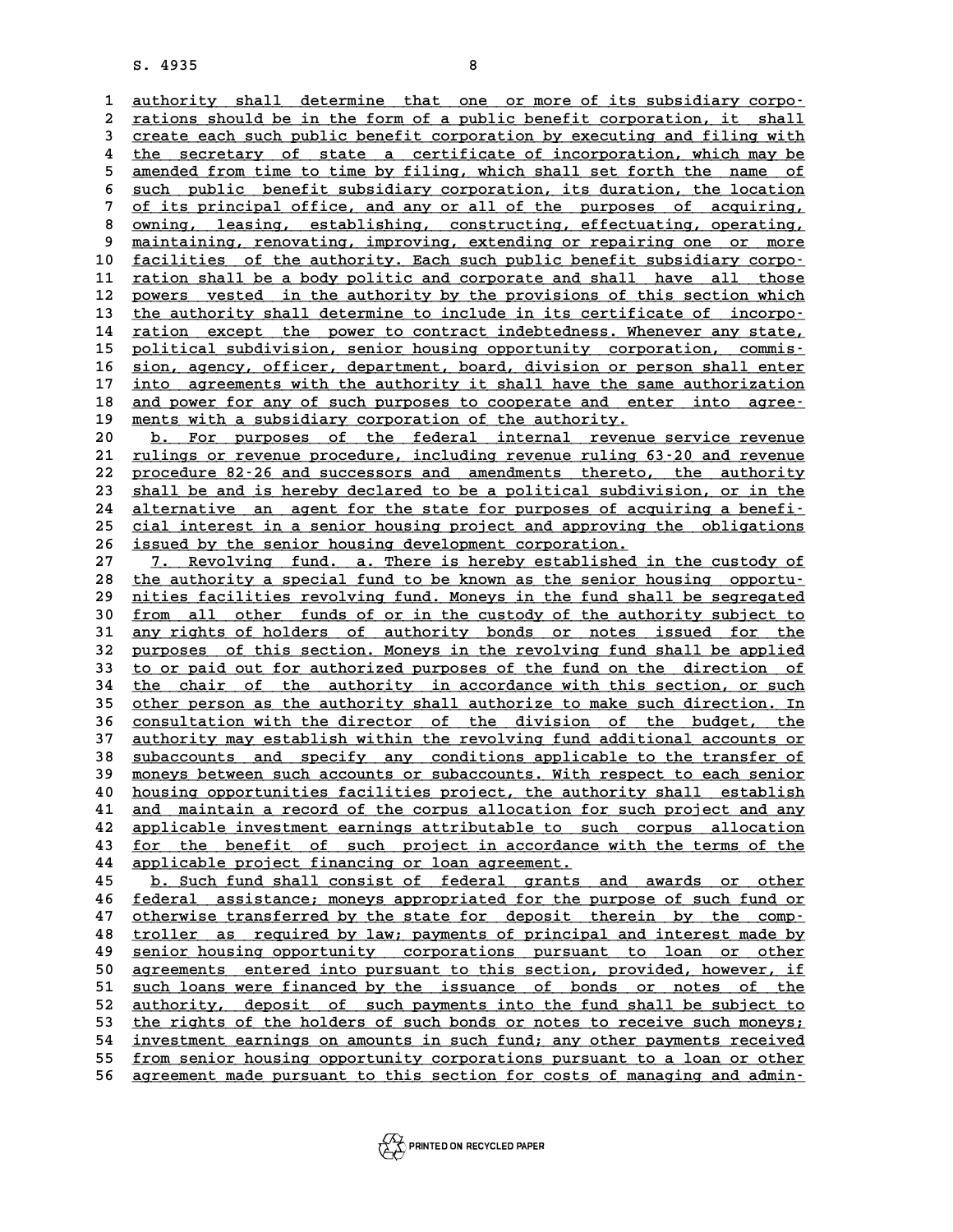|                         | S. 4935                                                                                                                                      | 9                                                                      |
|-------------------------|----------------------------------------------------------------------------------------------------------------------------------------------|------------------------------------------------------------------------|
| 1                       | istering the program; and the proceeds of bonds or notes issued by the                                                                       |                                                                        |
| 2                       | authority for purposes of providing financial assistance to senior hous-                                                                     |                                                                        |
| 3                       | ing opportunity corporations.                                                                                                                |                                                                        |
| $\overline{\mathbf{4}}$ |                                                                                                                                              | c. Moneys in the revolving fund shall be applied by the authority to   |
| 5                       | provide financial assistance to senior housing opportunity corporations                                                                      |                                                                        |
| 6                       | for projects, including any one or more of the following:                                                                                    |                                                                        |
| 7                       | (1)                                                                                                                                          | making loans to senior housing opportunity corporations for            |
| 8                       | projects, provided such loans are made at market or below market rates                                                                       |                                                                        |
| 9                       | and                                                                                                                                          | do not have a final maturity of more than forty years following        |
| 10                      | scheduled completion of the eligible project;                                                                                                |                                                                        |
| 11                      |                                                                                                                                              | (2) buying or refinancing debt obligations of senior housing opportu-  |
| 12                      | nity corporations at market or below market rates;                                                                                           |                                                                        |
| 13                      |                                                                                                                                              | (3) guarantying or purchasing insurance or other credit enhancement    |
| 14                      | for senior housing opportunity corporation bonds and notes or senior                                                                         |                                                                        |
| 15                      | housing opportunities partnership financing instrument where such action                                                                     |                                                                        |
| 16                      | would improve credit market access for or reduce interest rates on such                                                                      |                                                                        |
| 17                      | senior housing opportunity corporation financing;                                                                                            |                                                                        |
| 18<br>19                |                                                                                                                                              | (4) providing a source of revenue or security for payment of principal |
| 20                      | and interest on bonds or notes issued by the authority if the proceeds<br>of the sale of such bonds or notes will be deposited in the fund;  |                                                                        |
| 21                      |                                                                                                                                              | (5) providing interest rate subsidies from investment earnings on      |
| 22                      | corpus allocations to subsidize loans to senior housing opportunity                                                                          |                                                                        |
| 23                      | corporations made from the proceeds of the authority's bonds or notes;                                                                       |                                                                        |
| 24                      | (6)                                                                                                                                          | using investment earnings on moneys in the fund to pay the costs       |
| 25                      | of the authority of administering and managing the program.                                                                                  |                                                                        |
| 26                      |                                                                                                                                              | d. Notwithstanding the foregoing provisions of this subdivision if the |
| 27                      | sources of revenues described in this subdivision are at any time insuf-                                                                     |                                                                        |
| 28                      | ficient to make a reimbursement when due, the authority shall make such                                                                      |                                                                        |
| 29                      | reimbursement from any other available amounts in the revolving fund,                                                                        |                                                                        |
| 30                      | excluding all amounts that are the subject of a corpus allocation,                                                                           |                                                                        |
| 31                      | provided that the amounts paid from fund sources shall be reimbursed                                                                         |                                                                        |
| 32                      | upon a determination by the director of the budget that future revenues                                                                      |                                                                        |
| 33<br>34                | obtained from such sources are in excess of the amounts reasonably need-<br>ed to make future reimbursements pursuant to this subdivision.   |                                                                        |
| 35                      |                                                                                                                                              | e. Moneys in the revolving fund may be invested as provided in (1)     |
| 36                      | investment agreements continuously secured by obligations with any                                                                           |                                                                        |
| 37                      | insurance or reinsurance company or corporate affiliate thereof rated by                                                                     |                                                                        |
| 38                      | <u>a nationally recognized rating agency in one of its two highest catego-</u>                                                               |                                                                        |
| 39                      | ries, any bank, trust company or broker or dealer, as defined by the                                                                         |                                                                        |
| 40                      | securities exchange act of nineteen hundred thirty-four, which is a                                                                          |                                                                        |
| 41                      | dealer in government bonds, which reports to, trades with and is recog-                                                                      |                                                                        |
| 42                      | nized as a primary dealer by a federal reserve bank and is a member of                                                                       |                                                                        |
| 43                      | the securities investors protection authority, provided that no invest-                                                                      |                                                                        |
| 44                      | ment agreement shall be entered into with an insurance or reinsurance                                                                        |                                                                        |
| 45                      | company or corporate affiliate thereof, if, (A) such obligations secur-                                                                      |                                                                        |
| 46                      | ina                                                                                                                                          | such investment agreements are obligations of the state or the         |
| 47                      | United States of America, or obligations the principal and interest of                                                                       |                                                                        |
| 48<br>49                | which are quaranteed by the state or the United States of America, (B)<br>such obligations are delivered to a trustee for the benefit of the |                                                                        |
| 50                      | authority or, with respect to moneys pledged under an indenture of trust                                                                     |                                                                        |
| 51                      | relating to bonds or notes of the authority, to the trustee under such                                                                       |                                                                        |
| 52                      | indenture, or are supported by a safe keeping receipt issued by a depos-                                                                     |                                                                        |
| 53                      | itory satisfactory to the authority as applicable, provided that such                                                                        |                                                                        |
| 54                      | investment agreements must provide that the value of the underlying                                                                          |                                                                        |
| 55                      | obligations shall be maintained at a current market value, calculated no                                                                     |                                                                        |
| 56                      | less frequently than monthly, of not less than the amount deposited                                                                          |                                                                        |
|                         |                                                                                                                                              |                                                                        |

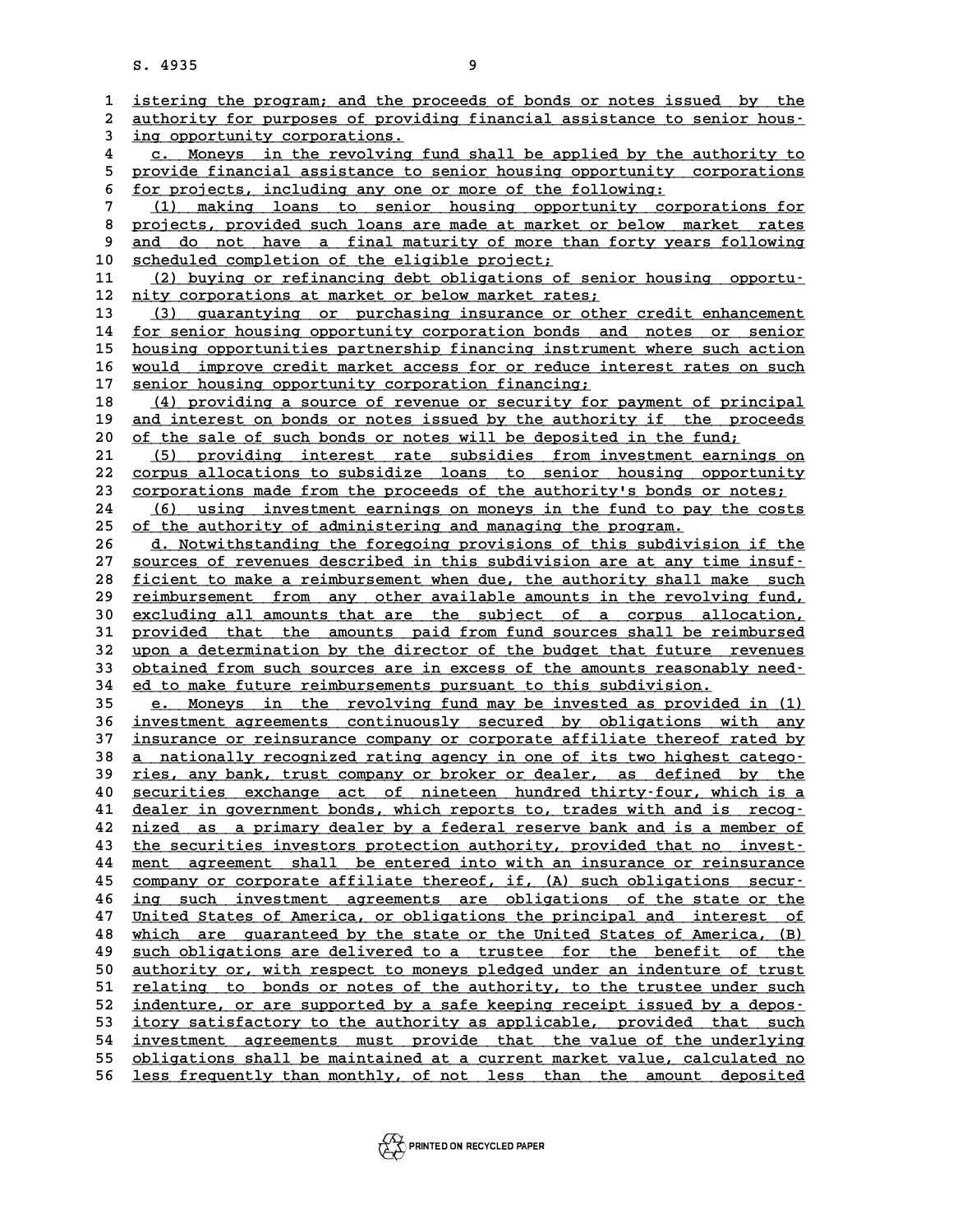**10**<br> **1** thereunder, (C) a prior perfected security interest in the obligations<br>
<sup>2</sup> which are securing such agreement has been granted to the authority as 2 thereunder, (C) a prior perfected security interest in the obligations<br>2 which are securing such agreement has been granted to the authority, as<br>3 applicable and (D) such obligations are free and clear of adverse third the intertable to the obligations<br>
2 which are securing such agreement has been granted to the authority, as<br>
3 applicable, and (D) such obligations are free and clear of adverse third<br>
4 party claims, or (2) obligations t which are securing such agreement has been granted to the authority, as<br>applicable, and (D) such obligations are free and clear of adverse third<br>party claims, or (2) obligations the interest on which is excludable<br>from gro 3 applicable, and (D) such obligations are free and clear of adverse third<br>
4 party claims, or (2) obligations the interest on which is excludable<br>
<u>from gross income under section one hundred three of the internal reven-</u> 4 party claims, or (2) obligations the interest on which is excludable<br>
<u>from gross income under section one hundred three of the internal reven-</u><br>
<u>ue code, provided that such obligations are rated by a nationally recog-</u> 5 <u>from gross income under section one hundred three of the internal reven-<br>6 <u>ue code, provided that such obligations are rated by a nationally recog-</u><br><u>nized rating agency in one of its two highest rating categories.</u><br>**6</u>** 8 <u>ue code, provided that such obligations are rated by a nationally recog-<br>
7 nized rating agency in one of its two highest rating categories.<br>
<u>5 f. In addition to the powers granted to the authority elsewhere in</u><br>
9 thi</u>

9 this section, the authority may make loans to senior housing opportunity<br>10 corporations for purposes of financing projects for which the revolving 10 **10 corporations for purposes of financing projects for which the revolving**<br>
10 <u>corporations for purposes of financing projects for which the revolving</u><br>
11 fund may be used may aggent the obligations of any senior bu 9 this section, the authority may make loans to senior housing opportunity<br>10 <u>corporations for purposes of financing</u> projects for which the revolving<br>11 <u>fund may be used, may accept the obligations of any senior housing</u> corporations for purposes of financing projects for which the revolving<br>
11 <u>fund may be used, may accept the obligations of any senior housing</u><br>
12 <u>opportunity corporation as security for the repayment of a loan to such</u> 11 <u>fund may be used, may accept the obligations of any senior housing</u><br>12 <u>opportunity corporation as security for the repayment of a loan to such</u><br>13 <u>senior housing opportunity corporation</u>, and may assign and pledge su 12 <u>opportunity corporation as security for the repayment of a loan to such</u><br>13 <u>senior housing opportunity corporation</u>, and may assign and pledge such<br>14 <u>senior housing opportunity corporation obligations and loan agree</u> 15 <u>for the benefit of the holder of obligations of the authority from the</u><br>16 proceeds of which such loans are made. Loan proceeds may be disbursed to 14 <u>senior housing opportunity corporation obligations and loan agreements</u><br>15 <u>for the benefit of the holder of obligations of the authority from the</u><br>16 <u>proceeds of which such loans are made. Loan proceeds may be disbur</u> **15** <u>for the benefit of the holder of obligations of the authority from the proceeds of which such loans are made. Loan proceeds may be disbursed to a senior housing opportunity corporation with any restrictions imposed b</u> **16** proceeds of which such loans are made. Loan proceeds may be disbursed to<br> **a** senior housing opportunity corporation with any restrictions imposed<br> **by the authority in connection with such loan or obligations of the** 17 <u>a senior housing opportunity corporation with any restrictions imposed<br>18 by the authority in connection with such loan or obligations of the<br>19 authority from the proceeds of which such loan is made.<br>20 8. Audits. The</u> by the authority in connection with such loan or obligations of the<br> **20** <u>8. Audits. The authority shall arrange for any audits required by law</u><br>
21 for the purpose of issuing its bonds or potes or otherwise to provide

authority from the proceeds of which such loan is made.<br>
20 <u>8. Audits. The authority shall arrange for any audits required by law</u><br>
21 <u>for the purpose of issuing its bonds or notes or otherwise to provide</u><br>
22 financial 8. Audits. The authority shall arrange for any audits required by law<br>
21 <u>for the purpose of issuing its bonds or notes or otherwise to provide</u><br>
22 <u>financial assistance to senior housing opportunity corporations, and</u><br> 21 <u>for the purpose of issuing its bonds or notes or otherwise to provide<br>22 <u>financial assistance to senior housing opportunity corporations, and</u><br>23 provide for the implementation of any independently conducted reviews o</u> 22 <u>financial</u><br>23 <u>provide fo</u><br>24 <u>audits.</u> 23 <u>provide for the implementation of any independently conducted reviews or<br>24 <u>audits.</u><br>25 <u>9. Default. In the event a senior housing opportunity corporation</u><br>26 shall fail to make any payment due the authority pursuant </u>

**24 <u>audits.</u><br>25 9. Default. In the event a senior housing opportunity corporation<br>26 shall fail to make any payment due the authority pursuant to a loan<br>27 serecment or other chligation of the senior housing eppertunity c** 25 9. Default. In the event a senior housing opportunity corporation<br>
26 shall fail to make any payment due the authority pursuant to a loan<br>
27 agreement or other obligation of the senior housing opportunity corpo-<br>
28 pa 26 <u>shall fail to make any payment due the authority pursuant to a loan</u><br>27 <u>agreement or other obligation of the senior housing</u> opportunity corpo-<br>28 <u>ration issued as security for the undertaking of the senior housing</u><br> 27 <u>agreement or other obligation of the senior housing opportunity corporation issued as security for the undertaking of the senior housing opportunity corporation thereunder, the authority shall certify to the comptrolle</u> 30 <u>comptroller, and notify the chair of the senate finance committee, the</u><br>31 chair of the assembly ways and means committee, the director of the 39 opportunity corporation thereunder, the authority shall certify to the committer, and notify the chair of the senate finance committee, the chair of the assembly ways and means committee, the director of the director of **30** comptroller, and notify the chair of the senate finance committee, the chair of the assembly ways and means committee, the director of the division of the budget, and the governing body of the senior housing opportuni 31 <u>chair of the assembly ways and means committee, the director of the division of the budget, and the governing body of the senior housing opportunity corporation that such senior housing opportunity corporation<br>33 oppor</u> 32 <u>division of the budget, and the governing body of the senior housing</u><br>33 <u>opportunity corporation that such senior housing opportunity corporation</u><br>34 <u>has failed to make such payment. Such certificate shall be in such</u> 33 opportunity corporation that such senior housing opportunity corporation<br>34 has failed to make such payment. Such certificate shall be in such form<br>35 <u>as may be determined by the authority provided it shall specify the</u> **34** has failed to make such payment. Such certificate shall be in such form<br> **35** as may be determined by the authority provided it shall specify the<br>
<u>exact amount of debt service and surcharge, if applicable, required t</u> 35 as may be determined by the authority provided it shall specify the exact amount of debt service and surcharge, if applicable, required to satisfy such senior housing opportunity corporation's unpaid obligation. **36** exact amount of debt service and surcharge, if applicable, required to satisfy such senior housing opportunity corporation's unpaid obligation.<br>38 <u>The comptroller, upon receipt of such certificate from the authority,</u> 37 satisfy such senior housing opportunity corporation's unpaid obligation.<br>38 <u>The comptroller, upon receipt of such certificate from the authority, is<br>39 authorized to and shall, to the extent not otherwise prohibited by</u> The comptroller, upon receipt of such certificate from the authority, is<br> **40** <u>and subject to any other provision of law providing for withholding of</u><br> **pairs in the serior busing opportunity corporation** which take 39 <u>authorized to and shall, to the extent not otherwise prohibited by law</u><br>40 <u>and subject to any other provision of law providing for withholding of</u><br>41 <u>payments to the senior housing opportunity corporation which take</u> and subject to any other provision of law providing for withholding of<br>
41 payments to the senior housing opportunity corporation which take<br>
42 precedence over this subdivision, withhold from such senior housing<br> **A2** pro 41 payments to the senior housing opportunity corporation which take<br>42 precedence over this subdivision, withhold from such senior housing<br>43 opportunity corporation the next succeeding payments of state aid or<br>44 local a **42** precedence over this subdivision, withhold from such senior housing<br>43 opportunity corporation the next succeeding payments of state aid or<br>44 local assistance otherwise payable to it to the extent necessary to meet<br>t 43 opportunity corporation the next succeeding payments of state aid or<br>44 local assistance otherwise payable to it to the extent necessary to meet<br>the certified amount of debt service and surcharge, if applicable, due<br>the **46 the authority and shall immediately pay over to the authority as a debt \_\_\_\_\_\_\_\_\_\_\_\_\_\_\_\_\_\_\_\_\_\_\_\_\_\_\_\_\_\_\_\_\_\_\_\_\_\_\_\_\_\_\_\_\_\_\_\_\_\_\_\_\_\_\_\_\_\_\_\_\_\_\_\_\_\_\_\_\_\_\_\_** the certified amount of debt service and surcharge, if applicable, due<br>
the authority and shall immediately pay over to the authority as a debt<br>
service payment on behalf of such senior housing opportunity corporation<br>
the the authority and shall immediately pay over to the authority as a debt<br>47 service payment on behalf of such senior housing opportunity corporation<br>48 the amount so withheld. The authority shall further take any action<br>nor **47** service payment on behalf of such senior ho<br> **48** the amount so withheld. The authority shal<br> **49** permitted by law to recover such amount.<br> **50** 10. Issues and sale of lear regiment the amount so withheld. The authority shall further take any action<br> **10.** Issuance and sale of loan recipients bonds and notes. Notwith-<br> **50** 10. Issuance and sale of loan recipients bonds and notes. Notwith-<br> **51** stand **50** <u>permitted by law to recover such amount.</u><br>
50 <u>10. Issuance and sale of loan recipients bonds and notes. Notwith-</u><br>
<u>standing any by-law, rule or regulation requiring the recipient to issue</u><br>
bonds or potes at a publ

10. Issuance and sale of loan recipients bonds and notes. Notwith-<br>51 <u>standing any by-law, rule or regulation requiring the recipient to issue<br>52 <u>bonds or notes at a public or competitive sale, any recipient of a loan</u><br>5</u> 51 <u>standing any by-law, rule or regulation requiring the recipient to issue</u><br>52 <u>bonds or notes at a public or competitive sale, any recipient of a loan</u><br>53 <u>from the authority pursuant to this article may validly issue i</u> 52 <u>bonds or notes at a public or competitive sale, any recipient of a loan</u><br>53 <u>from the authority pursuant to this article may validly issue its notes</u><br><u>or bonds to the authority, as evidence of its obligation to repay s</u> **53** <u>from th</u><br>54 <u>or bonds</u><br>55 <u>loan.</u>

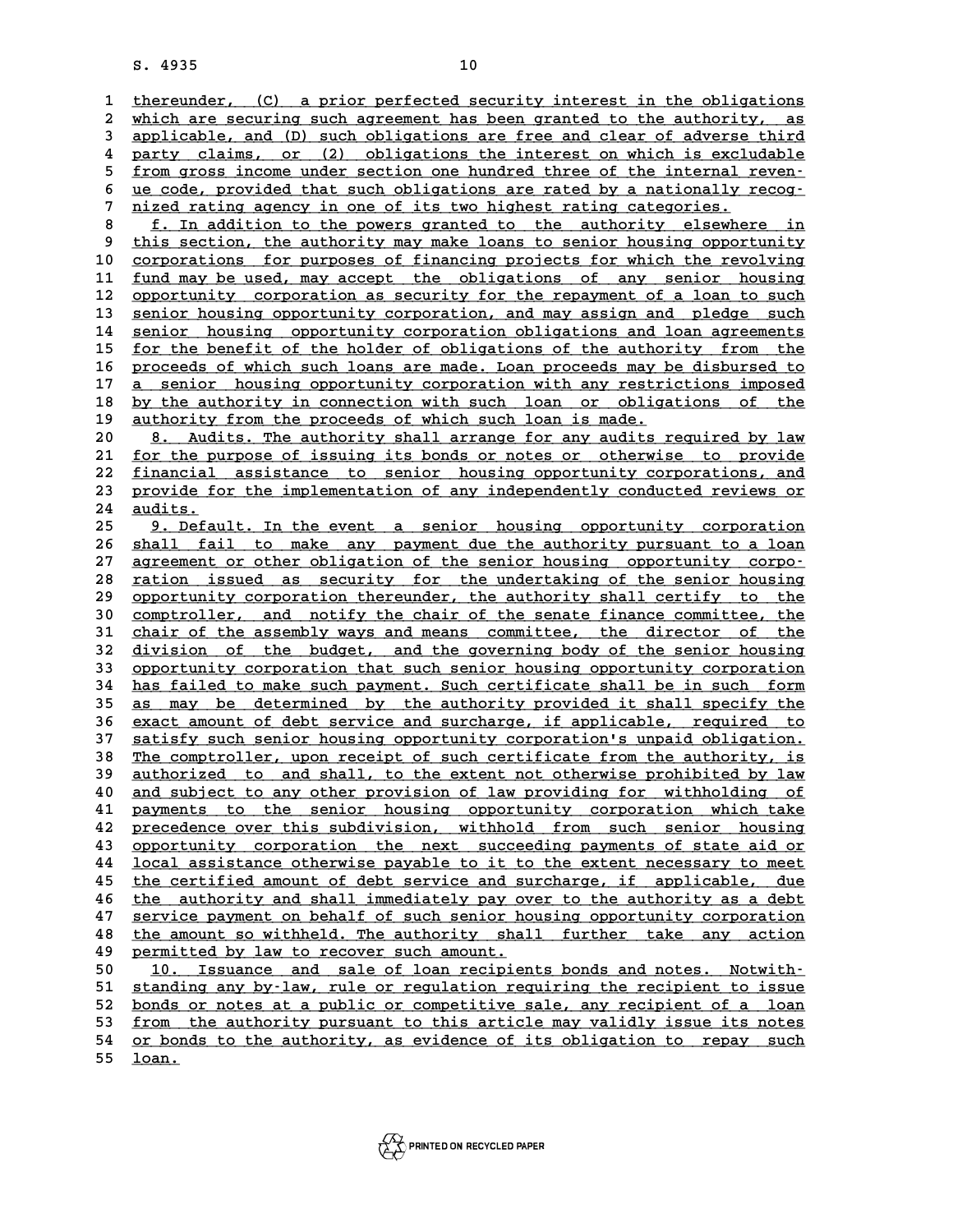8. 4935<br> **11.** Co-operation and assistance of other agencies. The authority may<br>
<sup>2</sup> make use of existing studies, surveys, plans, data and other materials 1 11. Co-operation and assistance of other agencies. The authority may<br>2 make use of existing studies, surveys, plans, data and other materials<br>3 in the possession of any state agency or municipality or political 1 11. Co-operation and assistance of other agencies. The authority may<br>2 make use of existing studies, surveys, plans, data and other materials<br>3 in the possession of any state agency or municipality or political<br>4 subdivi 2 <u>make use of existing studies, surveys, plans, data and other materials<br>3 in the possession of any state agency or municipality or political<br>4 subdivision of the state. Each such agency, municipality and subdivision<br>is b</u> in the possession of any state agency or municipality or political<br>4 subdivision of the state. Each such agency, municipality and subdivision<br>5 is hereby authorized to make the same available to the authority and<br>5 stherwi 4 <u>subdivision of the state. Each such agency</u>, municipality and subdivision<br>5 is hereby authorized to make the same available to the authority and<br>6 <u>otherwise to assist it in the performance of its functions. The officer</u> <sup>5</sup> is hereby authorized to make the same available to the authority and otherwise to assist it in the performance of its functions. The officers and personnel of such agencies, municipalities and subdivisions, and of  $\sim$ 8 otherwise to assist it in the performance of its functions. The officers<br>
7 and personnel of such agencies, municipalities and subdivisions, and of<br>
<u>any other government or agency whatever</u>, may serve at the request of 9 any other government or agencies, municipalities and subdivisions, and of any other government or agency whatever, may serve at the request of the authority upon such advisory committees as the authority shall determine 8 any other government or agency whatever, may serve at the request of the<br>
9 authority upon such advisory committees as the authority shall determine<br>
10 to create and such officers and personnel may serve upon such commi 9 authority upon such advisory committees as the authority shall determine<br>
10 to create and such officers and personnel may serve upon such committees<br>
11 without forfeiture of office or employment and with no loss or dim to create and such officers and personnel may serve upon such committees<br>
11 without forfeiture of office or employment and with no loss or diminu-<br>
12 tion in the compensation, status, rights and privileges which they<br>
21 <u>without forfeiture of office or employment and with no loss or diminu-<br>12 <u>tion in the compensation, status, rights and privileges which they<br>13 <u>otherwise enjoy.</u><br>14 12. Notes and bonds of the authority. a. The authority</u></u> 12 tion in the compensation, status, rights and privileges which they<br>
13 <u>otherwise enjoy.</u><br>
14 12. Notes and bonds of the authority. a. The authority shall have<br>
25 power and is boroby authorized from time to time to iss otherwise enjoy.<br>
14 12. Notes and bonds of the authority. a. The authority shall have<br>
15 power and is hereby authorized from time to time to issue its negotiable<br>
16 proposable<br>
20 power and islands and potes in confermi 14 12. Notes and bonds of the authority. a. The authority shall have<br>
15 <u>power and is hereby authorized from time to time to issue its negotiable</u><br>
16 <u>or non-negotiable bonds and notes in conformity with applicable</u><br>
17 power and is hereby authorized from time to time to issue its negotiable<br>
<u>or non-negotiable</u> bonds and notes in conformity with applicable<br>
provisions of the uniform commercial code in such principal amount, as,<br>
in the o or non-negotiable bonds and notes in conformity with applicable<br>
17 provisions of the uniform commercial code in such principal amount, as,<br>
18 <u>in the opinion of the authority, shall be necessary to provide suffi-</u><br>
ciont 17 provisions of the uniform commercial code in such principal amount, as, in the opinion of the authority, shall be necessary to provide suffi-<br>
19 <u>cient funds for achieving its purposes or to any senior housing opportu</u> **20** 18 in the opinion of the authority, shall be necessary to provide suffi-<br>
20 <u>nity corporation or recipient for such purposes. The authority shall</u><br>
21 have power from time to time to issue renewal potes to issue bond 21 dient funds for achieving its purposes or to any senior housing opportu-<br>
20 <u>nity corporation or recipient</u> for such purposes. The authority shall<br>
21 have power, from time to time, to issue renewal notes, to issue bon 20 <u>nity corporation or recipient for such purposes. The authority shall</u><br>21 <u>have power, from time to time, to issue renewal notes, to issue bonds to</u><br>22 pay notes and whenever it deems refunding expedient, to refund any 21 have power, from time to time, to issue renewal notes, to issue bonds to pay notes and whenever it deems refunding expedient, to refund any bonds by the issuance of new bonds, whether the bonds to be refunded have or ha 22 pay notes and whenever it deems refunding expedient, to refund any bonds<br>23 by the issuance of new bonds, whether the bonds to be refunded have or<br>24 have not matured, and to issue bonds partly to refund bonds then<br>25 u by the issuance of new bonds, whether the bonds to be refunded have or<br>
24 have not matured, and to issue bonds partly to refund bonds then<br>
25 <u>outstanding, and partly for any other purpose.</u> The refunding bonds shall<br>
26 24 have not matured, and to issue bonds partly to refund bonds then<br>25 <u>outstanding, and partly for any other purpose. The refunding bonds shall</u><br>26 <u>be sold and the proceeds applied to the purchase, redemption or payment</u> 25 <u>outstanding, and partly for any other purpose. The refunding bonds shall</u><br>26 <u>be sold and the proceeds applied to the purchase, redemption or payment</u><br>27 <u>of the bonds to be refunded.</u><br>28 **b.** Except as may otherwise b 28 b. Except as may otherwise be expressly provided by the authority,<br>29 every issue of its notes or bonds shall be (1) general obligations of 29 <u>every issue of its notes or bonds shall be (1) general obligations of</u><br>30 the authority payable out of any revenues or monies of the authority, **b. Except as may otherwise be expressly provided by the authority,**<br> **29 every issue of its notes or bonds shall be (1) general obligations of**<br> **30 the authority payable out of any revenues or monies of the authority,**<br> **39 every issue of its notes or bonds shall be (1) general obligations of the authority payable out of any revenues or monies of the authority, subject only to any agreements with the holders of particular notes or hords p** the authority payable out of any revenues or monies of the authority,<br>
31 <u>subject only to any agreements with the holders of particular notes or<br>
32 <u>bonds pledging any particular recipients or revenues, (2) special obli-</u></u> 31 <u>subject only to any agreements with the holders of particular notes or</u><br>32 <u>bonds pledging any particular recipients or revenues, (2) special obli-</u><br>33 gations of the authority payable solely from the revenues, service 32 <u>bonds pledging any particular recipients or revenues, (2) special obli-</u><br>33 gations of the authority payable solely from the revenues, service<br>34 charges, rentals, proceeds or other payments to be received on account<br>3 35 <u>of the mortgage, loan or other agreements and payments, reserve and</u><br>36 insurance funds or accounts issuance of special obligations, and fees, charges, rentals, proceeds or other payments to be received on account<br>35 <u>of the mortgage, loan or other agreements and payments, reserve and<br>36 insurance funds or accounts issuance of special obligations, and fees,<br>27 sh</u> 35 of the mortgage, loan or other agreements and payments, reserve and<br>36 <u>insurance funds or accounts issuance of special obligations, and fees, charges or other monies to be received by the authority in respect to learn </u> **36** insurance funds or accounts issuance of special obligations, and fees,<br>37 charges or other monies to be received by the authority in respect to<br>38 loans made pursuant to this section, or from amounts received by the<br>3 charges or other monies to be received by the authority in respect to<br>38 <u>loans made</u> pursuant to this section, or from amounts received by the<br>39 <u>authority pursuant to any contract</u>, lease, easement, license or other<br>ins 18 <u>loans made pursuant to this section, or from amounts received by the authority pursuant to any contract, lease, easement, license or other instrument entered into by the authority pursuant to this section, and now but </u> athority pursuant to any contract, lease, easement, license or other<br>
40 <u>instrument entered into by the authority pursuant to this section, and</u><br>
41 <u>may, but need not, be secured by mortgages, assignments or pledges of</u><br> instrument entered into by the authority pursuant to this section, and<br>  $\frac{may}{may}$ , but need not, be secured by mortgages, assignments or pledges of<br>  $\frac{1}{2}$  and equation is the security of the second of the monies and by a time and the secured by mortgages, assignments or pledges of<br>
42 <u>such revenues, service charges, rentals, proceeds, other payments, funds</u><br>
43 <u>and accounts, fees, charges and other monies, and by mortgages or</u><br>
44 assi **42** <u>such revenues, service charges, rentals, proceeds, other payments, funds</u><br>43 <u>and accounts, fees, charges and other monies, and by mortgages or</u><br><u>assignments thereof in respect to projects, and may include pooled</u><br>fi and accounts, fees, charges and other monies, and by mortgages or<br> **44** assignments thereof in respect to projects, and may include pooled<br>
<u>financings subject only to any agreements with the holders of particular</u><br> **Assum** 44 assignments thereof in respect to projects, and may include pooled<br>45 <u>financings subject only to any agreements with the holders of particular</u><br>46 <u>special obligation notes or bonds issued to finance the cost of, or</u><br>4 45 <u>financings subject only to any agreements with the holders of particular</u><br>46 <u>special obligation notes or bonds issued to finance the cost of, or</u><br>47 <u>loans for, a project or projects.</u><br>48 c. Any bonds or notes issued **46** <u>special obligation notes or bonds issued to finance the cost of, or loans for, a project or projects.<br> **48** c. Any bonds or notes issued for the purpose of financing amounts<br> **48** depended or to be depended in the re</u> **19 deposited or a project or projects.**<br> **48** <u>deposited or to be deposited in the revolving fund may be issued in an</u><br> **49** <u>deposited or to be deposited in the revolving fund may be issued in an</u><br> **50** accreasion princi **50 aggregate principal amounts**<br> **50 aggregate principal amount sufficient to finance the amount to be depos-**<br> **50 aggregate principal amount sufficient to finance the amount to be depos-**<br> **11.100 aggregate principal am** deposited or to be deposited in the revolving fund may be issued in an<br>50 <u>aggregate principal amount sufficient to finance the amount to be depos-</u><br>51 <u>ited plus an amount sufficient to fund any debt service reserve fund</u> 50 aggregate principal amount sufficient to finance the amount to be depos-<br>51 <u>ited plus an amount sufficient to fund any debt service reserve fund</u><br>52 established by the authority and to provide for the payment of fees a 51 <u>ited plus an amount sufficient to fund any debt service reserve fund</u><br>52 <u>established by the authority and to provide for the payment of fees and<br>53 other charges and expenses of the authority in connection with such<br>5</u> 53 <u>other charges and expenses of the authority in connection with such</u><br>54 <u>bonds and notes.</u><br>55 d. The notes and bonds shall be authorized by resolution of the direcother charges and expenses of the authority in connection with such<br>54 <u>bonds and notes.</u><br>55 <u>d. The notes and bonds shall be authorized by resolution of the direc-</u><br>56 tors of the outhority shall beer such date or dates a

54 <u>bonds and notes.</u><br>55 <u>d. The notes and bonds shall be authorized by resolution of the direc–</u><br>56 <u>tors of the authority, shall bear such date or dates, and shall mature</u>

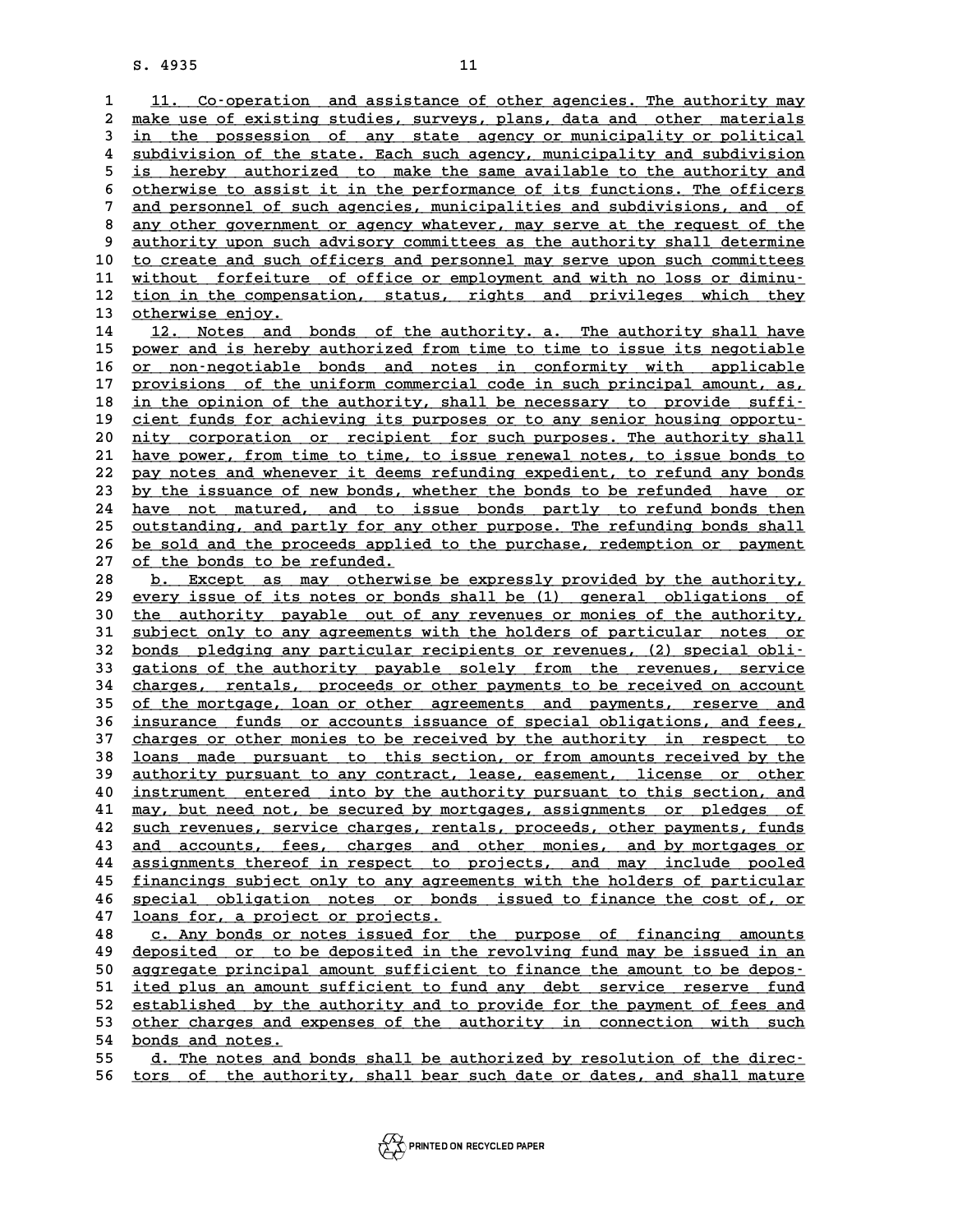8. 4935<br> **12**<br>
<u>1 at such time or times, as such resolution or resolutions may provide;</u><br>
2 provided boyever that the final maturity of any bond issued for the 2 at such time or times, as such resolution or resolutions may provide;<br>2 provided, however, that the final maturity of any bond issued for the<br>3 purpose of financing any amounts deposited or to be deposited in the 3 at such time or times, as such resolution or resolutions may provide;<br>2 provided, however, that the final maturity of any bond issued for the<br>3 purpose of financing any amounts deposited or to be deposited in the<br>2 revol provided, however, that the final maturity of any bond issued for the<br>3 purpose of financing any amounts deposited or to be deposited in the<br>4 <u>revolving fund shall not exceed forty years from the date of issue of</u><br>5 guch Furpose of financing any amounts deposited or to be deposited in the revolving fund shall not exceed forty years from the date of issue of such bond. The notes and bonds shall bear interest at such rate or rates which way Form the date of issue of<br>
such bond. The notes and bonds shall bear interest at such rate or rates<br>
which may vary from time to time, be in such denominations, be in such<br>
form oither coupon or registered garry such regis 5 <u>such bond. The notes and bonds shall bear interest at such rate or rates<br>
which may vary from time to time, be in such denominations, be in such<br>
<u>form, either coupon or registered, carry such registration privileges,</u><br></u> 8 which may vary from time to time, be in such denominations, be in such<br>
7 form, either coupon or registered, carry such registration privileges,<br>
8 be executed in such manner, be payable in such medium of payment, at<br>
9 9 <u>be executed in such manner, be payable in such registration privileges,</u><br>8 <u>be executed in such manner, be payable in such medium of payment, at</u><br>9 <u>such place or places and be subject to such terms of redemption as suc</u> 8 <u>be executed in such manner, be payable in such medium of payment, at</u><br>9 <u>such place or places and be subject to such terms of redemption as such</u><br>10 <u>resolution or resolutions may provide. The notes and bonds of the</u><br>11 9 <u>such place or places and be subject to such terms of redemption as such resolution or resolutions may provide. The notes and bonds of the authority may be sold by the authority, at public or private sale, at  $\frac{11}{2}$  </u> **10** resolution or resolutions may provide. The notes and bonds of the authority may be sold by the authority, at public or private sale, at such price or prices as the authority shall determine. No notes or bonds of the a 11 <u>authority may be sold by the authority, at public or private sale, at</u><br>12 <u>such price or prices as the authority shall determine. No notes or bonds</u><br>13 <u>of the authority may be sold by the authority at private sale, ho</u> 14 <u>unless such sale and the terms thereof have been approved in writing by</u><br>15 (1) the comptroller, where such sale is not to the comptroller, or (2) of the authority may be sold by the authority at private sale, however,<br>14 unless such sale and the terms thereof have been approved in writing by<br>15 (1) the comptroller, where such sale is not to the comptroller, or (2)<br>1 16 the director of the budget, where such sale is to the comptroller.<br>17 e. Any resolution or resolutions authorizing any notes or bonds or any 15 (1) the comptroller, where such sale is not to the comptroller, or (2)<br>
16 <u>the director of the budget</u>, where such sale is to the comptroller.<br>
17 <u>e. Any resolution or resolutions authorizing any notes or bonds or any</u> the director of the budget, where such sale is to the comptroller.<br>
17 e. Any resolution or resolutions authorizing any notes or bonds or any<br>
18 issue thereof may contain provisions, which shall be a part of the<br>
contract 17 e. Any resolution or resolutions authorizi<br>
18 <u>issue thereof</u> may contain provisions, w<br>
<u>contract with the holders thereof, as to:</u><br>
20 (1) plodging all or any part of the rontal 18 <u>issue thereof may contain provisions, which shall be a part of the contract with the holders thereof, as to:<br>20 (1) pledging all or any part of the rentals, rates, charges and other<br><sup>21 feed made or received by the aut</u></sup> 20 <u>(1) pledging all or any part of the rentals, rates, charges and other  $\frac{1}{2}$  fees made or received by the authority and other monies received or to <br>22 be received from the ownership or operation or otherwise in con</u> 20 (1) pledging all or any part of the rentals, rates, charges and other<br>
21 <u>fees made or received by the authority and other monies received or to</u><br>
22 <u>be received from the ownership or operation or otherwise in connect</u> 21 <u>fees made or received by the authority and other monies received or to</u><br>22 <u>be received from the ownership or operation or otherwise in connection</u><br>23 <u>with any project or projects and all or any part of the monies rec</u> 22 <u>be received from the ownership or operation or otherwise in connection</u><br>23 <u>with any project or projects and all or any part of the monies received</u><br>24 <u>in payment of principal or interest on bonds or notes of any stat</u> 23 with any project or projects and all or any part of the monies received<br>24 <u>in payment of principal or interest on bonds or notes of any state agen-</u><br>25 <u>cy and senior housing opportunity corporation bonds or notes acqu</u> 24 in payment of principal or interest on bonds or notes of any state agen-<br>25 cy and senior housing opportunity corporation bonds or notes acquired by<br>26 <u>the authority, to secure the payment of the notes or bonds or of a</u> 25 cy and senior housing opportunity corporation bonds or notes acquired by<br>
26 the authority, to secure the payment of the notes or bonds or of any<br>
27 issue thereof, subject to such agreements with bondholders or notehol 26 the authority, to secure the payment of the notes or bonds or of any<br>
27 <u>issue thereof, subject to such agreements with bondholders or notehold</u><br>
28 <u>ers as may then exist;</u><br>
29 (2) pledging all or any part of the asse issue thereof, subject to such agreements with bondholders or notehold-<br>
<u>ers as may then exist;</u><br>
(2) pledging all or any part of the assets of the authority including<br>
conject housing enpertunity corporation bonds and no **38** ers as may then exist;<br> **30** (2) pledging all or any part of the assets of the authority including<br> **30** senior housing opportunity corporation bonds and notes acquired by the<br> **31** authority in the issuance of genera <sup>29</sup> (2) pledging all or any part of the assets of the authority including<br>
30 <u>senior housing opportunity corporation bonds and notes acquired by the</u><br>
31 <u>authority in the issuance of general obligations, and in the issu</u> 30 <u>senior housing opportunity corporation bonds and notes acquired by the authority in the issuance of general obligations, and in the issuance of special obligations, notes or other evidences of indebtedness of any perso</u> 31 <u>authority in the issuance of general obligations, and in the issuance of</u><br>32 <u>special obligations, notes or other evidences of indebtedness of any</u><br>33 <u>person acquired by the authority, and assigning and pledging any m</u> 32 <u>special obligations, notes or other evidences of indebtedness of any</u><br>33 <u>person acquired by the authority, and assigning and pledging any mort-</u><br>34 gages or other security interests acquired by the authority or any<br>35 **33** person acquired by the authority, and assigning and pledging any mort-<br>34 gages or other security interests acquired by the authority or any<br>35 interests of the authority in properties or revenues or other sums paya-<br> 34 gages or other security interests acquired by the authority or any interests of the authority in properties or revenues or other sums paya-<br>36 <u>ble to the authority and any reserve and issuance funds or accounts or</u><br>27 35 interests of the authority in properties or revenues or other sums paya-<br>36 <u>ble to the authority and any reserve and issuance funds or accounts or</u><br>37 <u>other funds and accounts established in connection with the issuan</u> 36 <u>ble to the authority and any reserve and issuance funds or accounts or other funds and accounts established in connection with the issuance of special obligations to secure the payment of the notes or bonds or of any i</u> 38 <u>special obligations to secure the payment of the notes or bonds or of</u><br>39 <u>any issue of notes or bonds of general obligations or special obli-</u><br>40 gations, as the case may be, subject to such agreements with noteholder 38 <u>special obligations to secure the payment of the notes or bonds or of</u><br>39 <u>any issue of notes or bonds of general obligations or special obli-</u><br>40 gations, as the case may be, subject to such agreements with noteholder **40** any issue of notes or bonds of gene<br> **40** gations, as the case may be, subject<br> **41** or bondholders as may then exist;<br> **42** (3) the use and disposition of res quartions, as the case may be, subject to such agreements with noteholders<br>  $\frac{1}{2}$  (3) the use and disposition of rentals, rates, charges and other fees<br>  $\frac{1}{2}$  made or received by the authority. 41 <u>or bondholders as may then exist;</u><br>42 (3) the use and disposition of ren<br>43 <u>made or received by the authority;</u><br>44 (4) the sotting aside of reserves a **42** (3) the use and disposition of rentals, rates, charges and other fees<br> **43** <u>made or received by the authority</u>;<br> **44** (4) the setting aside of reserves or sinking funds and the regulation<br> **45** and disposition thereo 43 <u>made or received by the authority;</u><br>
44 (4) the setting aside of reserves or sinking funds and the regulation<br>
45 <u>and disposition thereof from the ownership or operation or otherwise in</u><br>
26 connection with any projec **44 (4) the setting aside of reserves or sinking funds and the regulation**<br>45 <u>and disposition thereof from the ownership or operation or otherwise in<br>46 <u>connection with any project or projects and of the gross income fro</u></u> and disposition thereof from the ownership or operation or otherwise in connection with any project or projects and of the gross income from senior housing opportunity corporation bonds and notes, and bonds and 46 connection with any project or projects and of the<br>47 <u>senior housing opportunity corporation bonds and:</u><br>48 <u>notes of any state agency owned by the authority;</u><br>(5) limitations on the nurpose to which the process **47** senior housing opportunity corporation bonds and notes, and bonds and notes of any state agency owned by the authority;<br> **49** (5) limitations on the purpose to which the proceeds of sale of notes<br> **6.** The proceeds to **50 porters of any state agency owned by the authority;**<br> **49** (5) limitations on the purpose to which the proceeds of sale of notes<br> **porters may be applied and pledging such proceeds to secure the payment**<br> **porter of th** 49 (5) limitations on the purpose to which the pro<br>50 <u>or bonds may be applied and pledging such proceed</u><br>51 <u>of the notes or bonds or of any issue thereof</u>;<br><sup>52</sup> (6) limitations on the issuance of addition or bonds may be applied and pledging such proceeds to secure the payment<br>
51 of the notes or bonds or of any issue thereof;<br>
52 (6) limitations on the issuance of additional notes or bonds; the<br>
terms upon which additional 51 of the notes or bonds or of any issue thereof;<br>
52 (6) limitations on the issuance of additional notes or bonds; the<br>
53 terms upon which additional notes or bonds may be issued and secured;<br>
54 and the refunding of out 52 (6) limitations on the issuance of additional notes of<br>53 <u>terms upon which additional notes or bonds may be issued as</u><br>54 <u>and the refunding of outstanding or other notes or bonds;</u><br>55 (7) the procedure if any by which **53** terms upon which additional notes or bonds may be issued and secured;<br> **54** and the refunding of outstanding or other notes or bonds;<br> **(7)** the procedure, if any, by which the terms of any contract with<br> **56** actobal 54 and the refunding of outstanding or other notes or bonds;<br>55 (7) the procedure, if any, by which the terms of any contract with<br>56 noteholders or bondholders may be amended or abrogated, the amount of

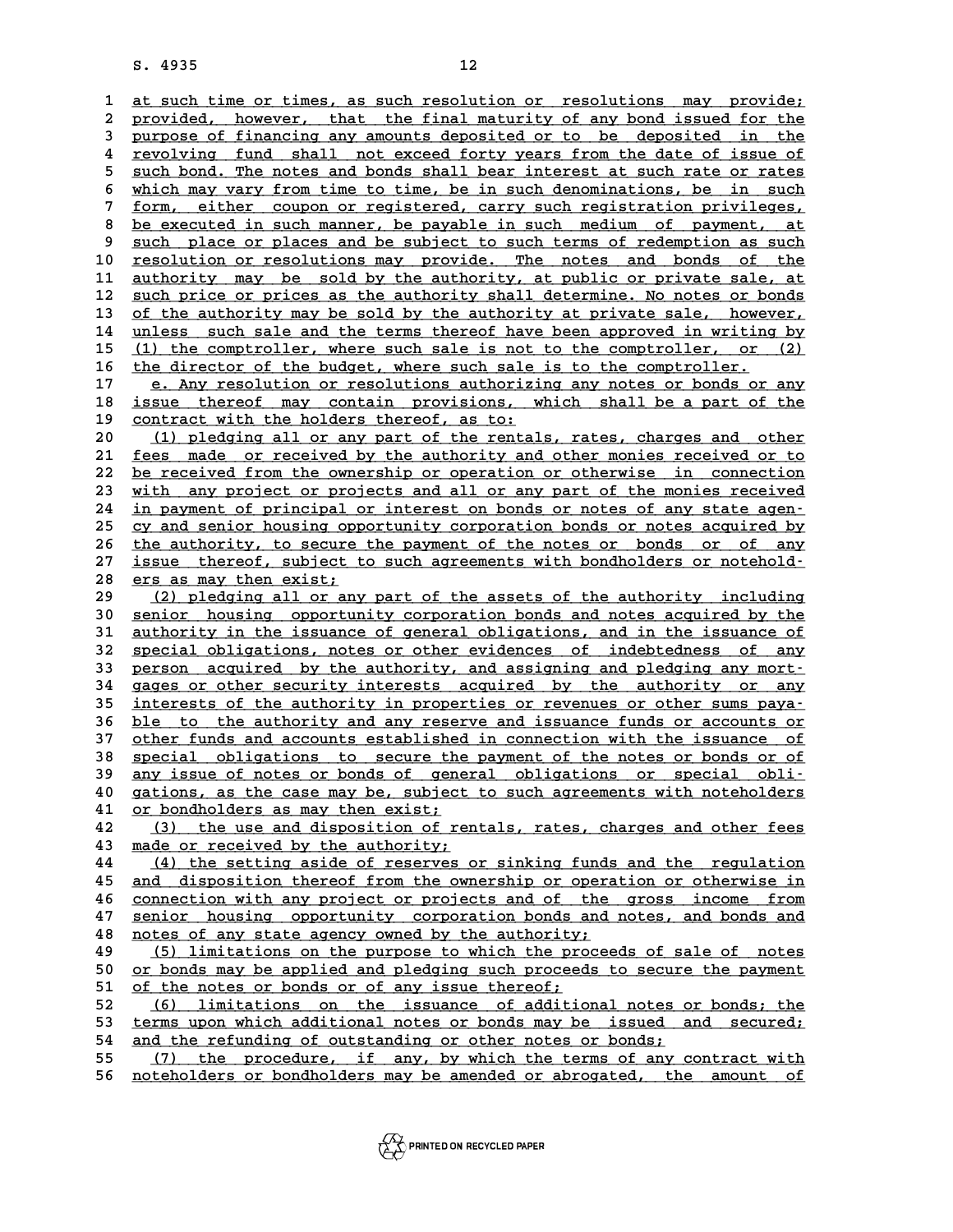**13**<br>**1** <u>notes or bonds the holders of which must consent thereto, and the manner</u><br>**2** in rhigh qugh gongont may be given: **2** <u>in which such consent may be given;</u><br>2 <u>in which such consent may be given;</u><br>3 (8) limitations on the amount of mon 3 <u>for the such consent may be given;</u><br>3 <u>(8) limitations on the amount of monies to be expended by the authori-</u><br><sup>4</sup> ty for eperting administrative or other expenses of the authority. <sup>2</sup> in which such consent may be given;<br>
<sup>3</sup> (8) limitations on the amount of monies to be expended by the authority;<br>
<sup>4</sup> ty for operating, administrative or other expenses of the authority;<br>
<sup>6</sup> (9) vesting in a trustee (8) limitations on the amount of monies to be expended by the authority:<br>
ty for operating, administrative or other expenses of the authority:<br>
(9) vesting in a trustee or trustees such property, rights, powers and<br>
duties 4 ty for operating, administrative or other expenses of the authority;<br>
<u>(9) vesting in a trustee or trustees such property, rights, powers and</u><br>
6 <u>duties in trust as the authority may determine, which may include any or</u> **7** (9) vesting in a trustee or trustees such property, rights, powers and<br> **6** duties in trust as the authority may determine, which may include any or<br> **all of the rights, powers and duties of the trustee appointed by th** 8 <u>duties in trust as the authority may determine, which may include any or<br>
8 all of the rights, powers and duties of the trustee appointed by the<br>
8 bondholders pursuant to this section, and limiting or abrogating the<br>
r</u> <u>all of the rights, powers and duties of the trustee appointed by the<br>
8 bondholders pursuant to this section, and limiting or abrogating the<br>
9 right of the bondholders to appoint a trustee under this section or<br>
1 imitin</u> 8 <u>bondholders pursuant to this section, and limiting or abrog</u><br>9 <u>right of the bondholders to appoint a trustee under this</u><br>10 <u>limiting the rights, powers and duties of such trustee; and</u><br>11 (10) any other matters of lik 9 <u>right of the bondholders to appoint a trustee under this section or</u><br>10 <u>limiting the rights, powers and duties of such trustee; and</u><br>11 (10) any other matters, of like or different character, which in any<br>12 <u>way affec</u> 10 limiting the rights, powers and duties of such trustee; and<br>
11 (10) any other matters, of like or different character, which<br>
12 way affect the security or protection of the notes or bonds.<br>
<sup>13</sup> f In addition to the p 13 **f. In addition to the powers conferred upon the authority to secure**<br>14 its notes and bonds, the authority shall have power in connection with 14 <u>its notes and bonds, the authority shall have power in connection with</u><br>15 the issuance of notes and bonds to enter into such agreements as the 15 the issuance of notes and bonds to enter into such agreements as the<br>16 authority may deem necessary, convenient or desirable concerning the use 14 its notes and bonds, the authority shall have power in connection with<br>15 <u>the issuance of notes and bonds to enter into such agreements as the</u><br>16 <u>authority may deem necessary, convenient or desirable concerning the u</u> the issuance of notes and bonds to enter into such agreements as the authority may deem necessary, convenient or desirable concerning the use or disposition of its monies or property including the mortgaging of any such pr a <u>suthority may deem necessary, convenient or desirable concerning the use</u><br>
17 <u>or disposition of its monies or property including the mortgaging of any</u><br>
18 <u>such property and the entrusting, pledging or creation of any</u> 17 <u>or disposition of its monies or property including the mortgaging of any</u><br>18 <u>such property and the entrusting, pledging or creation of any other</u><br>19 <u>security interest in any such monies or property and the doing of a</u> 20 <u>act (including refraining refraining</u> from doing any creation of any other<br>20 <u>act (including refraining from doing any act)</u> which the authority would<br>21 have the right to do in the absence of such agreements. The aut 19 <u>security interest in any such monies or property and the doing of any</u><br>20 <u>act (including refraining from doing any act) which the authority would</u><br>21 <u>have the right to do in the absence of such agreements. The author</u> act (including refraining from doing any act) which the authority would<br>
21 have the right to do in the absence of such agreements. The authority<br>
22 shall have power to enter into amendments of any such agreements within<br> 21 have the right to do in the absence of such agreements. The authority<br>
22 shall have power to enter into amendments of any such agreements within<br>
23 the powers granted to the authority by this section and to perform su 22 shall have power to enter into amendments of any such agreements within<br>23 the powers granted to the authority by this section and to perform such<br>24 agreements. The provisions of any such agreements may be made a part The powers granted to the authority by this section and to perform such<br>
<u>agreements</u>. The provisions of any such agreements may be made a part of<br>
the contract with the holders of the notes and bonds of the authority.<br>  $\$ 24 <u>agreements. The provisions of any such agreements may be made a part of</u><br>25 <u>the contract with the holders of the notes and bonds of the authority.</u><br>26 <u>g. It is the intention of this subdivision that any pledge, mortg</u> 25 <u>the contract with the holders of the notes and bonds of the authority.</u><br>26 g. It is the intention of this subdivision that any pledge, mortgage<br>27 <u>or security instrument made by the authority shall be valid and bindin</u> g. It is the intention of this subdivision that any pledge, mortgage<br>27 <u>or security instrument made by the authority shall be valid and binding</u><br>28 <u>from the time when the pledge, mortgage or security instrument is made;</u> 27 <u>or security instrument made by the authority shall be valid and binding<br>28 <u>from the time when the pledge, mortgage or security instrument is made;</u><br>29 <u>that the monies or property so pledged, mortgaged and entrusted a</u></u> **38** <u>from the time when the pledge, mortgage or security instrument is made;</u><br> **29** that the monies or property so pledged, mortgaged and entrusted and<br> **30** thereafter received by the authority shall immediately be subje that the monies or property so pledged, mortgaged and entrusted and<br>30 <u>thereafter received by the authority shall immediately be subject to the</u><br>31 <u>lien of such pledge, mortgage or security instrument without any phys-</u><br> 30 thereafter received by the authority shall immediately be subject to the<br>31 <u>lien of such pledge, mortgage or security instrument without any phys-</u><br>32 <u>ical delivery thereof or further act; and that the lien of any suc</u> 31 <u>lien of such pledge, mortgage or security instrument without any phys-<br>32 <u>ical delivery thereof or further act; and that the lien of any such</u><br>33 <u>pledge, mortgage or security instrument shall be valid and binding as</u></u> 32 <u>ical delivery thereof or further act; and that the lien of any such</u><br>33 <u>pledge, mortgage or security instrument shall be valid and binding as</u><br>34 <u>against all parties having claims of any kind in tort, contract or</u><br>35 pledge, mortgage or security instrument shall be valid and binding as<br>34 <u>against all parties having claims of any kind in tort, contract or</u><br>35 <u>otherwise against the authority, irrespective of whether such parties</u><br>berg 34 <u>against all parties having claims of any kind in tort, contract or</u><br>35 <u>otherwise against the authority, irrespective of whether such parties</u><br>36 <u>have notice thereof. Neither the resolution nor any mortgage, security</u> 35 otherwise against the authority, irrespective of whether such parties<br>36 have notice thereof. Neither the resolution nor any mortgage, security<br>37 instrument or other instrument by which a pledge, mortgage lien or other 36 have notice thereof. Neither the resolution nor any mortgage, security instrument or other instrument by which a pledge, mortgage lien or other security is created need be recorded or filed and the authority shall not b instrument or other instrument by which a pledge, mortgage lien or other<br>38 security is created need be recorded or filed and the authority shall<br>39 not be required to comply with any of the provisions of the uniform<br>2000 **40 security is creat**<br> **40 <u>commercial</u> code.<br>
<b>40** commercial code.<br> **41 b** Neither the di 40 <u>commercial code.</u><br>41 h. Neither the directors of the authority nor any person executing the<br>42 notes or bonds shall be liable personally on the notes or bonds, or be **42** <u>notes or bonds shall be liable personally on the notes or bonds, or be</u><br>43 <u>subject to any personal liability or accountability by reason of the</u> A time that the directors of the authority nor any person executing the<br>
42 <u>notes or bonds shall be liable personally on the notes or bonds, or be<br>
5 subject to any personal liability or accountability by reason of the<br>
4</u> 42 <u>notes or bonds sha</u><br>43 <u>subject to any perso:</u><br>44 <u>issuance thereof.</u><br>45 i mbo authority 43 <u>subject to any personal liability or accountability by reason of the issuance thereof.</u><br>45 <u>i. The authority, subject to such agreements with noteholders or bond-</u><br>belders or mouthon evist, shall have never eut of any *issuance thereof.*<br>45 *i. The authority, subject to such agreements with noteholders or bond-*<br>46 holders as may then exist, shall have power out of any funds available<br>47 therefor to purchase notes or bonds of the author 47 <u>therefor to purchase notes or bonds of the authority, which shall there-</u><br>48 upon be cancelled, at a price not exceeding (1) if the notes or bonds A holders as may then exist, shall have power out of any funds available<br>
47 therefor to purchase notes or bonds of the authority, which shall there<br>
48 upon be cancelled, at a price not exceeding (1) if the notes or bonds therefor to purchase notes or bonds of the authority, which shall there-<br>48 upon be cancelled, at a price not exceeding (1) if the notes or bonds<br>are then redeemable, the redemption price then applicable plus accrued<br>inter ab the same state of the net set of the net state of the net state of the net state of the net state of the net interest payment thereon, or (2) if the notes or hereon, or (2) if the notes or hereon, and the redeemable the are then redeemable, the redemption price then applicable plus accrued<br>50 <u>interest to the next interest payment thereon, or (2) if the notes or</u><br>51 <u>bonds are not then redeemable, the redemption price applicable on the</u><br>5 50 <u>interest to the next interest payment thereon, or (2) if the notes or</u><br>51 <u>bonds are not then redeemable, the redemption price applicable on the</u><br>52 <u>first date after such purchase upon which the notes or bonds become</u> 51 <u>bonds are not then redeemable, the redemption price applicable on the</u><br>52 <u>first date after such purchase upon which the notes or bonds become</u><br>53 <u>subject to redemption plus accrued interest to such date.</u><br>54 i. Neith 54 **j. Neither the state nor any senior housing opportunity corporation**<br>55 shall be liable on notes or bonds issued as general obligations of the 53 subject to redemption plus accrued interest to such date.<br>
54 <u>j. Neither the state nor any senior housing opportunity corporation</u><br>
55 shall be liable on notes or bonds issued as general obligations of the<br>
56 sutherit 54 <u>j. Neither the state nor any senior housing opportunity corporation</u><br>55 <u>shall be liable on notes or bonds issued as general obligations of the state or</u><br>56 <u>authority and such notes and bonds shall not be a debt of th</u>

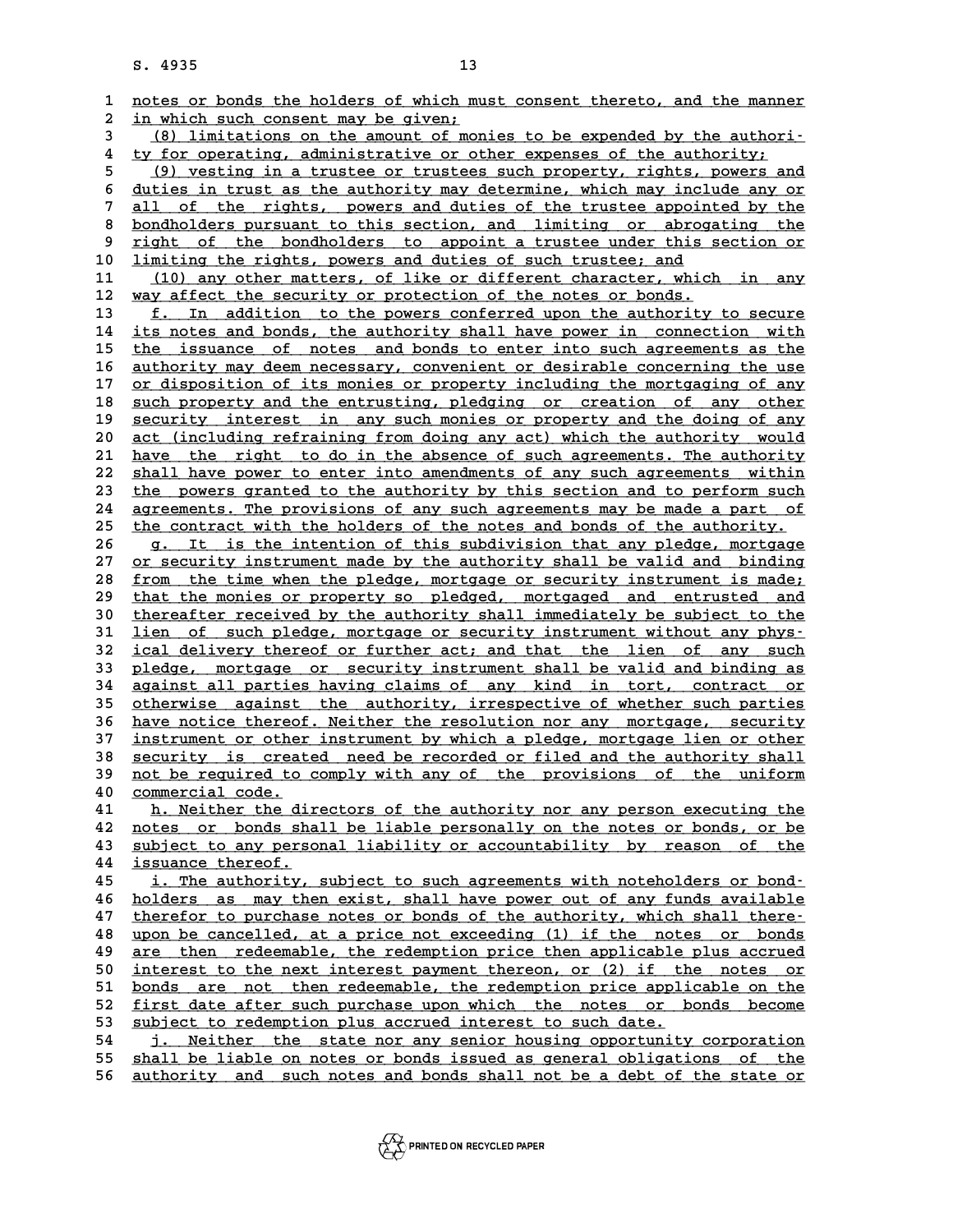14<br>1 <u>any senior housing opportunity corporation, and such notes and bonds</u><br>2 shall contain on the face thereof a statement to such effect. The state 2 <u>shall contain on the face thereof a statement to such effect. The state</u><br>3 shall not be liable on notes or bonds issued as special obligations of **3** <u>shall not be liable on notes or bonds issued as special obligations of 3</u><br>4 the authority, and such notes and bonds shall not be a debt of the state 4 shall contain on the face thereof a statement to such effect. The state<br>
4 shall not be liable on notes or bonds issued as special obligations of<br>
4 the authority, and such notes and bonds shall not be a debt of the stat 5 **shall** not be liable on notes or bonds issued as special obligations of the authority, and such notes and bonds shall not be a debt of the state and shall be payable solely from the revenues, service charges, rentals, p the authority, and such notes and bonds shall not be a debt of the state<br>
5 and shall be payable solely from the revenues, service charges, rentals,<br>
<u>proceeds or other payments to be derived from the extension of credit o</u> 3 and shall be payable solely from the revenues, service charges, rentals, proceeds or other payments to be derived from the extension of credit or the loan for the project for which such notes and bonds were issued, and s 8 proceeds or other payments to be derived from the extension of credit or<br>
<sup>7</sup> the loan for the project for which such notes and bonds were issued, and<br>
<sup>8</sup> such notes and bonds shall contain on the face thereof a stateme the loan for the project for which such notes and bonds were issued, and<br>8 <u>such notes and bonds shall contain on the face thereof a statement to</u><br>9 <u>such effect.</u><br>10 k. The authority may obtain from any department or agen

10 k. The authority may obtain from any department or agency of the **independent of the 11** United States of America any available insurance or quaranty for the 11 <u>United States of America any available insurance or guaranty for the 12</u><br>12 payment or repayment of interest or principal, or both, or any part *k.* The authority may obtain from any department or agency of the United States of America any available insurance or guaranty for the payment or repayment of interest or principal, or both, or any part<br> **12** payment or r 11 United States of America any available insurance or guaranty for the<br>12 payment or repayment of interest or principal, or both, or any part<br>13 <u>thereof, on any bonds or notes issued by the authority, but notwith-</u><br>14 st 12 payment or repayment of interest or principal, or both, or any part<br>13 <u>thereof, on any bonds or notes issued by the authority, but notwith</u><br>14 standing any other provisions of this section shall not enter into any<br>2000 the *standing any other provisions of this section shall not enter into any*<br>14 <u>standing any other provisions of this section shall not enter into any</u><br>15 <u>agreement or contract with respect to any such insurance or guara</u> 14 standing any other provisions of this section shall not enter into any<br>15 agreement or contract with respect to any such insurance or guaranty to<br>16 the extent that it would in any way impair or interfere with the abili **15** agreement or contract with respect to any such insurance or guaranty to the extent that it would in any way impair or interfere with the ability of the authority to perform and fulfill the terms of any agreement made **16** the extent that it would in any way impair or interfere with<br> **17** of the authority to perform and fulfill the terms of any ag<br> **18** with the holders of the bonds or notes of the authority.<br> **19** 12 Bosovue funds and 17 of the authority to perform and fulfill the terms of any agreement made<br>18 with the holders of the bonds or notes of the authority.<br>19 13. Reserve funds and appropriations. a. The authority may create and<br>20 establish o

**20 with the holders of the bonds or notes of the authority.**<br> **20** <u>establish one or more reserve funds to be known as debt service reserve</u><br> **21** funds and may pay into such debt service reserve funds any monies appro-19 13. Reserve funds and appropriations. a. The authority may create and<br>20 establish one or more reserve funds to be known as debt service reserve<br>21 <u>funds and may pay into such debt service reserve funds any monies appr</u> 20 <u>establish one or more reserve funds to be known as debt service reserve</u><br>21 <u>funds and may pay into such debt service reserve funds any monies appro-</u><br>22 priated and made available by the state for the purposes of such 21 <u>funds and may pay into such debt service reserve funds any monies appro-</u><br>22 <u>priated and made available by the state for the purposes of such funds,</u><br>23 <u>any proceeds of sale of notes or bonds, to the extent provided </u> 22 priated and made available by the state for the purposes of such funds,<br>23 <u>any proceeds of sale of notes or bonds</u>, to the extent provided in the<br>24 <u>resolution of the authority authorizing the issuance thereof, and an</u> 23 any proceeds of sale of notes or bonds, to the extent provided in the<br>24 <u>resolution of the authority authorizing the</u> issuance thereof, and any<br>25 other monies which may be made available to the authority for the<br>26 nu **24** <u>resolution of the authority authorizing the issuance the</u><br> **25** <u>other monies which may be made available to the authorour postes</u>.<br> **27 b** The monies held in an archited to any debt sorvies. 25 <u>other monies which may be made available to the authority for the</u><br>26 <u>purpose of such funds from any other source or sources.</u><br>27 b. The monies held in or credited to any debt service reserve fund<br>28 established under

**26 purpose of such funds from any other source or sources.**<br> **27 b.** The monies held in or credited to any debt service reserve fund<br> **28** established under this subdivision, except as otherwise provided in this<br>
cubdiv b. The monies held in or credited to any debt service reserve fund<br>
28 <u>subdivision, shall be used solely for the payment of the principal of</u><br>
29 subdivision, shall be used solely for the payment of the principal of<br>
20 b 80 <u>established under this subdivision, except as otherwise provided in this subdivision, shall be used solely for the payment of the principal of bonds of the authority secured by such debt service reserve fund as the sam</u> 30 subdivision, shall be used solely for the payment of the principal of<br>30 <u>bonds of the authority secured by such debt service reserve fund as the</u><br>31 <u>same mature or as payments required by the terms of any contracts th</u> bonds of the authority secured by such debt service reserve fund as the<br>31 <u>same mature or as payments required by the terms of any contracts there</u><br>32 <u>for as sinking fund payments become due, the purchase of such bonds o</u> 31 same mature or as payments required by the terms of any contracts there-<br>32 <u>for as sinking fund payments become due</u>, the purchase of such bonds of<br>33 the authority, the payment of interest on such bonds of the authori 32 <u>for as sinking fund payments become due, the purchase of such bonds of the authority, the payment of interest on such bonds of the authority or the payment of any redemption premium required to be paid when such bonds </u> 35 <u>bonds are redeemed prior to maturity; provided however, that the author-</u><br>36 ity shall have power to provide that monies in any such fund shall not 34 the payment of any redemption premium required to be paid when such<br>35 <u>bonds are redeemed prior to maturity; provided however, that the author-</u><br>36 <u>ity shall have power to provide that monies in any such fund shall no</u> bonds are redeemed prior to maturity; provided however, that the author-<br>36 <u>ity shall have power to provide that monies in any such fund shall not</u><br>37 <u>be withdrawn therefrom at any time in such amount of any sinking fund</u> **36 ity shall have power to provide that monies in any such fund shall not**<br> **be withdrawn therefrom at any time in such amount of any sinking fund**<br> **payments becoming due and principal and interest maturing and becoming** be withdrawn therefrom at any time in such amount of any sinking fund<br> **38** <u>due in any succeeding calendar year on the bonds of the authority then</u><br> **29** <u>due</u> in any succeeding calendar year on the bonds of the authority pothermal securing due and principal and interest maturing and becoming<br> **40** <u>outstanding and secured by such debt service reserve fund, except for</u><br>
the purpose of paying any sinking fund payments becoming due and princi due in any succeeding calendar year on the bonds of the authority then<br>
40 <u>outstanding and secured by such debt service reserve fund, except for</u><br>
41 the purpose of paying any sinking fund payments becoming due and princi At a <u>particular</u> and secured by such debt service reserve fund, except for<br>
the purpose of paying any sinking fund payments becoming due and princi-<br>
<u>pal of and interest on such bonds of the authority secured by such deb</u> 41 the purpose of paying any sinking fund payments becoming due and princi-<br>42 <u>pal of and interest on such bonds of the authority secured by such debt</u><br>43 <u>service reserve fund maturing and becoming due and for the paymen</u> **42 pal of and interest on such bonds of the authority secured by such debt**<br>43 service reserve fund maturing and becoming due and for the payment of<br><u>which other monies of the authority are not available. Any income or</u><br>i **43** service reserve fund maturing and becoming due and for the payment of which other monies of the authority are not available. Any income or interest earned by, or increment to, any such debt service reserve fund due to which other monies of the authority are not available. Any income or<br>45 <u>interest earned by, or increment to, any such debt service reserve fund</u><br>46 <u>due to the investment thereof may be transferred by the authority to any</u> interest earned by, or increment to, any such debt service reserve fund<br>46 <u>due to the investment thereof may be transferred by the authority to any</u><br>47 <u>other fund or account of the authority and the authority shall have</u> do the investment thereof may be transferred by the authority to any<br>
47 other fund or account of the authority and the authority shall have<br>
<u>power to provide that any such transfer shall not reduce the amount of</u><br>
guch d other fund or account of the authority and the authority shall have<br> **48** power to provide that any such transfer shall not reduce the amount of<br>
<u>such debt</u> service reserve fund below the maximum amount of any sinking<br>
fu 80 **fund power to provide that any such transfer shall not reduce the amount of such debt service reserve fund below the maximum amount of any sinking for fund payments becoming due and principal and interest maturing and 50** <u>such debt service reserve fund below the maximum amount of any sinking<br>50 <u>fund payments becoming due and principal and interest maturing and<br>51 <u>becoming due in any succeeding calendar year on all bonds of the autho</u></u></u> 50 <u>fund payments becoming due and principal and interest maturing as<br>51 <u>becoming due in any succeeding calendar year on all bonds of the author</u><br>52 <u>ity then outstanding and secured by such debt service reserve fund.</u><br>53</u> 51 <u>becoming due in any succeeding calendar year on all bonds of the author-</u><br>52 <u>ity then outstanding and secured by such debt service reserve fund.</u><br><u>53 c. The authority shall not issue bonds at any time if the maximum</u><br> **52 ity then outstanding and secured by such debt service reserve fund.**<br>
<u>c. The authority shall not issue bonds at any time if the maximum</u><br>
<u>amount of any sinking fund payments becoming due and principal and</u><br>
interest

53 <u>c. The authority shall not issue bonds at any time if the maximum</u><br>54 <u>amount of any sinking fund payments becoming due and principal and<br>55 interest maturing and becoming due in any succeeding calendar year on<br>56 the </u> 54 <u>amount of any sinking fund payments becoming due and principal and</u><br>55 <u>interest maturing and becoming due in any succeeding calendar year on</u><br>56 <u>the bonds outstanding and then to be issued and secured by a debt</u>

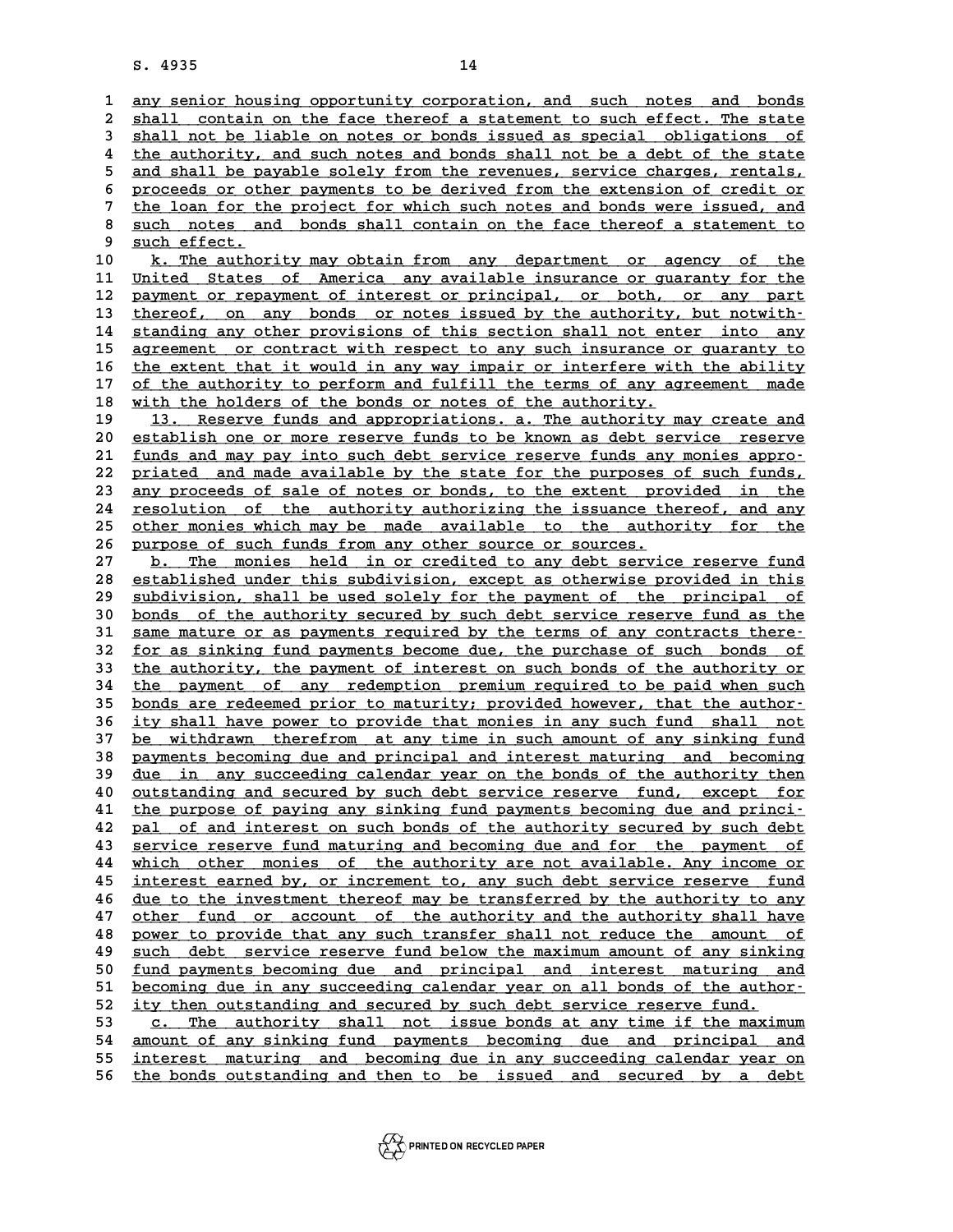8. 4935<br>15<br><del>1 <u>service reserve fund will exceed the amount of such debt service reserve</u><br>2 fund at the time of igguange, uplogg the authority at the time of the</del> 2 service reserve fund will exceed the amount of such debt service reserve<br>2 <u>fund at the time of issuance, unless the authority, at the time of the</u><br>3 issuance of such bonds, shall deposit in such debt service reserve, fu 3 service reserve fund will exceed the amount of such debt service reserve<br>2 <u>fund at the time of issuance</u>, unless the authority, at the time of the<br>3 issuance of such bonds, shall deposit in such debt service reserve fun fund at the time of issuance, unless the authority, at the time of the<br>
issuance of such bonds, shall deposit in such debt service reserve fund<br>  $\frac{1}{2}$  from the proceeds of the bonds so to be issued, or otherwise, an am 3 issuance of such bonds, shall deposit in such debt service reserve fund<br>4 from the proceeds of the bonds so to be issued, or otherwise, an amount<br>5 which, together with the amount then in such debt service reserve fund,<br> 4 <u>from the proceeds of the bonds so to be issued, or otherwise, an amount</u><br>5 which, together with the amount then in such debt service reserve fund,<br>6 will be not less than the maximum amount of any sinking fund payments<br> 5 which, together with the amount then in such debt service reserve fund,<br>6 will be not less than the maximum amount of any sinking fund payments<br>7 becoming due and principal and interest maturing and becoming due in any<br>8 8 will be not less than the maximum amount of any sinking fund payments<br> **Becoming due and principal and interest maturing and becoming due in any**<br>
<u>succeeding calendar year on the bonds then to be issued and on all other</u> becoming due and principal and interest maturing and becoming due in any succeeding calendar year on the bonds then to be issued and on all other bonds of the authority then outstanding and secured by such debt service 9 <u>bonds of the authority then outstanding and secured by such debt service</u><br>10 <u>reserve fund.</u><br>11 d. To assure the continued operation and solvency of the authority for 9 bonds of the authority then outstanding and secured by such debt service<br>
10 <u>reserve fund.</u><br>
11 <u>d. To assure the continued operation and solvency of the authority for</u><br>
<sup>12</sup> the carrying out of the public purposes of t

**10 reserve fund.**<br> **11 d.** To assure the continued operation and solvency of the authority for<br> **12** the carrying out of the public purposes of this section, provision is<br> **13** made in this section for the acqumulatio 11 d. To assure the continued operation and solvency of the authority for<br>
12 the carrying out of the public purposes of this section, provision is<br>
13 made in this section for the accumulation in each debt service reserve the carrying out of the public purposes of this section, provision is<br>13 <u>made in this section for the accumulation in each debt service reserve</u><br>14 <u>fund of an amount equal to the maximum amount of any sinking fund</u><br>15 pa **15 <u>payments</u> becoming due and principal, and interest maturing and becoming<br>16 due in any succeeding calendar year as determined by the authority on** fund of an amount equal to the maximum amount of any sinking fund<br>15 <u>payments becoming due and principal</u>, and interest maturing and becoming<br>16 <u>due in any succeeding calendar year as determined by the authority on</u><br>17 <sup></sup> pothermal power the authority of the authority of the authority of the authority of the authority then outstanding and secured by such debt<br> **all bonds of the authority then outstanding and secured by such debt**<br> **All corr** due in any succeeding calendar year as determined by the authority on<br>
17 <u>all bonds of the authority then outstanding and secured by such debt</u><br>
18 service reserve fund. In order further to assure the maintenance of such<br> all bonds of the authority then outstanding and secured by such debt<br>
18 <u>service reserve funds in the respective amounts</u> provided therefor<br>
19 debt service reserve funds in the respective amounts provided therefor<br>
20 by 18 <u>service reserve fund. In order further to assure the maintenance of such</u><br>19 <u>debt service reserve funds in the respective amounts provided therefor</u><br>20 <u>by the authority in the issuance of its bonds secured thereby, t</u> debt service reserve funds in the respective amounts provided therefor<br>
20 by the authority in the issuance of its bonds secured thereby, there<br>
21 shall be annually apportioned and paid to the authority for deposit in<br>
22 by the authority in the issuance of its bonds secured thereby, there<br>
21 shall be annually apportioned and paid to the authority for deposit in<br>
22 each such debt service reserve fund such amount, if any, as shall be<br>
23 c 21 shall be annually apportioned and paid to the authority for deposit in<br>22 each such debt service reserve fund such amount, if any, as shall be<br>23 certified by the chief executive officer of the authority to the gover-<br>2 22 each such debt service reserve fund such amount, if any, as shall be<br>23 <u>certified by the chief executive officer of the authority to the gover-</u><br>24 <u>nor and director of the budget as necessary to restore such debt serv</u> 23 certified by the chief executive officer of the authority to the gover-<br>24 <u>nor and director of the budget as necessary to restore such debt service</u><br>25 reserve fund to an amount equal to the maximum amount provided the 24 <u>nor and director of the budget as necessary to restore such debt service</u><br>25 <u>reserve fund to an amount equal to the maximum amount provided therefor</u><br>26 <u>by the authority as aforesaid. The chief executive officer of t</u> reserve fund to an amount equal to the maximum amount provided therefor<br>26 by the authority as aforesaid. The chief executive officer of the<br>27 <u>authority shall annually, on or before December first, make and deliver</u><br>28 i by the authority as aforesaid. The chief executive officer of the<br>
27 authority shall annually, on or before December first, make and deliver<br>
28 to the governor and director of the budget his or her certificate stat-<br>
29 authority shall annually, on or before December first, make and deliver<br>
28 to the governor and director of the budget his or her certificate stat-<br>
29 ing the amount, if any, required to restore each debt service reserve<br> to the governor and director of the budget his or her certificate stat-<br> **30** <u>fund to the amount aforesaid and the amount or amounts so certified, if</u><br> **31** any shall be apportioned and paid to the authority during the th ing the amount, if any, required to restore each debt service reserve<br> **30** <u>fund to the amount aforesaid and the amount or amounts so certified, if<br>  $\frac{any}{any}$ , shall be apportioned and paid to the authority during the the</u> <u>fund to the amount aforesaid and the amount or amounts so certified, if<br>31 any, shall be apportioned and paid to the authority during the then<br>32 current state fiscal year. The principal amount of bonds secured by a<br>33 de</u> **31 any, shall be apportioned and paid to the authority during the then**<br> **32 debt service reserve fund or funds to which state funds are apportiona-**<br> **24 ble nurguant to this qubdivision shall be limited to the total arg** 32 <u>current state fiscal year. The principal amount of bonds secured by a</u><br>33 <u>debt service reserve fund or funds to which state funds are apportiona-</u><br>34 <u>ble pursuant to this subdivision shall be limited to the total amo</u> 33 debt service reserve fund or funds to which state funds are apportiona-<br>34 <u>ble pursuant to this subdivision shall be limited to the total amount of bonds and notes outstanding on the effective date of this section, plu</u> ble pursuant to this subdivision shall be limited to the total amount of<br>35 <u>bonds and notes outstanding on the effective date of this section, plus<br>36 <u>the total amount of bonds and notes contracted after the effective da</u></u> 35 <u>bonds and notes outstanding on the effective date of this section, plus<br>36 the total amount of bonds and notes contracted after the effective date<br>37 of this section to finance projects in progress on the effective dat</u> 36 the total amount of bonds and notes contracted after the effective date<br>37 of this section to finance projects in progress on the effective date of<br>38 this section as determined by the New York state public authorities<br> 37 of this section to finance projects in progress on the effective date of<br>
38 this section as determined by the New York state public authorities<br>
39 control board created pursuant to the state finance law whose affirmathis section as determined by the New York state public authorities<br> **40** <u>tive determination shall be conclusive as to all matters of law and fact</u><br> **41** solely for the purposes of the limitations contained in this subdiv control board created pursuant to the state finance law whose affirma-<br>40 tive determination shall be conclusive as to all matters of law and fact<br>41 solely for the purposes of the limitations contained in this subdivi-<br>42 40 tive determination shall be conclusive as to all matters of law and fact<br>41 solely for the purposes of the limitations contained in this subdivi-<br>42 sion, but in no event shall the total amount of bonds so secured by su **41** <u>solely for the purposes of the limitations contained in this subdivi-</u><br>42 <u>sion, but in no event shall the total amount of bonds so secured by such</u><br>43 <u>a debt service reserve fund or funds exceed forty million five </u> **42** sion, but in no event shall the total amount of bonds so secured by such<br> **43 a** debt service reserve fund or funds exceed forty million five hundred<br> **thirteen** thousand dollars, excluding bonds issued to refund su **43 a** debt service reserve fund or funds exceed forty million five hundred<br> **44** thirteen thousand dollars, excluding bonds issued to refund such<br> **45** outstanding bonds until the date of redemption of such outstanding<br> thirteen thousand dollars, excluding bonds issued to refund such<br>45 <u>outstanding bonds until the date of redemption of such outstanding</u><br>26 <u>bonds. As outstanding bonds so secured are paid, the amount so secured</u><br>27 shall dt action of such outstanding bonds until the date of redemption of such outstanding<br>46 <u>bonds. As outstanding bonds so secured are paid, the amount so secured</u><br>47 <u>shall be reduced accordingly but the redemption of such o</u> **46** <u>bonds. As outstanding bonds so secured are paid, the amount so secured</u><br>47 <u>shall be reduced accordingly but the redemption of such outstanding<br>bonds from the proceeds of refunding bonds shall not reduce the amount<br>2</u> 47 shall be red.<br>48 <u>bonds from the so secured.</u> bonds from the proceeds of refunding bonds shall not reduce the amount<br>
<u>so secured.</u><br>
<u>e. For the purposes of this section, maximum amount of any sinking</u><br>
fund payments becoming due and principal and interest maturing an **50** <u>so secured.</u><br>
<u>51 e. For the purposes of this section, maximum amount of any sinking<br>
51 <u>fund payments becoming due</u> and principal and interest maturing and<br> **becoming due in any quocooding year means as of the date</u>** 

**Example 12**<br> **52** <u>becoming due in any succeeding year means, as of the date of computa-<br> **becoming due in any succeeding year means, as of the date of computa-**<br> **Fig. 1** ion the largest amount of money required in any s</u> 51 <u>fund payments becoming due and principal and interest maturing and</u><br>52 <u>becoming due in any succeeding year means, as of the date of computa-</u><br>53 <u>tion, the largest amount of money required in any succeeding year for</u><br> becoming due in any succeeding year means, as of the date of computa-<br>
<u>tion, the largest amount of money required in any succeeding year for</u><br>
the payment of interest on and maturing principal of outstanding bonds<br>
and pa 53 tion, the largest amount of money required in any succeeding year for<br>54 the payment of interest on and maturing principal of outstanding bonds<br>55 and payments required by the terms of any contracts to be made to any<br>56 54 the payment of interest on and maturing principal of outstanding bonds<br>55 <u>and payments required by the terms of any contracts to be made to any</u><br>56 sinking fund established for the payment or redemption of such bonds,

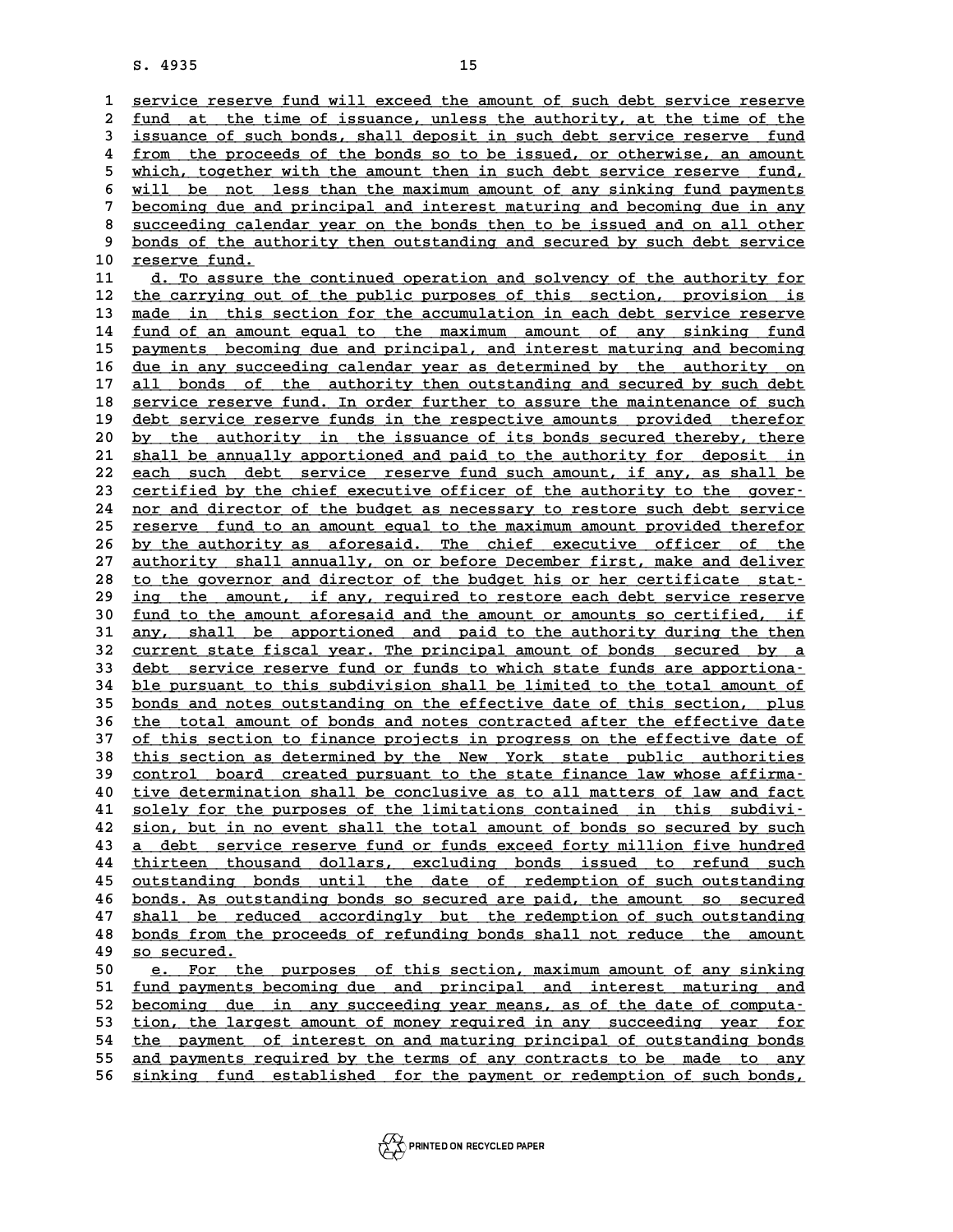16<br>
1 provided that the principal amount of any bonds required to be made to<br>
<sup>2</sup> any quab sinking fund during any year shall for the purposes of this provided that the principal amount of any bonds required to be made to<br>2 <u>any such sinking fund during any year shall, for the purposes of this</u><br>3 definition, be considered as maturing in the wear during which such 3 provided that the principal amount of any bonds required to be made to any such sinking fund during any year shall, for the purposes of this definition, be considered as maturing in the year during which such<br>a payment i any such sinking fund during any year shall, for the purposes of this<br> **4 payment is required and not in the year in which the stated maturity of**<br> **21 payment is required and not in the year in which the stated maturity o Example 13**<br>**4** payment is required and not in the year in which the stated maturity of<br>5 such bonds occurs. In computing the amount of any debt service reserve<br>fund for the purpose of this section sequrities in which all 4 payment is required and not in the year in which the stated maturity of<br>5 such bonds occurs. In computing the amount of any debt service reserve<br>6 <u>fund for the purposes of this section, securities in which all or a</u><br>por 5 <u>such bonds occurs. In computing the amount of any debt service reserve<br>
fund for the purposes of this section, securities in which all or a<br>
portion of such fund shall be invested shall be valued at par, or if<br>
purchase</u> **8** <u>fund for the purposes of this section</u>, securities in which<br> **8** purchased at less than par, at their cost to the authority.<br> **8** purchased at less than par, at their cost to the authority. portion of such fund shall be invested shall be valued at par, or if<br>
<u>purchased at less than par, at their cost to the authority.</u><br> **14.** Agreement of the state. The state does hereby pledge to and agree<br>
with the belders 8 <u>purchased at less than par, at their cost to the authority.</u><br>
9 14. Agreement of the state. The state does hereby pledge to and agree<br>
10 <u>with the holders of any notes or bonds issued under this section, that</u><br>
11 the 14. Agreement of the state. The state does hereby pledge to and agree<br>
10 with the holders of any notes or bonds issued under this section, that<br>
11 the state will not limit or alter the rights hereby vested in the<br>
21 unt 10 <u>with the holders of any notes or bonds issued under this section, that</u><br>11 <u>the state will not limit or alter the rights hereby vested in the authority to fulfill the terms of any agreements made with the holders<br>13 th</u> 11 the state will not limit or alter the rights hereby vested in the authority to fulfill the terms of any agreements made with the holders thereof, or in any way impair the rights and remedies of such holders until such p 12 <u>authority to fulfill the terms of any agreements made with the holders</u><br>13 <u>thereof, or in any way impair the rights and remedies of such holders</u><br>14 <u>until such notes or bonds, together with the interest thereon, with</u> **15** <u>interest of any unpaid installments of interest, and all costs and</u><br>16 expenses for which the authority is liable in connection with any action 14 <u>until such notes or bonds, together with the interest thereon, with</u><br>15 <u>interest of any unpaid installments of interest, and all costs and<br>16 expenses for which the authority is liable in connection with any action<br>27</u> interest of any unpaid installments of interest, and all costs and<br>16 <u>expenses for which the authority is liable in connection with any action</u><br>17 <u>or proceeding by or on behalf of such holders, are fully met and</u><br>dischar **16 expenses for which the authority is liable in connection with any action**<br>17 <u>or proceeding by or on behalf of such holders, are fully met and</u><br>18 discharged. The authority is authorized to include this pledge and<br>20 a 17 <u>or proceeding by or on behalf of such holders, are fully met and</u><br>18 <u>discharged. The authority is authorized to include this pledge and</u><br>19 <u>agreement of the state in any agreement with the holders of such notes</u><br>20 <u></u> discharged. The authority is authorized to include this pledge and<br>19 <u>agreement of the state in any agreement with the holders of such notes</u><br>20 <u>or bonds.</u><br>15. Right of state to require redemption of bonds. Notwithstandi 21 <u>agreement of the state in any agreement with the holders of such notes<br>
21 <u>15. Right of state to require redemption of bonds. Notwithstanding and</u><br>
22 in addition to any provisions for the redemption of bonds which ma</u> **20** <u>or bonds.</u><br> **21** <u>15. Right of state to require redemption of bonds. Notwithstanding and<br> **22** <u>in addition</u> to any provisions for the redemption of bonds which may be<br>
contained in any contract with the bolders of t</u> 21 15. Right of state to require redemption of bonds. Notwithstanding and<br>22 <u>in addition to any provisions for the redemption of bonds which may be<br>23 contained in any contract with the holders of the bonds, the state may</u> 22 <u>in addition to any provisions for the redemption of bonds which may be<br>23 <u>contained in any contract with the holders of the bonds, the state may,</u><br>24 upon furnishing sufficient funds therefor, require the authority to</u> 23 contained in any contract with the holders of the bonds, the state may,<br>24 upon furnishing sufficient funds therefor, require the authority to<br>25 redeem, prior to maturing, as a whole, any issue of bonds on any inter-<br>2 24 upon furnishing sufficient funds therefor, require the authority to<br>25 <u>redeem, prior to maturing, as a whole, any issue of bonds on any inter-</u><br>26 <u>est payment date not less than twenty years after the date of the bond</u> <u>redeem, prior to maturing, as a whole, any issue of bonds on any inter-</u><br>26 <u>est payment date not less than twenty years after the date of the bonds</u><br>27 <u>of such issue at one hundred five per centum of their face value an</u> 26 est payment date not less than twenty years after the date of the bonds<br>27 <u>of such issue at one hundred five per centum of their face value and</u><br>28 <u>accrued interest or at such lower redemption price as may be provided</u> of such issue at one hundred five per centum of their face value and<br>
28 accrued interest or at such lower redemption price as may be provided in<br>
29 the bonds in case of the redemption thereof as a whole on the redemption accrued interest or at such lower redemption price as may be provided in<br>
29 the bonds in case of the redemption thereof as a whole on the redemption<br>
30 date. Notice of such redemption shall be published in at least two n 29 the bonds in case of the redemption thereof as a whole on the redemption 30 date. Notice of such redemption shall be published in at least two news-<br>31 papers publishing and circulating respectively in the cities of Alb 30 date. Notice of such redemption shall be published in at least two news-<br>31 papers publishing and circulating respectively in the cities of Albany<br>32 and New York at least twice, the first publication to be at least thi 31 papers publishing and circulating re<br>32 <u>and New York at least twice, the first</u><br>33 <u>days before the date of redemption.</u><br>34 16 Porodios of potebolders and bord<sup>1</sup> 32 and New York at least twice, the first publication to be at least thirty<br>33 <u>days before the date of redemption.</u><br>34 16. Remedies of noteholders and bondholders. a. In the event that the<br>25 authority shall dofault in th days before the date of redemption.<br>
16. Remedies of noteholders and bondholders. a. In the event that the<br>
35 <u>authority shall default in the payment of principal of or interest on</u><br>
26 approximate of notes or bonds ofter **16. Remedies of noteholders and bondholders. a. In the event that the authority shall default in the payment of principal of or interest on** any issue of notes or bonds after the same shall become due, whether on any issu 35 <u>authority shall default in the payment of principal of or interest on</u><br>36 <u>any issue of notes or bonds after the same shall become due, whether on</u><br>37 <u>any sinking fund payment date, at maturity or upon call for redemp</u> **36 any issue of notes or bonds after the same shall become due, whether on any sinking fund payment date, at maturity or upon call for redemption, and such default shall continue for a period of thirty days, or in the aut 37** any sinking fund payment date, at maturity or upon call for redemption,<br> **38** and such default shall continue for a period of thirty days, or in the<br>
<u>event that the authority shall fail or refuse to comply with the</u><br> and such default shall continue for a period of thirty days, or in the<br>
<u>event that the authority shall fail or refuse to comply with the</u><br> **40** provisions of this section or shall default in any agreement made with<br>
the h **40** event that the authority shall fail or refuse to comply with the provisions of this section or shall default in any agreement made with the holders of any issue of notes or bonds, the holders of twenty-five por contum provisions of this section or shall default in any agreement made with<br>
<sup>41</sup> the holders of any issue of notes or bonds, the holders of twenty-five<br> **22** per centum in aggregate principal amount of the notes or bonds of su 41 the holders of any issue of notes or bonds, the holders of twenty-five<br>42 per centum in aggregate principal amount of the notes or bonds of such<br>43 <u>issue then outstanding, by instrument or instruments filed in the offi</u> **42** per centum in aggregate principal amount of the notes or bonds of such<br>43 <u>issue then outstanding</u>, by instrument or instruments filed in the office<br><u>of the clerk of the county of Albany and proved or acknowledged in </u> **43** issue then outstanding, by instrument or instruments filed in the office<br>of the clerk of the county of Albany and proved or acknowledged in the<br><u>same manner as a deed to be recorded, may appoint a trustee to represen</u> **44** of the clerk of the county of Albany and proved or acknowledged in the same manner as a deed to be recorded, may appoint a trustee to represent the holders of such notes or bonds for the purposes provided in this subd 95 same manner as a deed to be recorded, may appoint a trustee to represent<br>
46 the holders of such notes or bonds for the purposes provided in this<br>
47 <u>subdivision.</u><br>
6. Such trustee may, and upon written request of the the holders of such notes or bonds for the purposes provided in this<br>
48 <u>b. Such trustee may, and upon written request of the holders of twen-</u><br>
49 ty-five per centum in principal amount of such notes or bonds then **48** b. Such trustee may, and upon written request of the holders of twen-<br>**49** ty-five per centum in principal amount of such notes or bonds then<br>50 outstanding shall, in his or its own name, 50 <u>outstanding shall, in his or its own name,</u><br>51 (1) by suit, action or proceeding in ac **50** <u>ty-five per centum in principal amount of such notes or bonds then</u><br>
50 <u>outstanding shall, in his or its own name,</u><br>
<u>51 (1) by suit, action or proceeding in accordance with the civil prac-</u><br>
tigo law and rules or f 50 <u>outstanding shall, in his or its own name,</u><br>
51 (1) by suit, action or proceeding in accordance with the civil prac-<br>
<u>tice law and rules, enforce all rights of the noteholders or bondhold-</u><br>
ars including the right to 52 <u>tice law and rules, enforce all rights of the noteholders or bondhold-</u><br>53 <u>ers, including the right to require the authority to collect rentals,</u><br>54 rates, charges and other <u>fees and to collect interest and amortizat</u> 52 <u>tice law and rules, enforce all rights of the noteholders or bondhold-<br>53 ers, including the right to require the authority to collect rentals,<br><u>rates, charges and other fees and to collect interest and amortization</u><br>n</u> **F3** ers, including the right to require the authority to collect rentals,<br>
<u>rates, charges and other fees and to collect interest and amortization</u><br> **payments** on senior housing opportunity corporation bonds and notes and

55 <u>payments on senior housing opportunity corporation bonds and notes and</u><br>56 <u>bonds and notes of any state agency held by it adequate to carry out any</u>

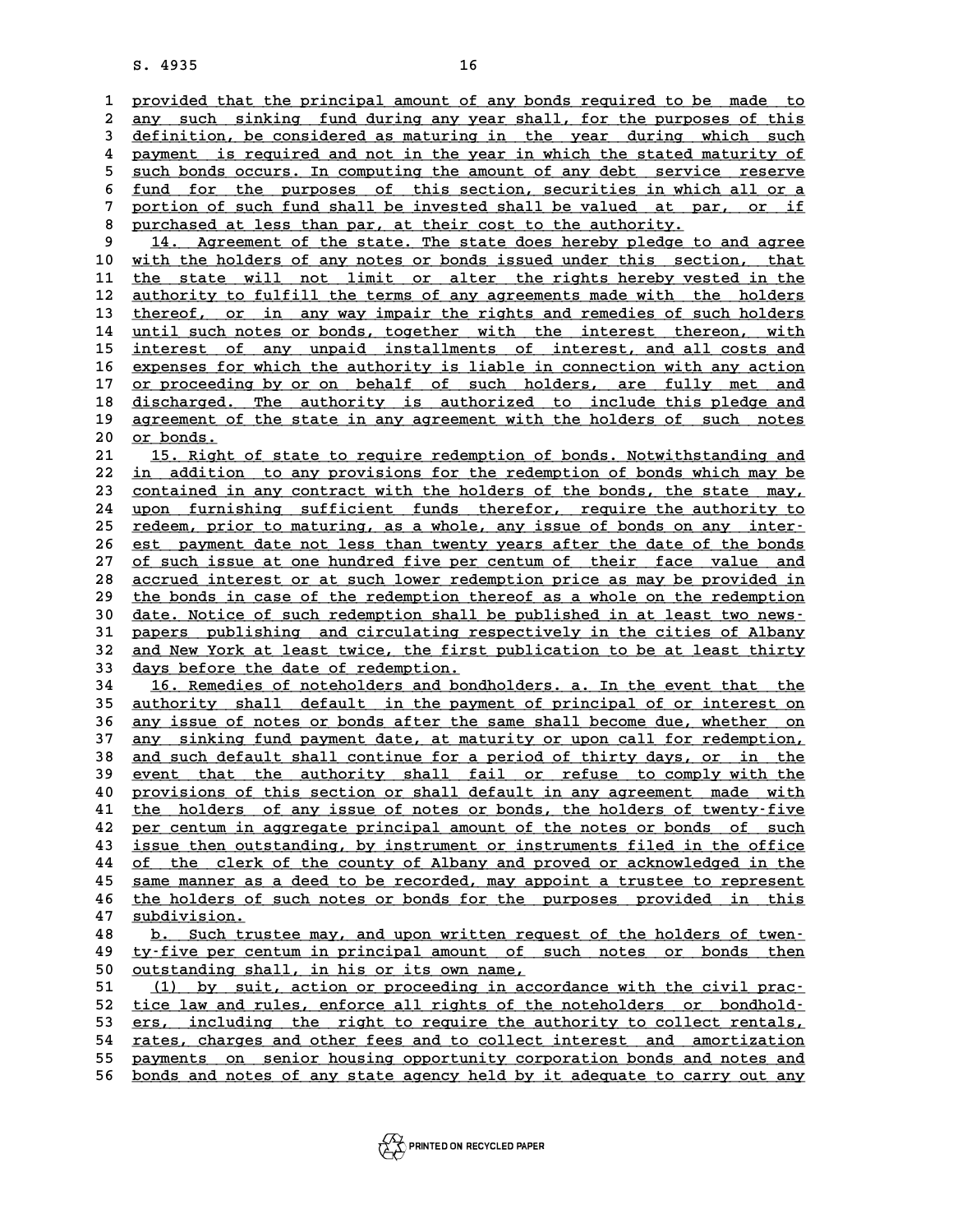8. 4935<br> **17**<br> **1** agreement as to, or pledge of, such rentals, rates, charges and other<br> **1** foos and of such interest and amerigation payments, and to require the **2** agreement as to, or pledge of, such rentals, rates, charges and other<br>2 fees and of such interest and amortization payments, and to require the<br>3 authority to garry out any other agreements with the holders of such 3 agreement as to, or pledge of, such rentals, rates, charges and other<br>
2 <u>fees and of such interest and amortization payments, and to require the</u><br>
3 <u>authority to carry out any other agreements with the holders of such</u> fees and of such interest and amortization payments, and to re<br>
<u>authority to carry out any other agreements with the holders</u><br>
<u>notes or bonds and to perform its duties under this section;</u><br>
(2) bring quit upon quab potes 3 <u>authority to carry out any other agreements w<br>
to notes or bonds and to perform its duties unde<br>
<u>(2) bring suit upon such notes or bonds;</u><br>
(3) by ation or suit require the sutheri</u> 4 <u>notes or bonds and to perform its duties under this section;<br>
5 (2) bring suit upon such notes or bonds;<br>
6 (3) by action or suit, require the authority to account as if it were<br>
<sup>7</sup> the trustee of an express trust for </u> <sup>5</sup> (2) bring suit upon such notes or bonds;<br>
<sup>5</sup> (3) by action or suit, require the authority to account as if it were<br>
<sup>7</sup> the trustee of an express trust for the holders of such notes or bonds;<br>
<sup>1</sup> (1) by action or sui 8 (3) by action or suit, require the authority to account as if it were<br>
<sup>7</sup> the trustee of an express trust for the holders of such notes or bonds;<br>
<u>(4) by action or suit, enjoin any acts or things which may be unlawful</u> the trustee of an express trust for the holders of such notes or bonds;<br>
<u>(4) by action or suit, enjoin any acts or things which may be unlawful</u><br>
<u>or in violation of the rights of the holders of such notes or bonds; and<br>
</u> 10 (4) by action or suit, enjoin any acts or things which may be unlawful<br>
10 <u>(5) declare all such notes or bonds due</u> and payable, and if all<br>
11 defaults shall be made good, then with the consent of the holders of 9 or in violation of the rights of the holders of such notes or bonds; and<br>10 (5) declare all such notes or bonds due and payable, and if all<br>11 defaults shall be made good, then with the consent of the holders of<br>tworty-f 10 (5) declare all such notes or bonds due and payable, and if all<br>
11 defaults shall be made good, then with the consent of the holders of<br>
12 twenty-five per centum of the principal amount of such notes or bonds<br>
then ou 11 defaults shall be made good, then with the consent of the holder<br>
12 twenty-five per centum of the principal amount of such notes or b<br>
13 then outstanding, to annul such declaration and its consequences.<br>
14 a Such tru 12 <u>twenty-five per centum of the principal amount of such notes or bonds</u><br>13 <u>then outstanding, to annul such declaration and its consequences.</u><br>14 <u>c. Such trustee shall in addition to the foregoing have and possess</u><br>15 15 all of the powers necessary or appropriate for the exercise of any func-<br>16 tions specifically set forth herein or incident to the general represen-16 tions specifically set forth herein or incident to the general represen-<br>17 tation of bondholders or noteholders in the enforcement and protection 15 all of the powers necessary or appropriate for the exercise of any func-<br>16 tions specifically set forth herein or incident to the general represen-<br>17 tation of bondholders or noteholders in the enforcement and protect 16 <u>tions specifically</u><br>17 <u>tation of bondholde</u><br>18 <u>of their rights.</u><br>19 d. The suprome 17 tation of bondholders or noteholders in the enforcement and protection<br>
18 <u>d. The supreme court shall have jurisdiction of any suit, action or</u><br>
20 proceeding by the trustee on behalf of such notebolders or bondholders **20** <u>d. The supreme court shall have jurisdiction of any suit, action or d. The supreme court shall have jurisdiction of any suit, action or proceeding by the trustee on behalf of such noteholders or bondholders.</u> 19 d. The supreme court shall have jurisdiction of any suit, action or proceeding by the trustee on behalf of such noteholders or bondholders.<br>21 <u>The venue of any such suit, action or proceeding shall be laid in the</u><br>22 d. The supreme court shall have jurisdiction of any suit, action or<br>
20 proceeding by the trustee on behalf of such noteholders or bondholders.<br>
21 The venue of any such suit, action or proceeding shall be laid in the<br>
22 The venue of any such suit, action or proceeding shall be laid in the<br>
22 <u>county of Albany.</u><br>
23 e. Before declaring the principal of notes or bonds due and payable,<br>
24 the trustee shall first give thirty days' notice in 22 <u>county of Albany.</u><br>
23 e. Before declaring the principal of notes or bonds due and payable,<br>
24 the trustee shall first give thirty days' notice in writing to the<br>
25 governor, to the authority to the comptrollor, and 23 e. Before declaring the principal of notes or bonds due and payable,<br>
24 the trustee shall first give thirty days' notice in writing to the<br>
25 governor, to the authority, to the comptroller and to the attorney 24 <u>the trustee shall fir</u><br>25 governor, to the authori<br>26 general of the state.<br>27 17 Notes and bonds 25 governor, to the authority, to the comptroller and to the attorney<br>
26 general of the state.<br>
27 17. Notes and bonds as legal investment. The notes and bonds of the<br>
28 authority are hereby made securities in which all 28 <u>authority are hereby made securities in which all public officers and</u><br>29 bodies of the state and all senior housing opportunity corporations and 17. Notes and bonds as legal investment. The notes and bonds of the authority are hereby made securities in which all public officers and bodies of the state and all senior housing opportunity corporations and political qu a <u>suthority are hereby made securities in which all public officers and<br>
29 bodies of the state and all senior housing opportunity corporations and<br>
30 political subdivisions, all insurance companies and associations and<br></u> bodies of the state and all senior housing opportunity corporations and political subdivisions, all insurance companies and associations and other persons carrying on an insurance business, all banks, bankers, trust compan <u>political subdivisions, all insurance companies and associations and other persons carrying on an insurance business, all banks, bankers,  $\frac{1}{2}$  trust companies, savings banks and savings associations, including saving</u> 31 <u>other persons carrying on an insurance-business, all banks, bankers, trust companies, savings banks and savings associations, including savings and loan associations, building and loan associations, invest-<br> **24** mont </u> 32 <u>trust companies, savings banks and savings associations, including savings and loan associations, building and loan associations, invest-<br>34 <u>ment companies, and other persons carrying on a banking business, all</u><br>35 ad</u> **33** savings and loan associations, building and loan associations, invest-<br>34 ment companies, and other persons carrying on a banking business, all<br>35 administrators, guardians, executors, trustees and other fiduciaries, 34 <u>ment companies, and other persons carrying on a banking business, all</u><br>35 <u>administrators, guardians, executors, trustees and other fiduciaries,</u><br>36 <u>and all other persons whatsoever who are now or who may hereafter be</u> 35 administrators, guardians, executors, trustees and other fiduciaries,<br>36 <u>and all other persons whatsoever who are now or who may hereafter be<br>37 authorized to invest in bonds or other obligations of the state, may<br>38 a</u> 36 <u>and all other persons whatsoever who are now or who may hereafter be<br>37 <u>authorized to invest in bonds or other obligations of the state, may</u><br>38 <u>properly and legally invest funds including capital in their control or</u></u> 37 <u>authorized to invest in bonds or other obligations of the state, may</u><br>38 <u>properly and legally invest funds including capital in their control or<br>belonging to them. Notwithstanding any other provisions of law, the<br>bond</u> properly and legally invest funds including capital in their control or<br> **bonds of the authority are also hereby made securities which may be**<br> **40** bonds of the authority are also hereby made securities which may be<br>
depo belonging to them. Notwithstanding any other provisions of law, the<br>40 <u>bonds of the authority are also hereby made securities which may be<br>41 deposited with and shall be received by all public officers and bodies<br>22 of th</u> bonds of the authority are also hereby made securities which may be<br>41 deposited with and shall be received by all public officers and bodies<br>of this state and all senior housing opportunity corporations and poli-<br>tical su **41 deposited with and shall be received by all public officers and bodies**<br>**42** of this state and all senior housing opportunity corporations and poli-<br>**43** tical subdivisions for any purpose for which the deposit of bond **42** of this state and all senior housing opportunity corporations and poli-<br> **43** tical subdivisions for any purpose for which the deposit of bonds or<br>
<u>ther obligations of the state is now or may hereafter be authorized.</u> 43 tical subdivisions for any purpose for which the deposit of bonds or<br>44 other obligations of the state is now or may hereafter be authorized.<br>45 18. Exemption from taxation; payments in lieu of taxes. a. Real prop-<br>46 o other obligations of the state is now or may hereafter be authorized.<br>
45 18. Exemption from taxation; payments in lieu of taxes. a. Real prop-<br>
46 erty owned by the authority shall be exempt from any taxation, special<br>
47 **18. Exemption from taxation; payments in lieu of taxes. a. Real prop-**<br>**46** erty owned by the authority shall be exempt from any taxation, special<br>**47** ad valorem levy and special assessment, but shall be subject to a<br>**48** 46 <u>erty owned by the authorit</u><br>47 <u>ad valorem levy and special</u><br>48 <u>payment in lieu of taxes.</u><br>49 **b** mbo authority shall **47** <u>ad valorem levy and special assessment</u>, but shall be subject to a<br>48 <u>bayment in lieu of taxes.</u><br>49 <u>b. The authority shall be required to pay no fees or taxes, whether</u><br>50 state or local including but not limited t **50 state of taxes.**<br> **50 degree or local, including but not limited to fees or taxes, whether<br>
<u>state or local, including but not limited to fees or taxes on real</u><br>
<b>position** franchise taxes, sales taxes or other excise **50** b. The authority shall be required to pay no fees or taxes, whether<br>50 state or local, including but not limited to fees or taxes on real<br>51 estate, franchise taxes, sales taxes or other excise taxes, upon any of<br>52 i 50 state or local, including but not limited to fees or taxes on real<br>51 <u>estate, franchise taxes, sales taxes or other excise taxes, upon any of</u><br>52 <u>its property, real or personal, or upon the use thereof, or upon its</u><br>5 51 <u>estate, franchise taxes, sales taxes or other excise taxes, upon any of</u><br>52 <u>its property, real or personal, or upon the use thereof, or upon its</u><br>53 <u>activities in the operation and maintenance of its facilities or on</u> 52 <u>its property, real or personal, or upon the use thereof, or upon its</u><br>53 <u>activities in the operation and maintenance of its facilities or on any</u><br><u>rentals, rates, charges or other fees, revenues or other income receiv</u> **53** activities in the operation and maintenance of its facilities or on any rentals, rates, charges or other fees, revenues or other income received by the authority and that the bonds and notes of the authority and the i 54 <u>rentals, rates, charges or other fees, revenues or other income received</u><br>55 <u>by the authority and that the bonds and notes of the authority and the</u><br>56 <u>income therefrom shall at all times be exempt from taxation, exc</u>